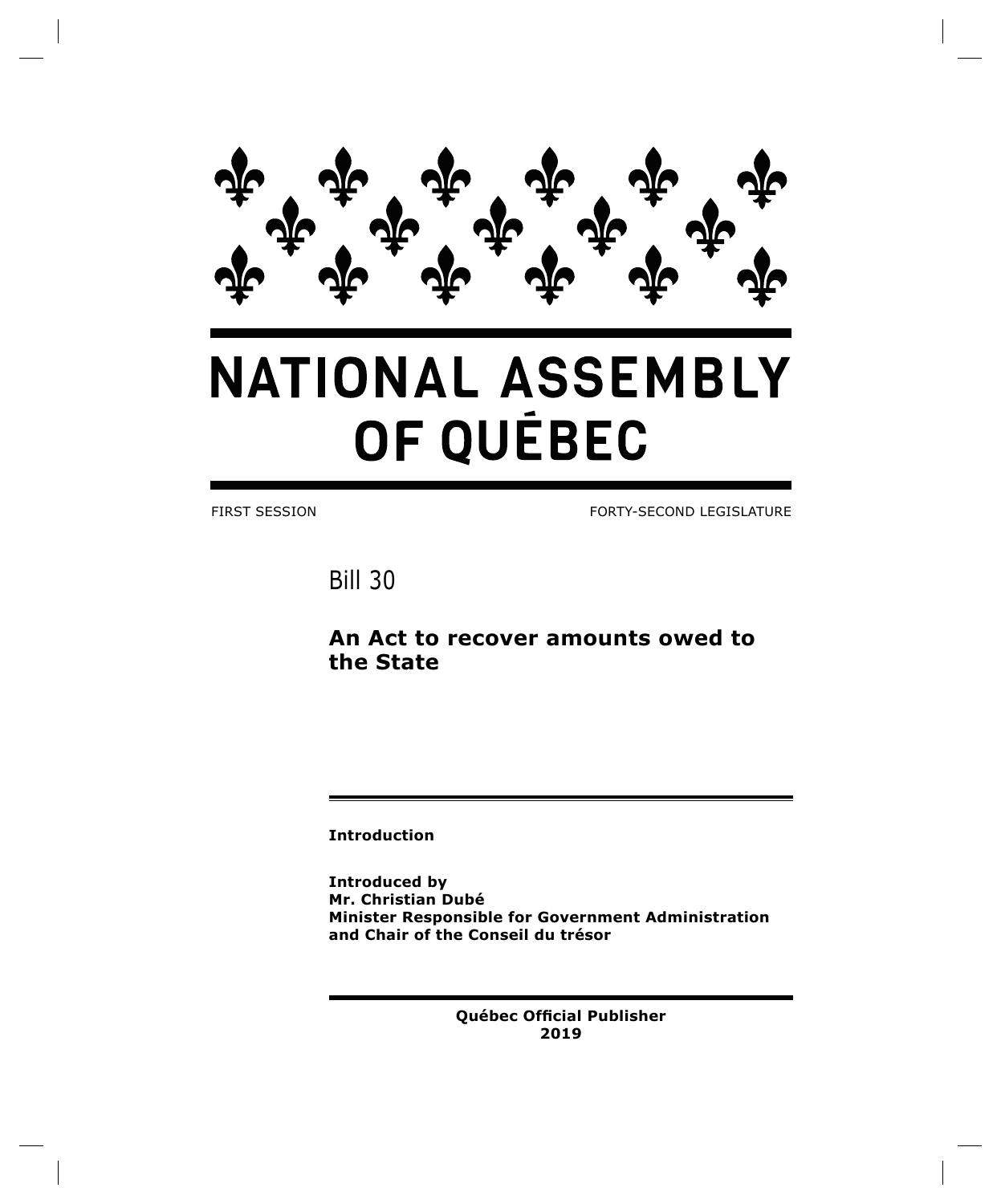# **EXPLANATORY NOTES**

*The purpose of this bill is to group together activities for the recovery of certain amounts owed to the State within the Agence du revenu du Québec.*

*For that purpose, the Minister of Revenue is entrusted with the recovery of debts owed to the Government, such as debts owed to the Ministère de l'Éducation et de l'Enseignement supérieur, the Ministère de la Justice, the Ministère du Travail, de l'Emploi et de la Solidarité sociale and the Société de l'assurance automobile du Québec that may arise from the application of the Acts identified in Schedule I to the bill.*

In order to foster the recovery of those debts owed to the *Government, the Minister of Revenue is given the power to enter into payment agreements. With regard to debts exigible, where the time limits for applying for a review of the decision requiring payment or for contesting the review decision have expired and the remedies are exhausted, the Minister may use various recovery measures such as seizures in the hands of third persons and the obtention of judgments on the filing at the office of the competent court of a certificate stating that an amount is owed.*

*Rules allowing the Minister to allocate certain amounts due to the debtor of a debt owed to the Government to the payment of that debt are set out.*

*Rules concerning the suspension of recovery measures, the payment of interest, the applicable prescriptive period and the cases in which prescription is suspended or interrupted are provided for. The Government is given the power to impose the payment of recovery charges, and enactment of the Regulation respecting the application of the Act to recover amounts owed to the State is proposed.*

*The bill provides for the exchange of information between the entities concerned and the Minister of Revenue in relation to the recovery activities carried out within the Agence du revenu du Québec and for the use of information necessary for those activities. The Minister may have recourse to formal demands to obtain information necessary for recovery activities.*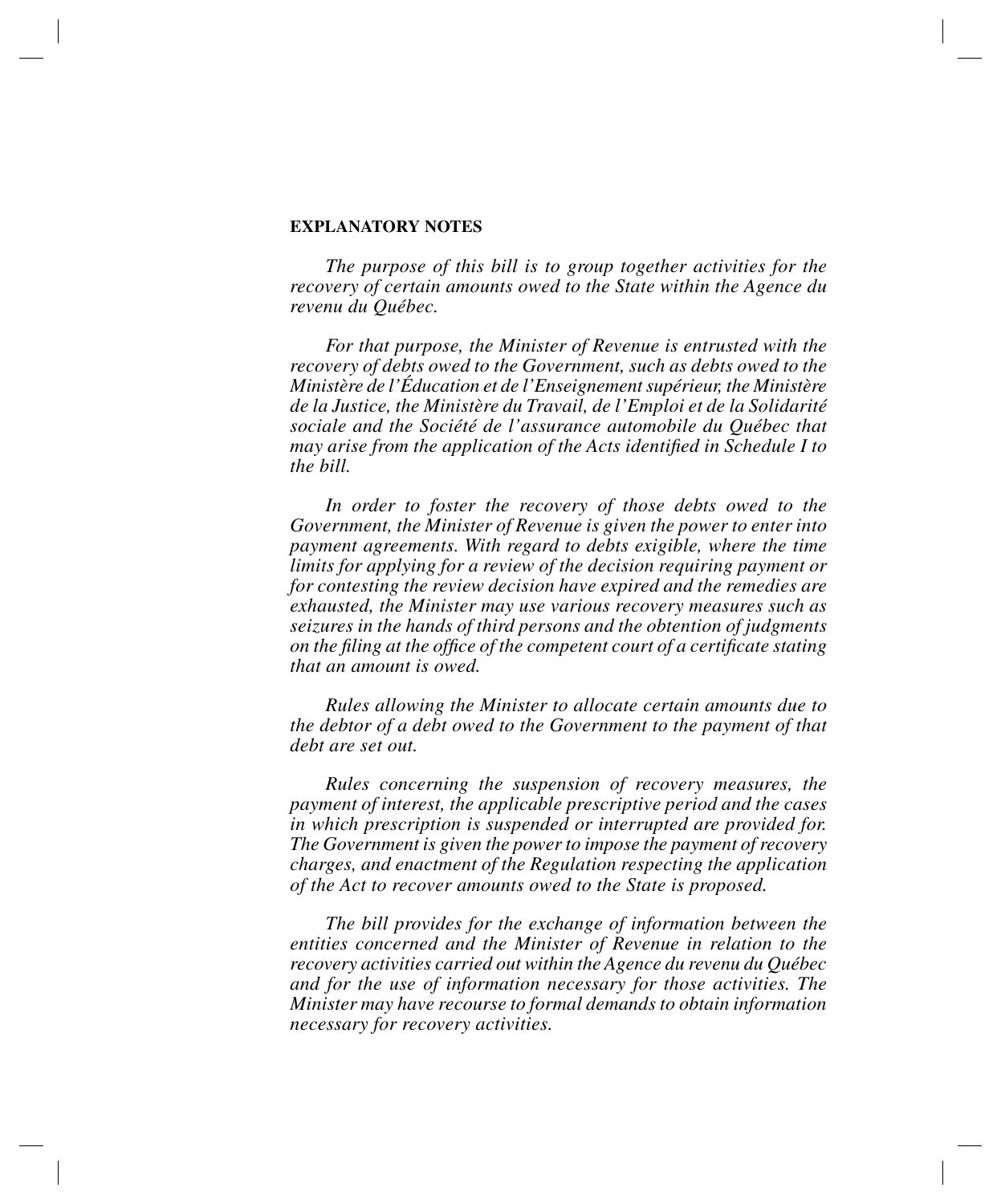*A framework is established for the financial aspect of the transfer of debts owed to the Government and, among other things, provision is made for the sums recovered to be paid into the general fund, although a part of the sums may be transferred to the special funds for which they were intended under the Acts giving rise to those debts.*

*Special Acts coming under the authority of the departments and bodies concerned are amended to take into account the inherent characteristics of each department or body concerned and to ensure consistency between those Acts and the new Act.*

*Lastly, rules applicable to the transfer to the Agence du revenu du Québec of certain employees of the Ministère du Travail, de l'Emploi et de la Solidarité sociale and the Ministère de l'Éducation et de l'Enseignement supérieur who are assigned recovery duties are specified and transitional provisions are introduced.*

# **LEGISLATION AMENDED BY THIS BILL:**

– Act respecting industrial accidents and occupational diseases (chapter A-3.001);

- Tax Administration Act (chapter A-6.002);
- Act respecting the Agence du revenu du Québec (chapter A-7.003);
- Individual and Family Assistance Act (chapter A-13.1.1);

– Act respecting financial assistance for education expenses  $(charbert A-13.3);$ 

- Automobile Insurance Act (chapter A-25);
- Act respecting parental insurance (chapter A-29.011);
- Highway Safety Code (chapter C-24.2);
- Code of Penal Procedure (chapter C-25.1);
- Act respecting collective agreement decrees (chapter D-2);
- Taxation Act (chapter I-3);
- Act respecting administrative justice (chapter J-3);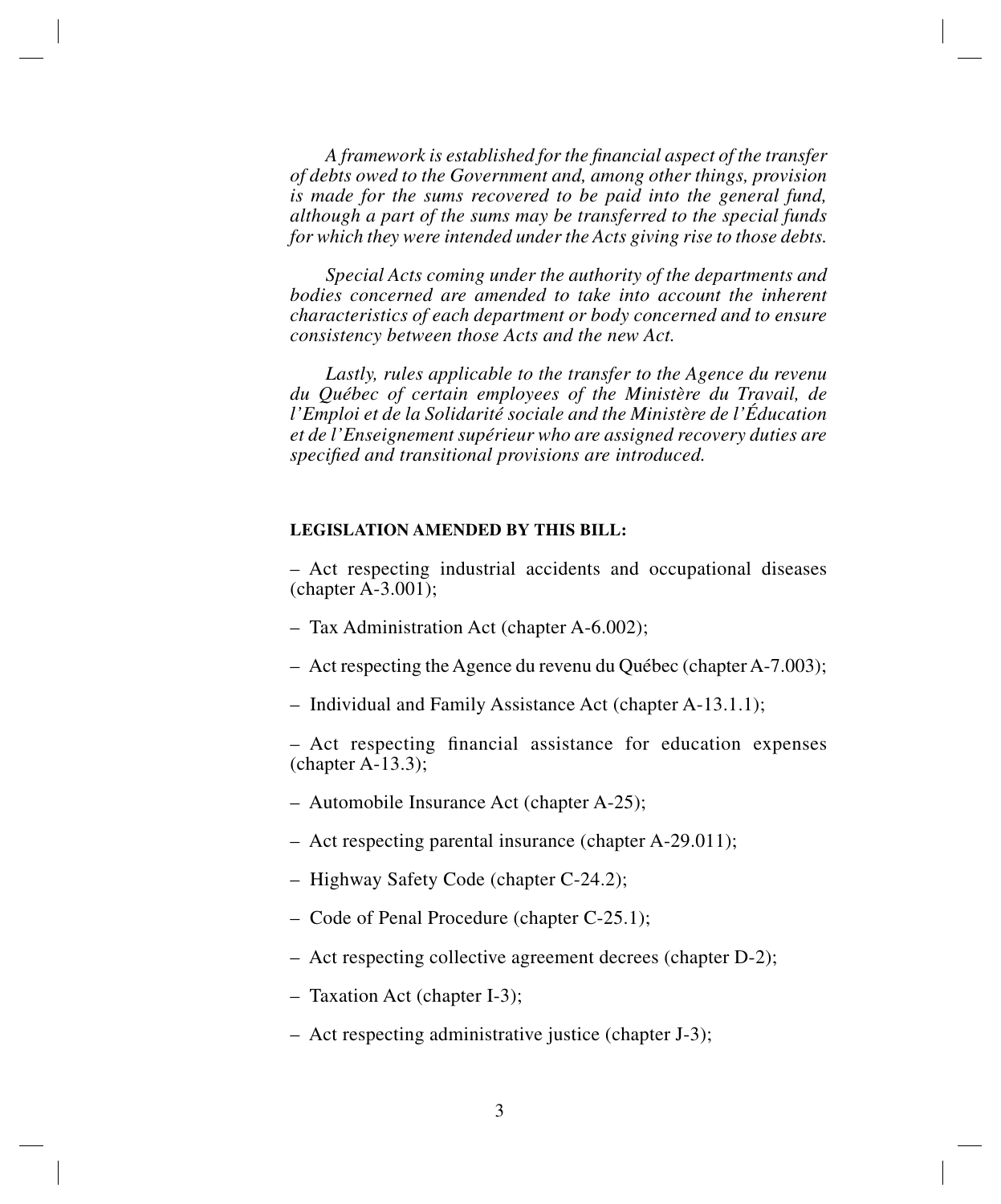– Act respecting labour standards (chapter N-1.1);

– Act respecting the Québec Pension Plan (chapter R-9);

– Act respecting labour relations, vocational training and workforce management in the construction industry (chapter R-20);

– Act respecting the Société de l'assurance automobile du Québec (chapter S-11.011);

– Act to improve the performance of the Société de l'assurance automobile du Québec, to better regulate the digital economy as regards e-commerce, remunerated passenger transportation and tourist accommodation and to amend various legislative provisions (2018, chapter 18).

# **REGULATIONS AMENDED BY THIS BILL:**

– Regulation respecting fiscal administration (chapter A-6.002, r. 1);

– Règles relatives à la perception et à l'administration des revenus de l'État (chapter A-6.01, r. 4.1, French only);

– Individual and Family Assistance Regulation (chapter A-13.1.1, r. 1);

– Regulation under the Act respecting parental insurance (chapter A-29.011, r. 2);

– Regulation respecting road vehicle registration (chapter C-24.2, r. 29);

– Model pleadings and other documents established by the Minister of Justice pursuant to articles 136, 146, 235, 271, 393, 546 and 681 of the Code of Civil Procedure (chapter C-25.01, r. 2);

– Regulation respecting certain terms of employment applicable to officers of agencies and health and social services institutions (chapter  $S-4.\overline{2}$ , r. 5.1);

– Regulation respecting certain terms of employment applicable to senior administrators of agencies and of public health and social services institutions (chapter S-4.2, r. 5.2).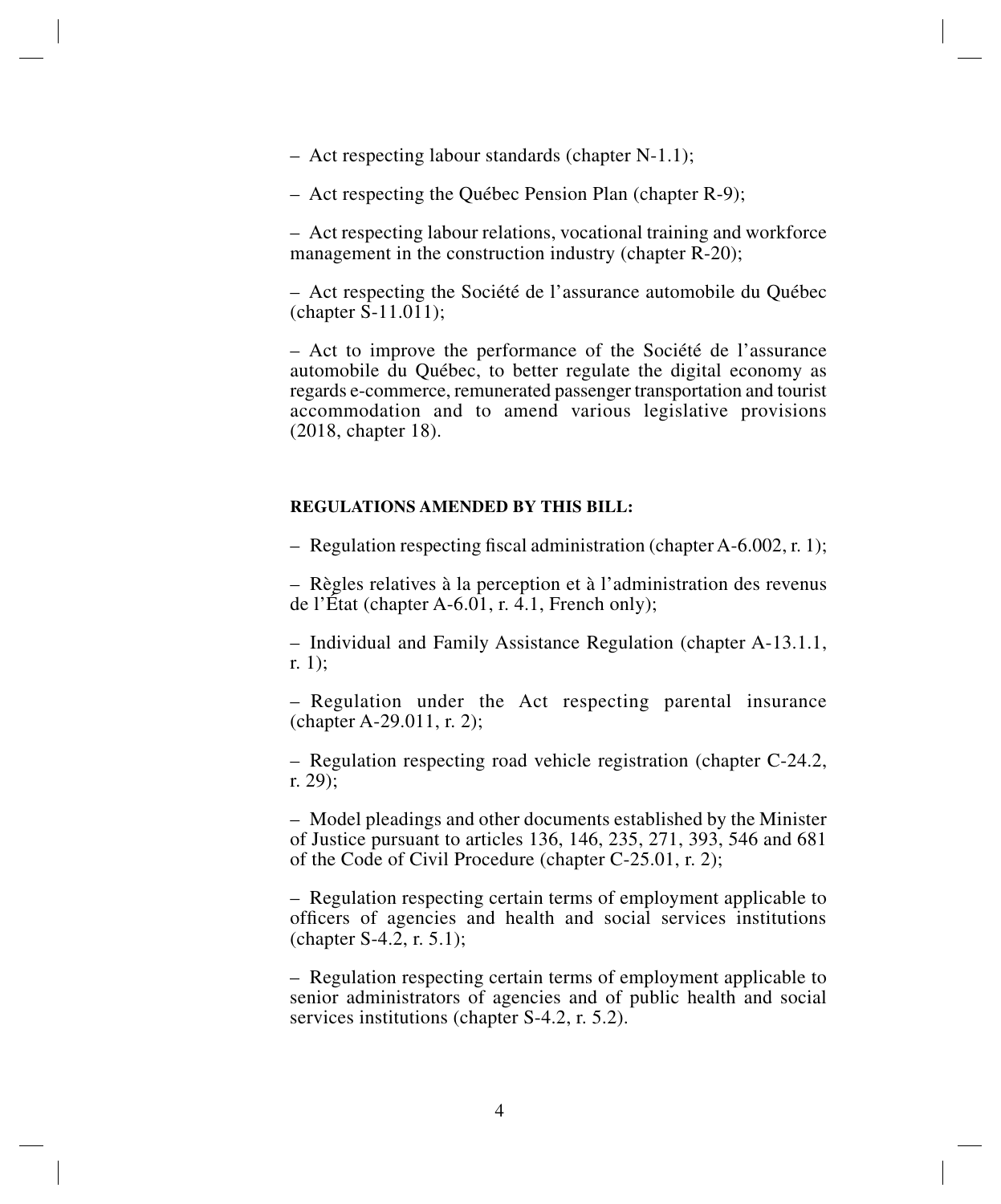# **REGULATION ENACTED BY THIS BILL:**

– Regulation respecting the application of the Act to recover amounts owed to the State (*insert the year and chapter number of this Act and the number of the section in this Act that enacts that regulation*).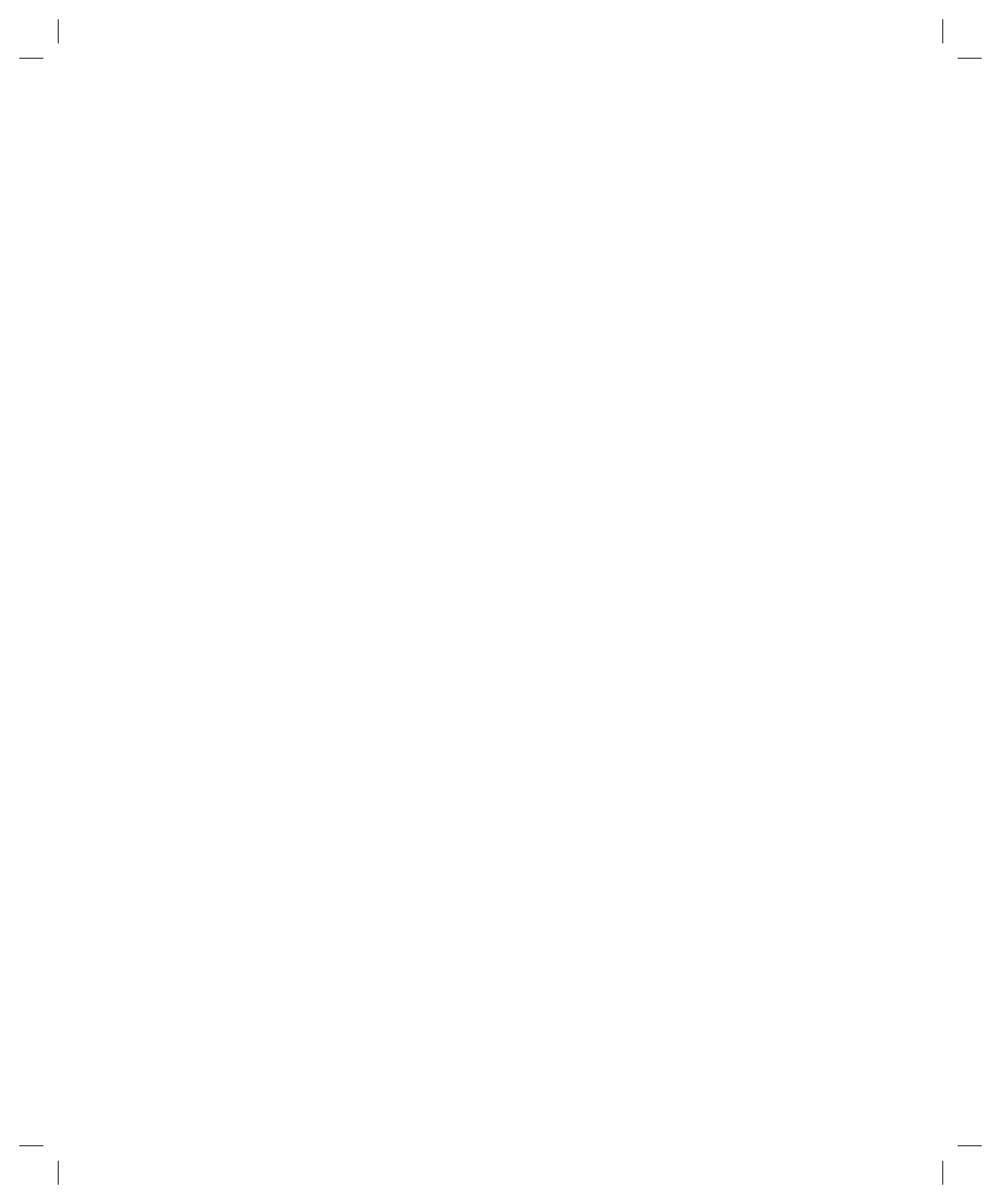# **Bill 30**

# **AN ACT TO RECOVER AMOUNTS OWED TO THE STATE**

# THE PARLIAMENT OF QUÉBEC ENACTS AS FOLLOWS:

# **CHAPTER I**

PURPOSE AND GENERAL

**1.** The purpose of this Act is the recovery of debts owed to the Government.

To that end, the Minister may exercise, in addition to the measures provided for in this Act, any remedy before a competent court.

**2.** In this Act and the regulations, unless the context indicates otherwise,

"Agency" means the Agence du revenu du Québec;

"debt owed to the Government" means

(1) an amount payable by a person under an Act listed in Schedule I in respect of which a notice of transfer has been sent to the person; or

(2) an amount payable by a person under a judgment in respect of which a notice of transfer has been sent to the person under article 366.3 of the Code of Penal Procedure (chapter C-25.1);

"fiscal law" means a fiscal law within the meaning of the Tax Administration Act (chapter A-6.002);

"notice of transfer" means a notice sent to a person that an amount the person owes is to be recovered in accordance with this Act;

"person" means a natural person, a legal person, an association, a partnership or a trust.

**3.** For the purposes of this Act, a debt owed to the Government is, on the date specified in the notice of transfer or, where the notice is sent under the Individual and Family Assistance Act (chapter A-13.1.1) or the Act respecting parental insurance (chapter A-29.011), on the date specified in the notice sent under section 99.1 of the Individual and Family Assistance Act or section 30.1 of the Act respecting parental insurance, as the case may be, deemed to be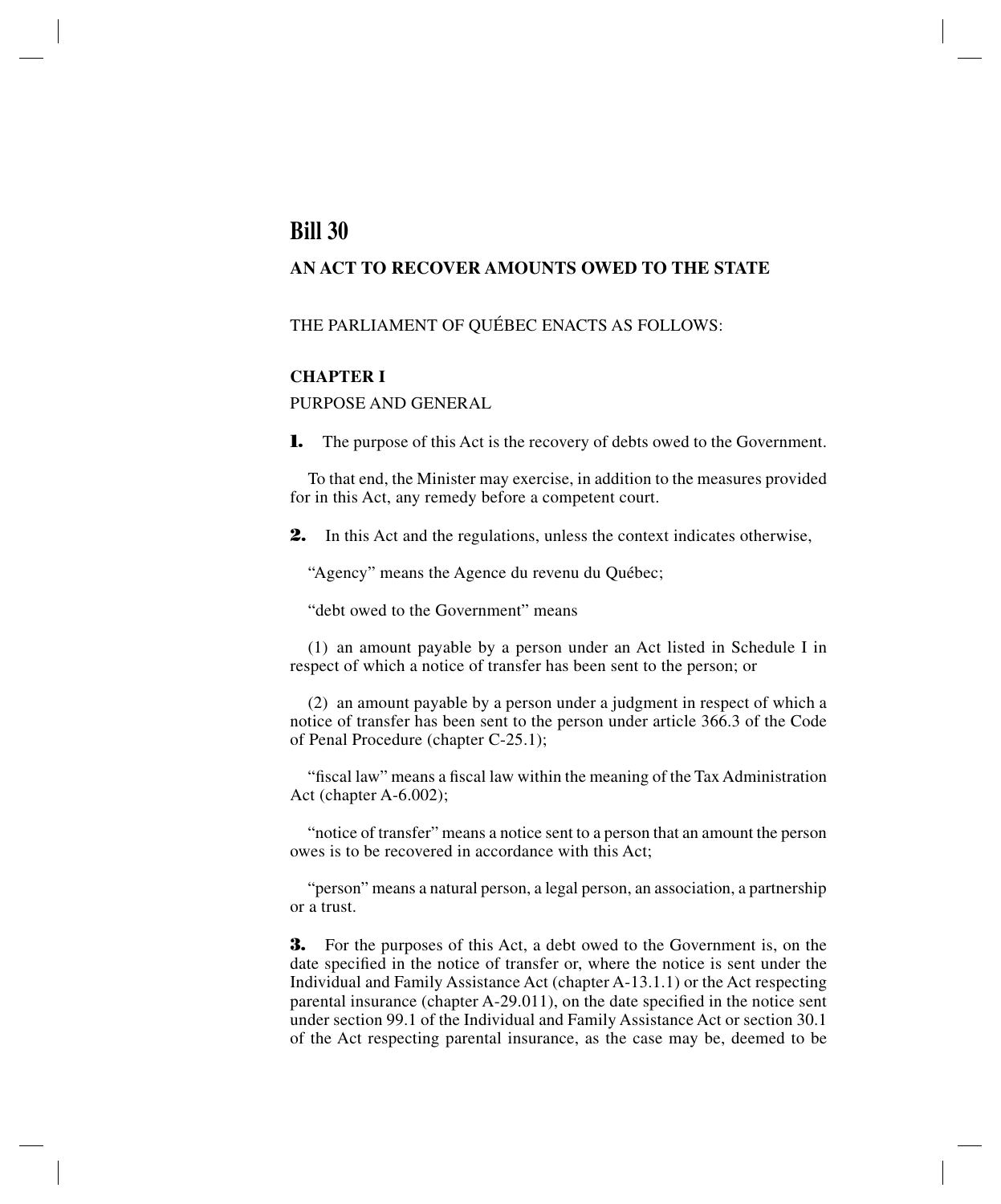exigible and liquid and the time limits for applying for a review of the decision requiring payment and those for contesting the review decision are deemed to have expired and the remedies to be exhausted.

# **CHAPTER II**

**RECOVERY** 

#### **DIVISION I**

# RECOVERY MEASURES

**4.** To foster the recovery of a debt owed to the Government or of an amount owed under this Act, the Minister may enter into any agreement to establish the terms and conditions relating to the payment of such amounts.

The Minister may require the filing of any document which establishes the debtor's financial capacity, a report of any steps the debtor has taken to obtain a loan or a security referred to in section 5 from a financial institution or any other information intended to establish the debtor's solvency, where such documents or information are necessary to enter into an agreement referred to in the first paragraph.

**5.** As part of an agreement referred to in section 4, the Minister may require a real or personal security.

The Minister must accept such a security where the procedure for the repayment of the debt or of the amount owed is accepted in relation to a repayment offer that meets the criteria set out in section 10R5 of the Regulation respecting fiscal administration (chapter A-6.002, r. 1), with the necessary modifications, and the security is a letter of guarantee or a hypothec that meets the requirements prescribed by section 10R2 or 10R3 of that regulation, as the case may be.

The security is given in favour of the State and the Minister may give release for it.

**6.** The Minister may, by notice served or notified by registered mail, require that a person who, by virtue of an existing obligation, is or will be bound to make a payment to the debtor of a debt owed to the Government or of an amount owed under this Act, pay to the Minister, on behalf of the debtor, all or part of the amount that the person owes or will have to pay to the debtor, such payment to be made at the time the amount becomes payable.

**7.** The Minister may, by notice served or notified by registered mail, require that a person, other than a financial institution, who is to lend or advance an amount to the debtor of a debt owed to the Government or of an amount owed under this Act or is to pay an amount for or in the name of the debtor, pay to the Minister, on behalf of the debtor, all or part of the amount.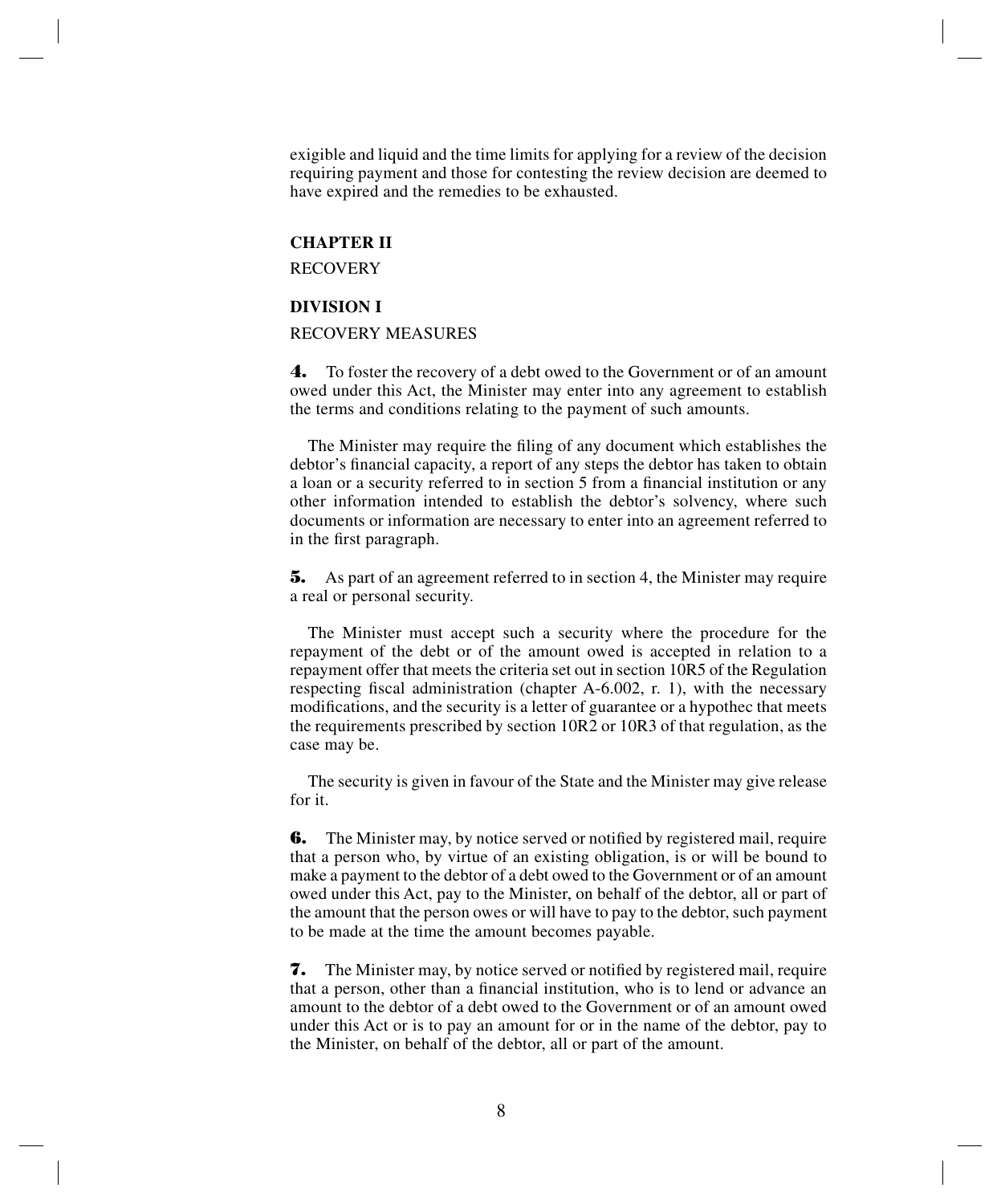The first paragraph applies only if the debtor is or will be remunerated by the person or, where the person is a corporation, only if the person is not dealing at arm's length with the debtor within the meaning of the Taxation Act (chapter I-3).

**8.** The Minister must send a copy of the notice provided for in section 6 or 7, as the case may be, to the debtor of a debt owed to the Government or of an amount owed under this Act.

**9.** A notice from the Minister sent to a person under section 6 or 7 remains valid and binding until release is given.

The receipt given by the Minister to the person who has made a payment under section 6 or 7 is a discharge of the person's obligation up to the amount paid.

Release of the notice is given by the Minister when the obligations relating to the payment of the debt owed to the Government or of the amount owed under this Act are extinguished or when the person has met all obligations toward the person's creditor.

**10.** Sections 6 and 7 apply despite any inconsistent provision but subject to the provisions on exemption from seizure in the Code of Civil Procedure (chapter C-25.01).

**11.** Any person who neglects or refuses to comply with a notice from the Minister provided for in section 6 or 7 is bound to pay to the Minister, from the default and on behalf of the debtor referred to in the notice, an amount equal to the amount required by the notice, subject to section 21, up to the amount of the person's obligation.

**12.** Where the debtor of a debt owed to the Government described in paragraph 1 of the definition of that expression in section 2 or of an amount owed under this Act in relation to such a debt transfers property, directly or indirectly, by means of a trust or otherwise to a person with whom the debtor is not dealing at arm's length within the meaning of the Taxation Act, a person under 18 years of age or a person who is the debtor's spouse or who, after the transfer, becomes the debtor's spouse, that person is bound to pay to the Minister, from the date of the transfer and on behalf of the debtor, the lesser of the following amounts, subject to section 21:

(1) the amount by which the fair market value of the transferred property at the time of the transfer exceeds the fair market value at that time of the consideration given for the property; and

(2) the debt owed to the Government or the amount owed under this Act, as the case may be, at the time of the transfer.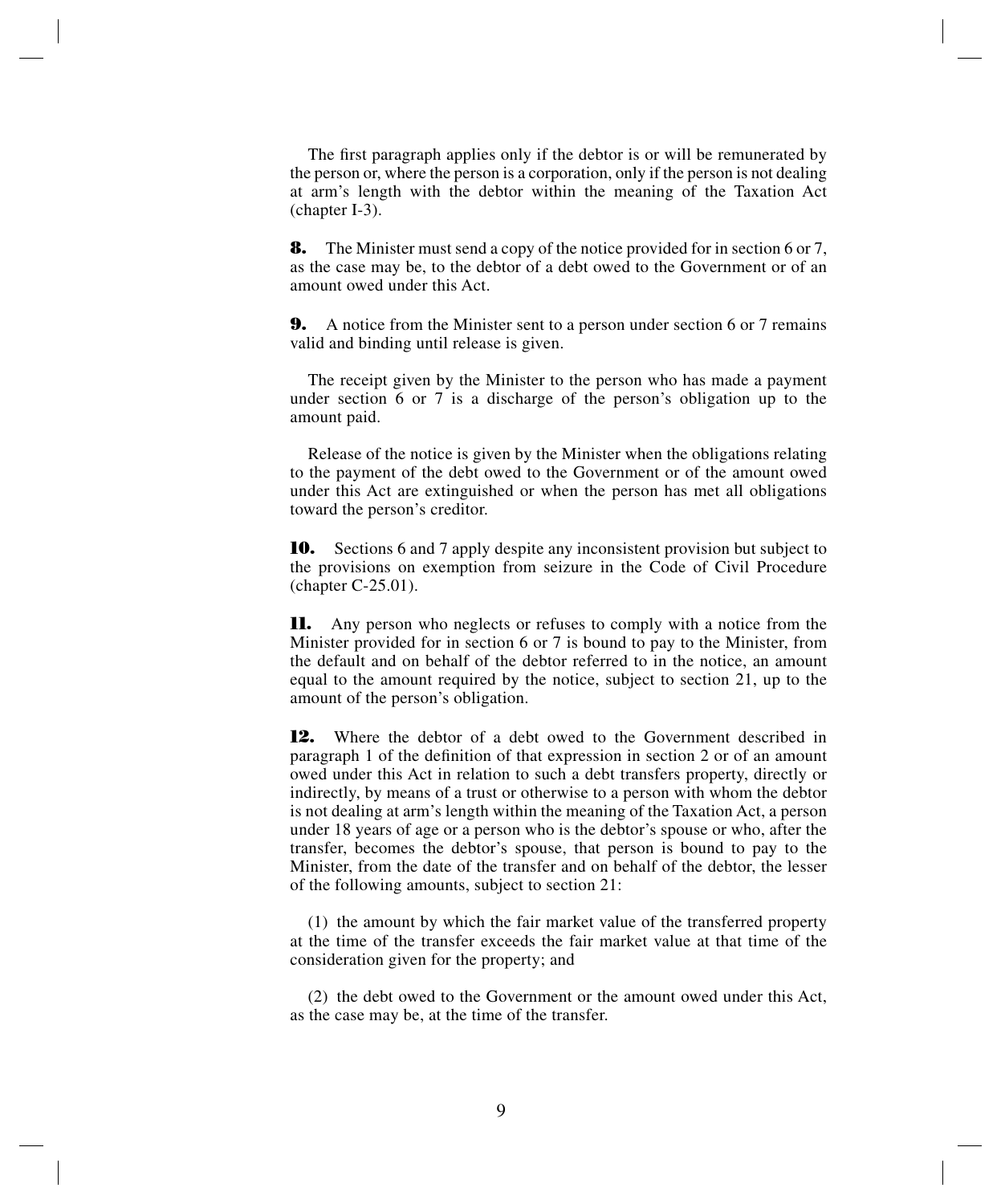Where the transferred property is a share in undivided property, the fair market value of the share in that undivided property at the time of the transfer is deemed to be equal to the proportion of the fair market value of the undivided property at that time that the share is of the aggregate of the shares in that undivided property.

**13.** For the purposes of section 12, where the property is transferred by the debtor to his or her spouse pursuant to a decree, order or judgment of a competent court or pursuant to a written separation agreement, the fair market value of the property at the time of the transfer is deemed to be equal to zero if, at that time, the debtor and his or her spouse are living separate and apart because of the breakdown of their union.

**14.** For the purposes of sections 12 and 13, the rules provided for in section 2.2.1 of the Taxation Act apply, with the necessary modifications.

**15.** The Minister may send a demand for payment by registered mail or by personal service to a person referred to in section 11 or 12.

The Minister's demand for payment states, among other things, the person's right to object to the demand and contest it before the Court of Québec, in accordance with Division VI.

The Minister must send to the debtor of a debt owed to the Government or of an amount owed under this Act a copy of the demand for payment sent in respect of a transfer referred to in section 12.

**16.** A notice from the Minister provided for in section 6 or 7 or a demand for payment provided for in section 15 and sent to a person doing business under a name other than the person's own name is deemed to have been sent to that person if it was addressed to the name the person has given himself, herself or itself or by which the person is generally known and the notice or demand is deemed to have been served on the person if it has been handed to a person of full age employed at the head office of the addressee or in one of the addressee's establishments in Québec or has been notified to the addressee by registered mail.

**17.** The Minister may, at any time, in respect of a debt owed to the Government described in paragraph 1 of the definition of that expression in section 2 or of an amount owed under this Act, issue a certificate attesting the amount owed as well as the exigibility and liquidity of the amount. The certificate is proof of the exigibility and liquidity of the amount specified in the certificate.

Where such a certificate is filed at the office of the competent court, the clerk enters on the back of the certificate the date of its filing and renders judgment in favour of the Agency for the amount specified in the certificate and for legal costs against the debtor of the amount.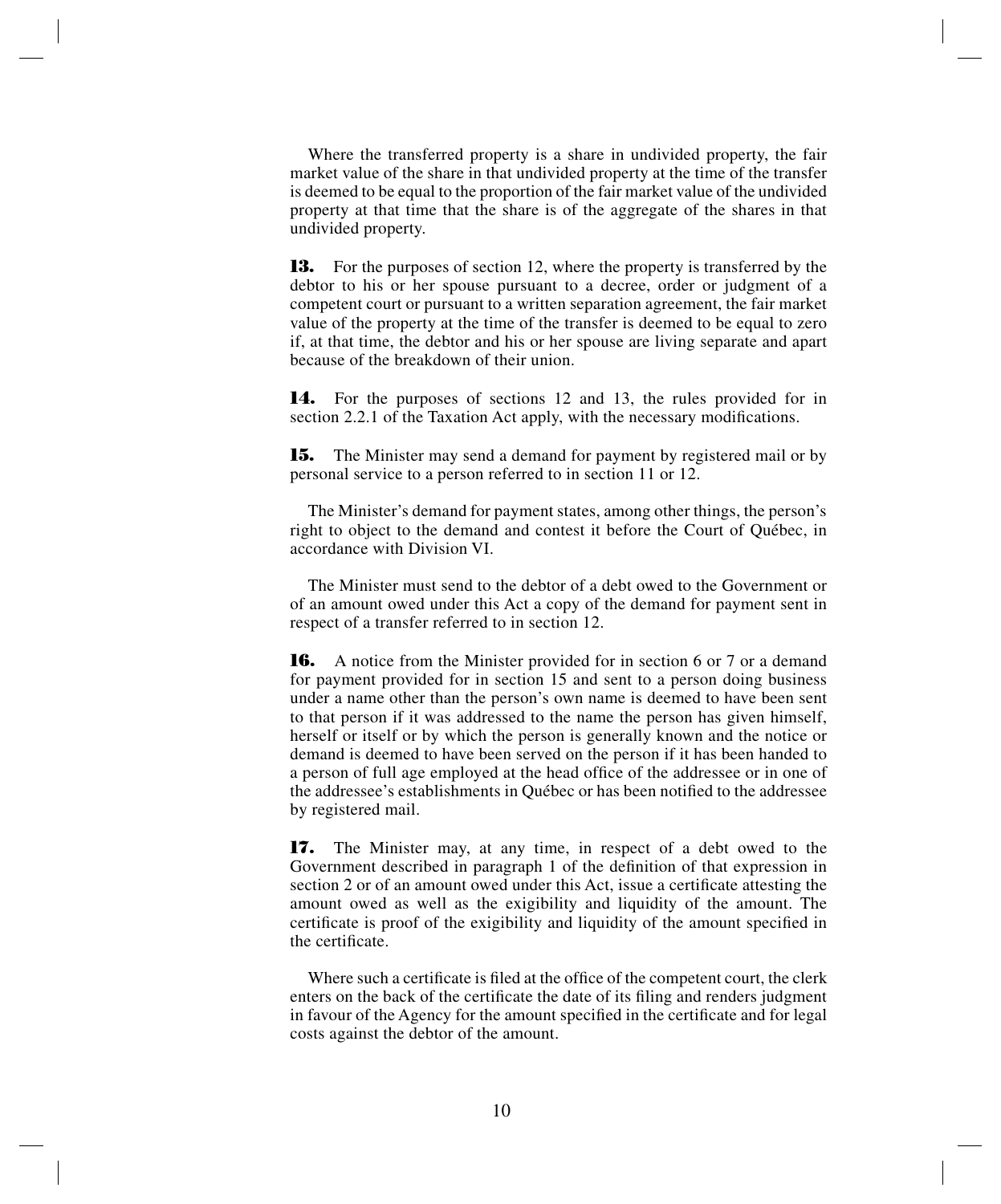Such judgment is equivalent to a final judgment of that court not subject to appeal, and has all the effects of such a judgment, except in respect of interest on the amount granted, which is computed in accordance with section 28.

**18.** The execution of a judgment rendered after a certificate is filed under section 17 is to proceed in accordance with the rules provided for in Book VIII of the Code of Civil Procedure, subject to the special rules set out in this Act and the following rules:

(1) the Minister may enter into an agreement with the debtor for the payment of instalments over a period of time, which may exceed one year, that the Minister determines; such an agreement need not be filed with the court office;

(2) the Agency acts as seizing creditor; it prepares the notice of execution and files it with the court office; the notice is valid only for the execution of a judgment effected under this Act and the Tax Administration Act and does not prevent the filing of a notice for the execution of another judgment;

(3) the Agency seizes a sum of money or income in the hands of a third person, but entrusts the administration of subsequent steps, including the receipt and distribution of the sum or income, to the clerk of the court seized; the Agency serves the notice of execution on the defendant and the garnishee, but is not required to inform the defendant's creditors or deal with their claims, or to join in a seizure in the hands of a third person already undertaken previously by a bailiff in another case if the seizure to be made by the Agency is for other sums or income than the sums or income specified in the notice of execution filed by the bailiff; and

(4) the Agency is required to hire the services of a bailiff for the seizure of movable or immovable property, to give the bailiff instructions and to amend the notice of execution accordingly; in such a case, if a notice for the execution of a judgment was filed by a bailiff in another case prior to the Agency's request, the Agency or the bailiff hired by the Agency joins in the seizure already undertaken.

The Agency is not required to pay an advance to cover execution-related costs.

The Agency may ask the court for custody of the seized property.

**19.** In addition to the other measures provided for in this Act, the execution of a judgment rendered in accordance with Chapter VII of the Code of Penal Procedure, in respect of a debt owed to the Government described in paragraph 2 of the definition of that expression in section 2, may proceed in accordance with section 18. However, a seizure of immovable property in execution cannot be effected in respect of such a judgment.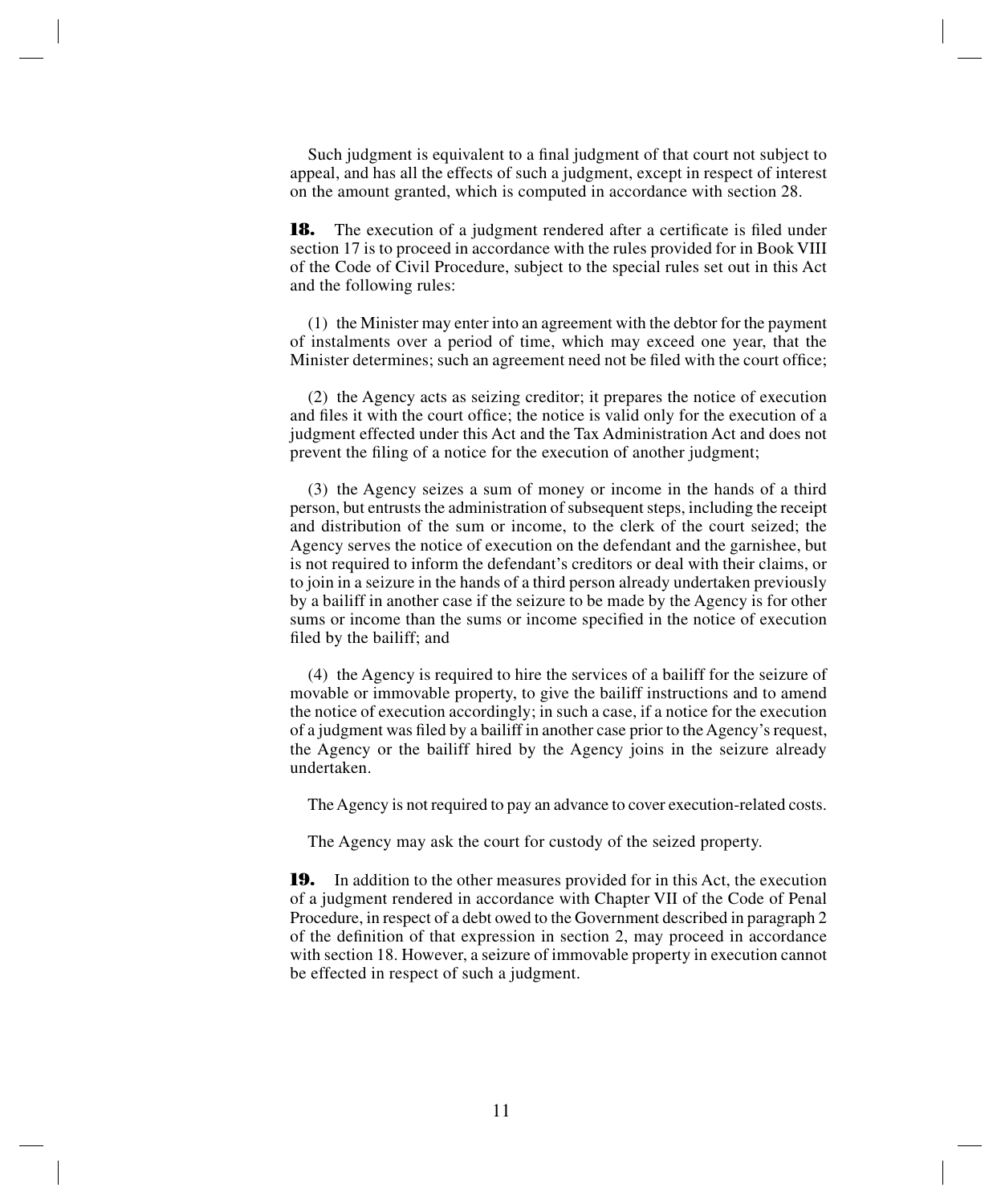**20.** For the purposes of subparagraph 1 of the first paragraph of section 18 and despite article 699 of the Code of Civil Procedure, a debtor whose income consists in earnings as a self-employed worker or is received from an employer not resident in Québec must, to benefit from exemption from seizure for a portion of that income, enter into an instalment payment agreement with the Minister.

**21.** A recovery measure undertaken in accordance with this division or a remedy introduced before a competent court, in respect of a debt owed to the Government or of an amount owed under this Act, remains valid and binding despite any circumstances that may cause the recoverable amount to change, up to the lesser of the amount to which the recovery measure applies and the new recoverable amount.

Where the new recoverable amount is greater than the amount to which the recovery measure or the remedy applies, the Minister may, in order to recover the excess amount, undertake any recovery measure provided for in this division or introduce any remedy before a competent court.

## **DIVISION II**

#### ALLOCATION

**22.** Where the debtor of a debt owed to the Government is also the creditor or beneficiary of an amount payable under the Act giving rise to the debt and that Act provides that all or part of an amount payable (in this section referred to as the "particular amount") may offset an amount payable, the Minister may allocate the particular amount to the payment of the debt owed to the Government.

Sections 31.1.2 and 31.1.5 to 31.1.7 of the Tax Administration Act apply to that allocation, with the necessary modifications.

**23.** Where the debtor of a debt owed to the Government or of an amount owed under this Act is also the creditor or beneficiary of an amount payable by a public body referred to in section 31.1.4 of the Tax Administration Act, the Minister may, after having made the allocation provided for in section 22 and, subsequently, that provided for in section 53 of the Act to facilitate the payment of support (chapter P-2.2), if applicable, allocate the amount to the payment of that debt. If there is more than one debt, as well as an amount owed under a fiscal law, if applicable, the amount payable to the debtor is allocated to the payment of the debtor's debts in the following order:

(1) the debts owed to the Government described in paragraph 2 of the definition of that expression in section 2, taking into account the rules set out in article 345.1 of the Code of Penal Procedure;

(2) the amounts owed under a fiscal law;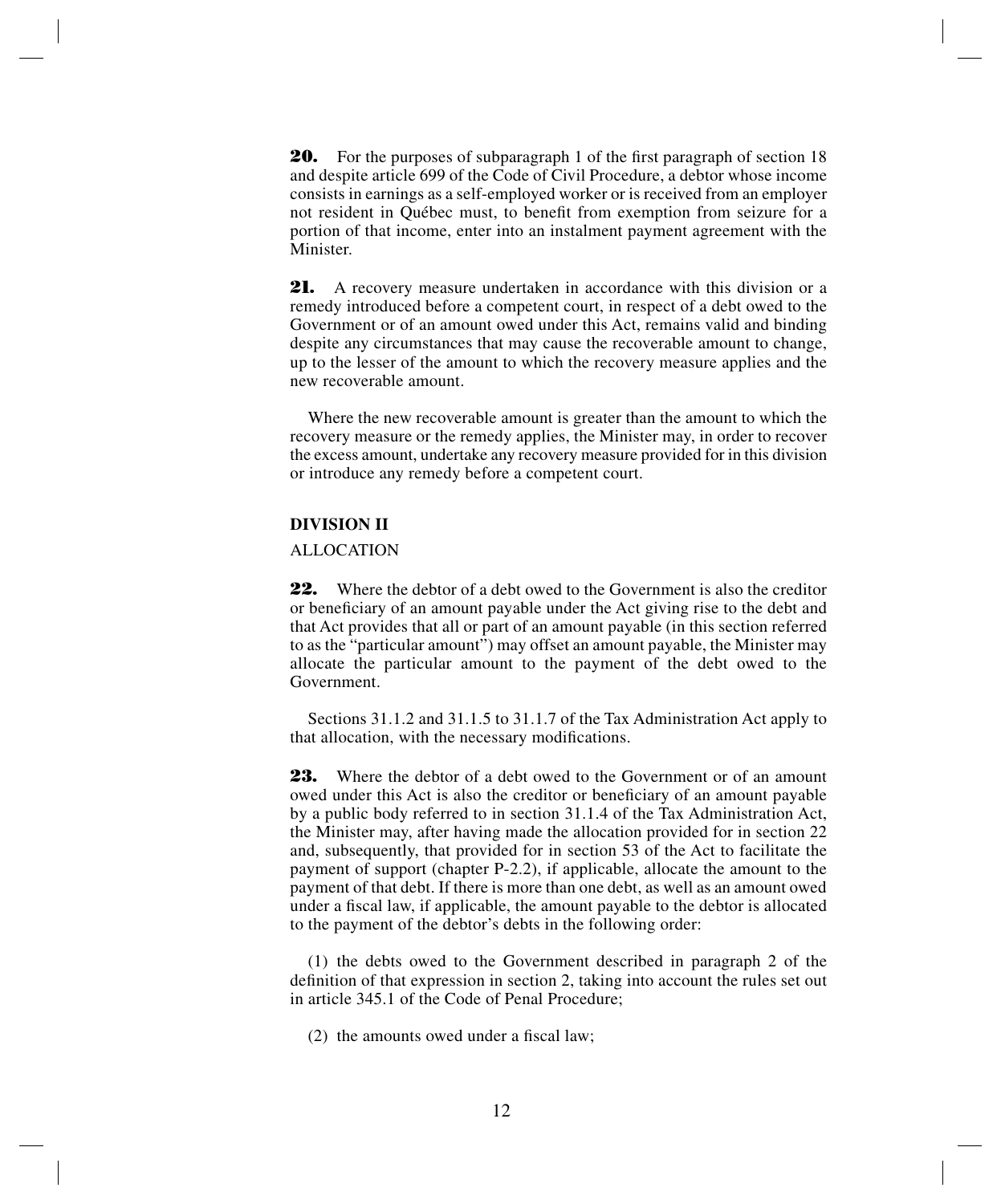(3) the debts owed to the Government that relate to the registration of a road vehicle and the right to operate it or to a licence or permit that the Société de l'assurance automobile du Québec had the mandate to collect;

(4) the debts owed to the Government that are not referred to in subparagraph 1 or 3, in accordance with the rules set out in article 1572 of the Civil Code; and

(5) the amounts owed under this Act, in the order of allocation applicable to the debts owed to the Government to which they relate.

The second paragraph of section 31.1.1 and sections 31.1.2, 31.1.3 and 31.1.5 to 31.1.7 of the Tax Administration Act apply to that allocation, with the necessary modifications.

This section applies despite section 55, except in respect of an amount that the Minister must refund under this Act and that represents the reimbursement of an amount to which section 31.1.3 of the Tax Administration Act would have applied.

#### **DIVISION III**

#### SUSPENSION OF RECOVERY

**24.** Where a debt owed to the Government is the subject of a notice of transfer under the Individual and Family Assistance Act or the Act respecting parental insurance without a notice having been sent under section 99.1 of the Individual and Family Assistance Act or section 30.1 of the Act respecting parental insurance, the Minister may not, in respect of the debt,

- (1) require a person to make a payment under sections 6 and 7;
- (2) institute proceedings before a court;
- (3) issue a certificate under section 17; or

(4) allocate a refund to which a person is entitled to the payment of that amount, in accordance with section 23 or the second paragraph of section 31 of the Tax Administration Act.

The same applies in respect of an amount owed under this Act where the time limit provided for in section 37 for objecting to the demand for payment and, if applicable, the time limit provided for in section 41 to contest the Minister's decision and the time limit for appealing the judgment of the Court of Québec in relation to the contestation have not expired.

**25.** The Minister may delay or suspend the recovery of a debt owed to the Government or of an amount owed under this Act in order to foster the recovery of an amount owed under the Act to facilitate the payment of support.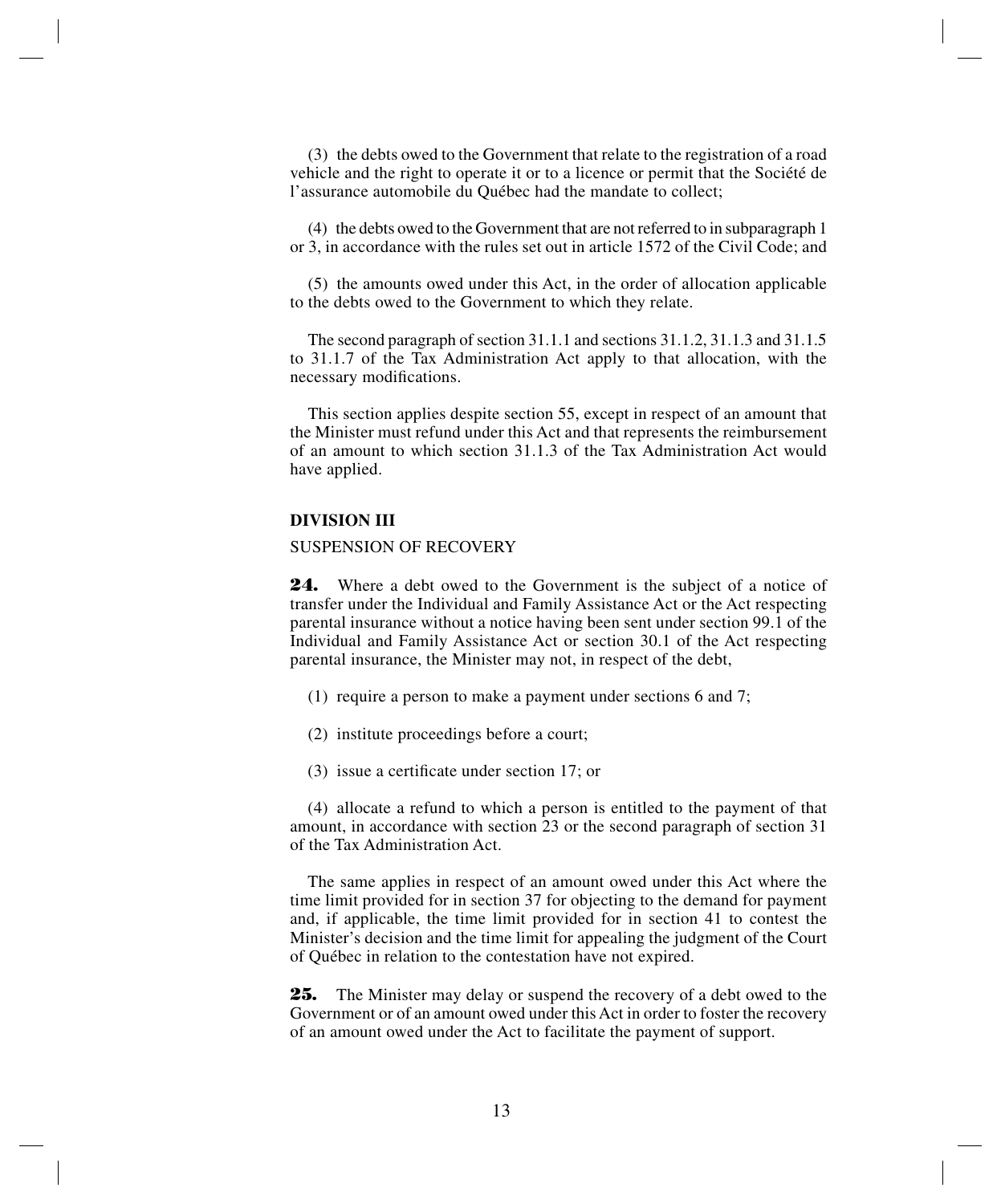Where a person is the debtor of more than one debt owed to the Government, the Minister may also delay or suspend the recovery of such a debt or of an amount owed under this Act in relation to the debt in order to foster the recovery of a debt owed to the Government referred to in subparagraph 1 of the first paragraph of section 23 or in subparagraph 3 of that first paragraph, in that order.

**26.** The Minister may suspend in whole or in part the recovery of a debt owed to the Government or of an amount owed under this Act in the following cases:

(1) in exceptional circumstances; or

(2) where a remedy is accepted after the time limit has expired in relation to the determination of the debt owed to the Government or where an application to extend the time limit for objecting to a demand for payment or for contesting a decision on an objection in accordance with Division VI is accepted.

The Minister must suspend the recovery of a debt owed to the Government and of any amount owed under this Act in relation to the debt on being informed of circumstances referred to in the first paragraph of section 45 if those circumstances, as the case may be,

(1) suspend the recovery of the debt, pursuant to a provision of law; or

(2) represent exceptional circumstances by reason of which the Minister or the entity that sent the information would have suspended the recovery.

The Minister must cease the recovery of a debt owed to the Government described in paragraph 2 of the definition of that expression in section 2 and of any amount owed under this Act in relation to the debt on sending a notice under section 43 or on receiving a notice sent under the first paragraph of article 366.4 of the Code of Penal Procedure, in respect of the debt.

#### **DIVISION IV**

#### CHARGES AND INTEREST

**27.** In the cases and subject to the conditions prescribed by regulation, the Government may require the payment of charges relating to the recovery of a debt owed to the Government described in paragraph 1 of the definition of that expression in section 2 or of an amount owed under this Act.

The Tariff of court costs in penal matters (chapter C-25.1, r. 6) applies to the recovery of a debt owed to the Government described in paragraph 2 of the definition of that expression in section 2, with the necessary modifications.

The charges required in accordance with the first paragraph are added to the debt or to the amount owed.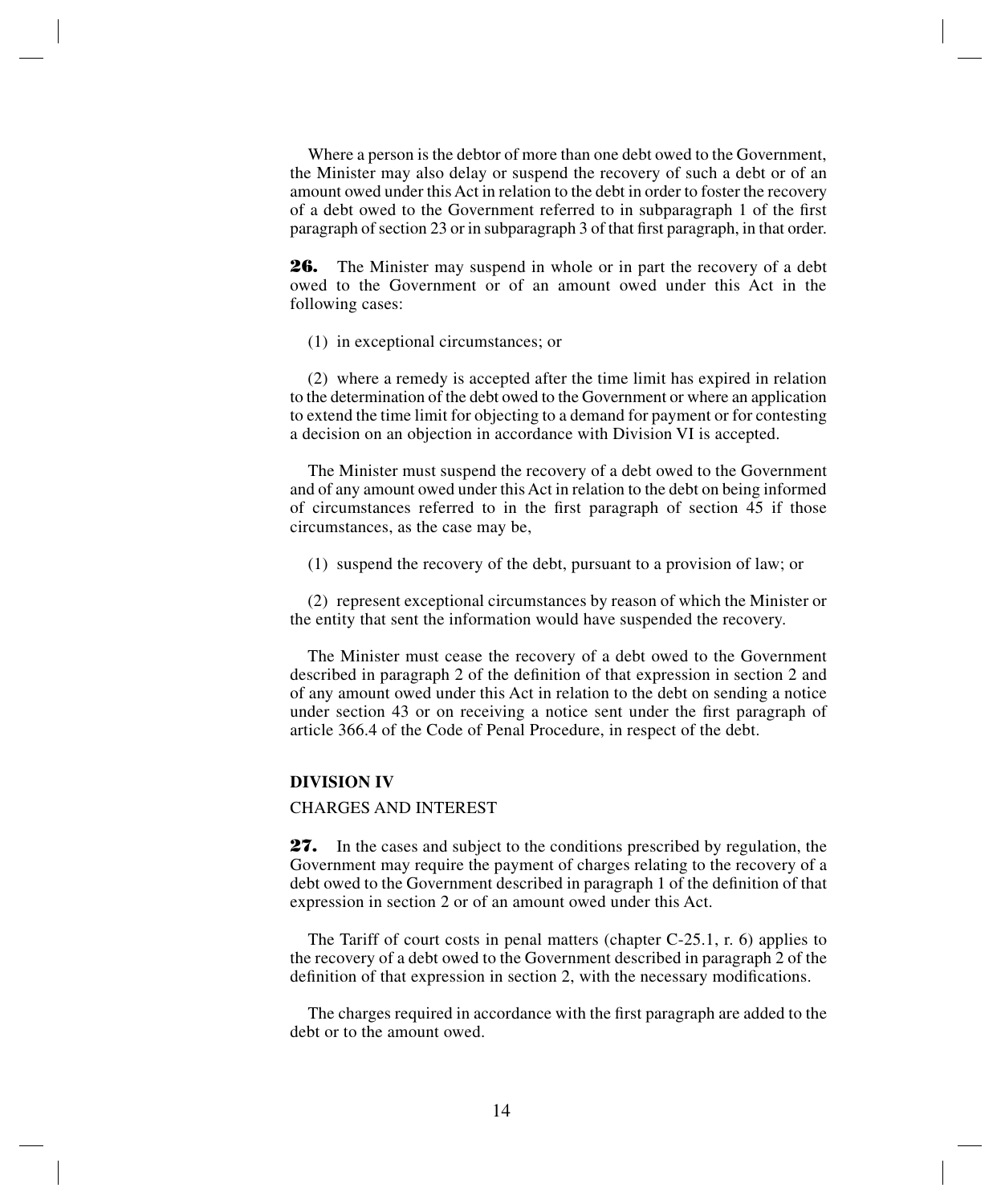**28.** A debt owed to the Government continues to bear interest in accordance with the rules provided for in the Act giving rise to the debt.

An amount owed under this Act bears interest at the rate determined under the first paragraph of section 28 of the Tax Administration Act, from the date of the demand for payment provided for in section 15.

A refund owed by the Minister under this Act bears interest at the rate determined under the second paragraph of section 28 of the Tax Administration Act.

**29.** Despite section 28, where a person elects to have the provisions of the Code of Civil Procedure that relate to voluntary deposit apply, interest is computed at the rate provided for in article 774 of that Code.

**30.** For the purpose of computing the interest payable, where the debtor of an amount owed under this Act pays to the Minister or to a financial institution all or part of the amount owed, the date of the payment is deemed to be the date of the demand for payment provided for in section 15 if the payment is made within 30 days of the demand.

The same applies where the payment is made by remitting to the Minister a negotiable instrument that becomes due within that time.

**31.** The interest payable on a refund made under this Act is computed for the period ending on the day the amount is refunded and beginning on the earlier of,

(1) in the case of an amount paid by a person, or allocated to a payment the person was required to make, that exceeds the amount the person was bound to pay, the 31st day after the day on which the amount was paid or allocated; and

(2) in the case of a decision giving entitlement to a full or partial refund of an amount, the day on which the amount was paid.

**32.** Any interest payable on a refund made by the Minister under this Act is debited from the Tax Administration Fund, established by section 56 of the Act respecting the Agence du revenu du Québec (chapter A-7.003).

**33.** The Minister may waive, in whole or in part, any interest or charges referred to in this division, except the charges referred to in the second paragraph of section 27.

The Minister may also cancel, in whole or in part, any interest or charges referred to in this division, except the charges referred to in the second paragraph of section 27.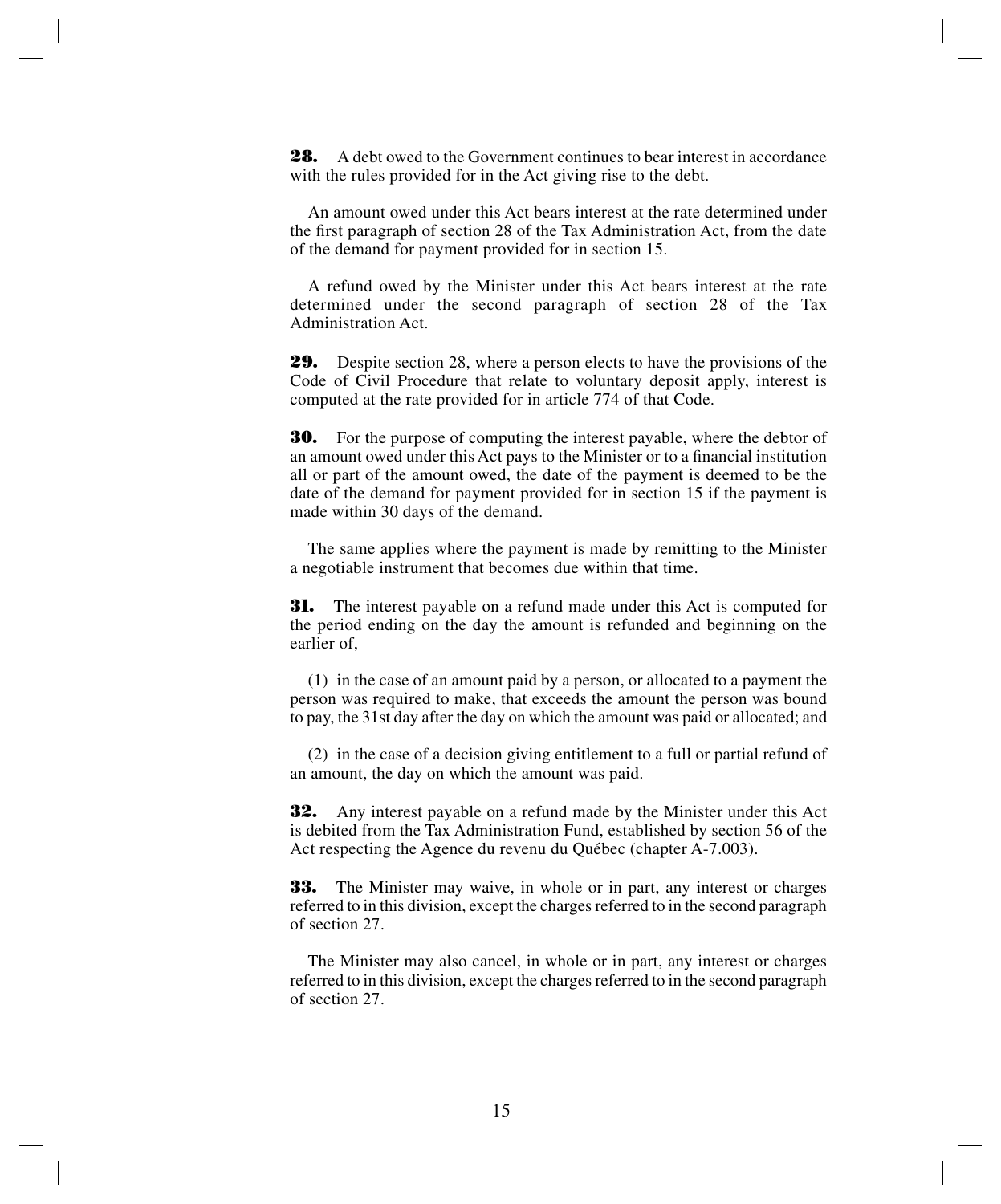The Minister must table in the National Assembly a statistical summary of the waivers and cancellations that were made during a fiscal year of the Agency, within the same time limit as that provided for in section 76 of the Act respecting the Agence du revenu du Québec for the tabling of documents referred to in that section and relating to that fiscal year.

#### **DIVISION V**

# PRESCRIPTION

**34.** The recovery of a debt owed to the Government is prescribed in accordance with the Act giving rise to the debt.

In addition to the other cases of suspension provided for by law, the prescription referred to in the first paragraph is suspended where the debtor is not resident in Québec.

In addition to the other cases of interruption provided for by law, the prescription referred to in the first paragraph is interrupted

(1) where the Minister sends a notice provided for in section 6 or 7;

(2) where the Minister sends a demand for payment in respect of a transfer referred to in section 12; or

(3) where the Minister makes an allocation under section 23 or section 31 of the Tax Administration Act.

**35.** The recovery of an amount owed under this Act is prescribed by 5 years from, as the case may be, the default referred to in section 11 or from the date on which the Minister became aware of a transfer referred to in section 12, but not later than 15 years after the transfer.

In addition to the other cases of suspension and interruption referred to in the second and third paragraphs of section 34 apply, the prescription provided for in the first paragraph is interrupted where the Minister sends a demand for payment provided for in section 15 in respect of a notice provided for in section 6 or 7.

**36.** The prescription does not run against the Minister where the Minister cannot, because of the second paragraph of section 24 and sections 25 and 26, recover a debt owed to the Government or an amount owed under this Act.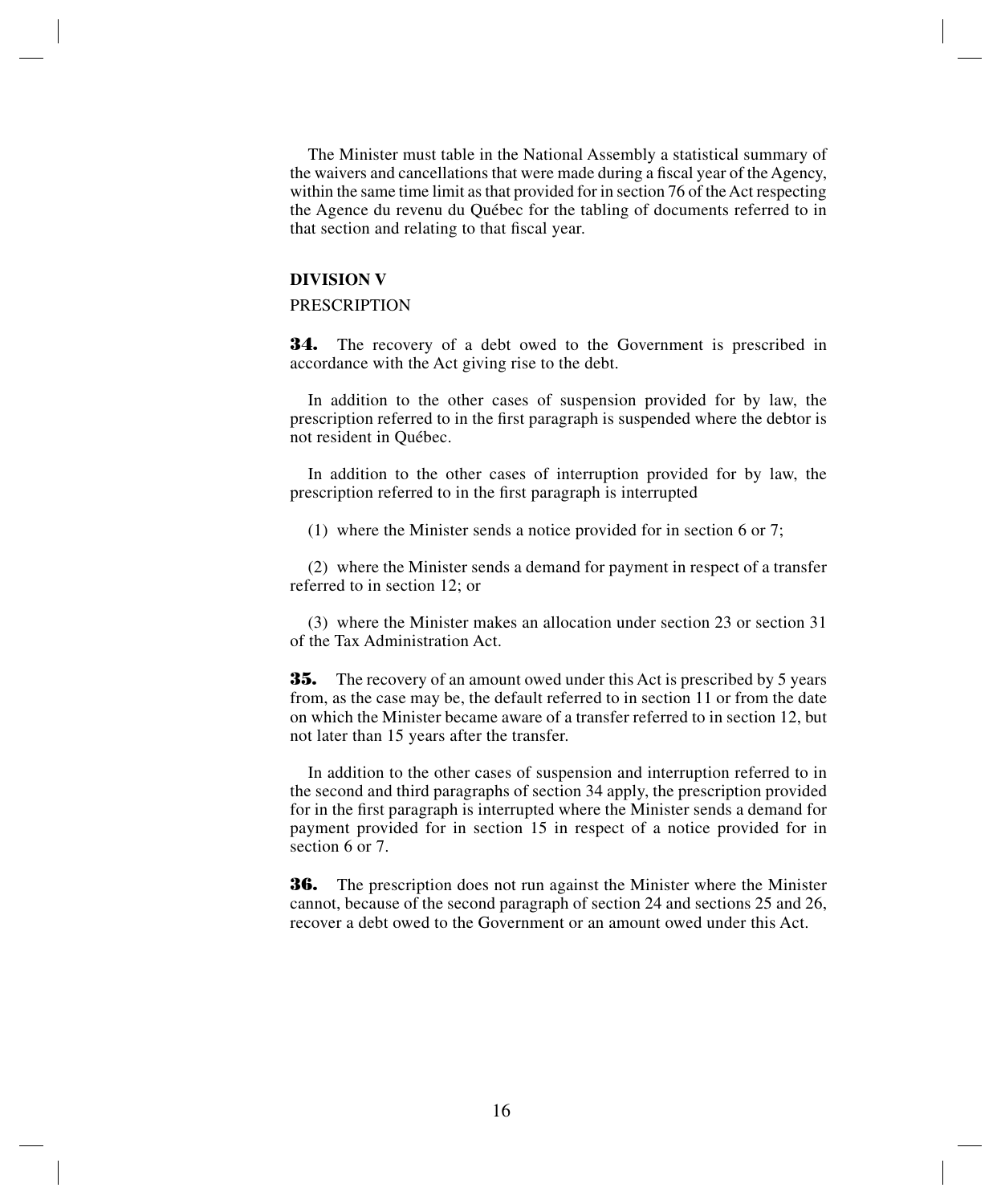# **DIVISION VI**

#### REMEDY

**37.** A person to whom a demand for payment provided for in section 15 is sent may object to it by sending to the Minister by registered mail, within 90 days after receiving the demand, a notice setting out the grounds for the objection and all relevant facts.

**38.** Where a person has not objected to a demand for payment within the time limit provided for in section 37 and not more than one year has elapsed since the expiry of that time limit, the person may apply in writing to the Minister for an extension, setting out the reasons why the notice of objection was not filed within the specified time limit.

The Minister must examine such an application, grant or refuse it and notify the Minister's decision to the person by registered mail. The application is granted if the person demonstrates that it was impossible in fact for that person to act and that the application was filed as soon as circumstances permitted.

The person may, within 90 days of notification of a decision rendered under the second paragraph, apply to a judge of the Court of Québec for a review of the decision. The judge must grant the application if, in the judge's opinion, the person meets the conditions set out in the first and second paragraphs, and the judge's decision is a judgment of the Court of Québec that terminates a proceeding within the meaning of the Code of Civil Procedure.

**39.** The Minister must, within 90 days after the notice of objection is notified or, if applicable, within 90 days after a decision rendered under the second paragraph of section 38 is notified, examine the grounds of the objection, cancel, maintain or amend the demand for payment and notify the Minister's decision by registered mail to the person who sent the notice of objection.

**40.** Where the Minister has not rendered a decision within the time limit provided for in section 39, interest on the amount to which the notice of objection applies ceases to accrue from the expiry of that time limit until the notification of the Minister's decision.

**41.** A person may contest a decision of the Minister rendered under section 39 before the Court of Québec within 90 days of notification of the Minister's decision or after the expiry of 90 days following the expiry of the time limit provided for in section 39 where the Minister's decision has not been notified. The rules set out in Chapter III.2 of the Tax Administration Act apply, with the necessary modifications and subject to the special rules provided for in this Act, to such a contestation as well as to an appeal of the judgment of the Court of Québec rendered in relation to the contestation.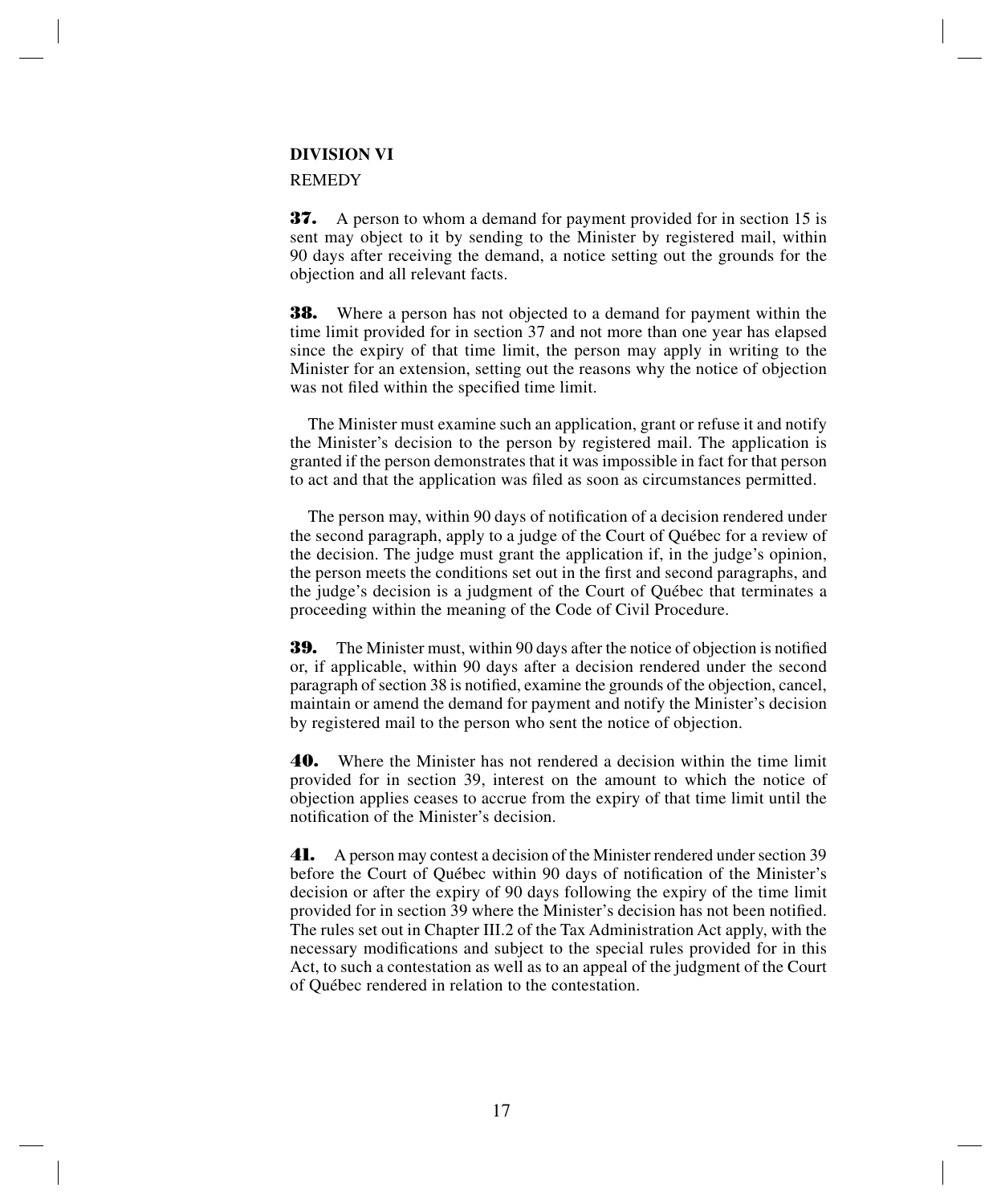#### **DIVISION VII**

#### COMMUNICATION OF INFORMATION

**42.** The Minister must, where the obligations relating to the payment of a debt owed to the Government in respect of which a notice has been sent under section 573.1 of the Highway Safety Code (chapter C-24.2) are extinguished, so notify the Société de l'assurance automobile du Québec without delay.

The Minister must, where the obligations relating to the payment of a debt owed to the Government that is described in paragraph 2 of the definition of that expression in section 2 and that is the subject of a notice under article 364 of the Code of Penal Procedure are extinguished, so notify the collector without delay.

**43.** Where a debt owed to the Government described in paragraph 2 of the definition of that expression in section 2 cannot be recovered, in whole or in part, in accordance with this Act, the Minister must so notify the collector to ensure that execution of the judgment proceeds in accordance with the rules set out in Chapter XIII of the Code of Penal Procedure, except for article 366.3 of that Code. A copy of the notice is sent to the debtor.

**44.** Where the Minister sends a notice to the collector under section 43 or where the Minister receives a notice from the collector under the first paragraph of article 366.4 of the Code of Penal Procedure in respect of a debt owed to the Government, the Minister must send the collector a sworn statement of an employee of the Agency who is entrusted with the appropriate registers and is familiar with the operation of the Agency, attesting the recovery measures undertaken in respect of the debt and the results obtained.

**45.** A minister or an entity that sends a notice of transfer in respect of a debt owed to the Government must inform the Minister of any circumstances brought to the minister's or the entity's attention that may affect that debt or its recovery.

In addition, a minister or an entity referred to in the first paragraph must, at the Minister's request, provide the Minister with any information necessary for the application of this Act.

## **CHAPTER III**

#### FORMAL DEMAND

**46.** To ensure the recovery of a debt owed to the Government or of an amount owed under this Act, the Minister may, by a demand notified by registered mail or by personal service, require that a person file any information or any document by registered mail or by personal service, within such reasonable time as the Minister may specify.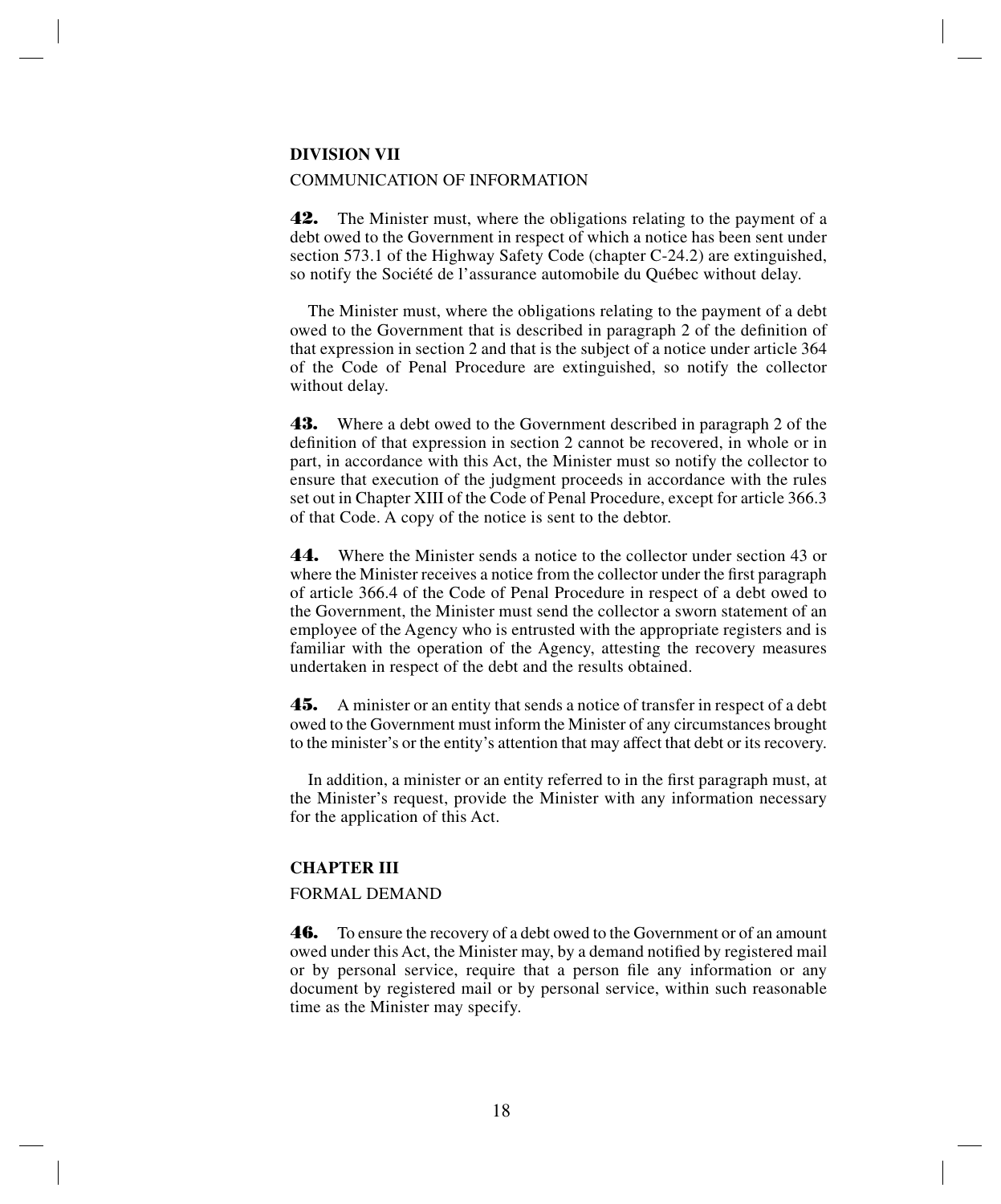The person to whom the demand is addressed must comply within the time specified, whether or not the person has already filed such information or document or a response to a similar demand made under this Act.

The demand must mention the consequences of a failure to comply as set out in section 48.

**47.** The Minister may apply to a judge of the Court of Québec, acting in chambers, for authorization to send a person a demand provided for in section 46 concerning one or more unnamed persons, on the conditions that the judge considers reasonable in the circumstances.

The judge may grant the authorization if satisfied that the filing of the information or document is required to ascertain whether the person or persons concerned have complied with an obligation under this Act and that the person or persons are identifiable.

**48.** Where a person has not provided information or a document as required by a demand made under section 46, the Minister may apply to a judge of the Court of Québec acting in chambers and that judge may order the person to provide the information or document to the Minister, or may make such order as the judge deems proper in order to remedy the failure which is the subject of the application, if the judge is satisfied that

(1) the person was required under section 46 to provide the information or document and did not do so; and

(2) the professional secrecy to which advocates and notaries are bound cannot be invoked.

A notice must be served on the person concerned at least five days before the application is heard.

The order is notified to the person concerned by registered mail or by personal service, unless it is made from the bench in the person's presence.

The order may be appealed to the Court of Appeal, with leave of a judge of that court. However, an appeal does not suspend the enforcement of the order, unless the judge seized of the appeal decides otherwise. The judgment cannot be appealed.

#### **CHAPTER IV**

# PAYMENT

**49.** Where a notice of transfer or a demand for payment provided for in section 15 is sent to a person, the amount mentioned in the notice or demand is payable without delay to the Minister.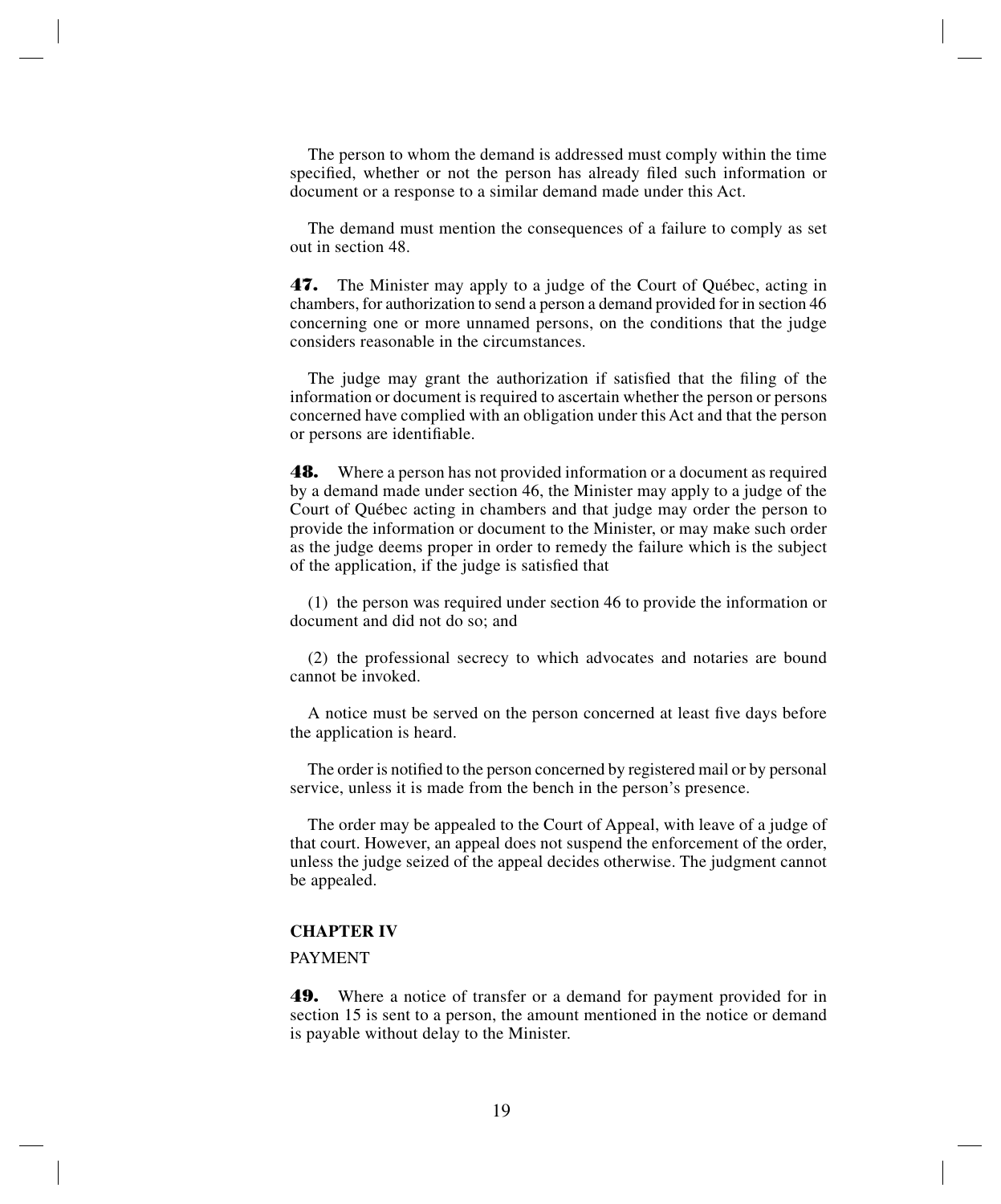**50.** Every amount or negotiable instrument remitted to the Minister as payment in accordance with this Act is presumed to have been received by the Minister on the date specified by an employee of the Agency in a document relating to the payment.

Similarly, every amount or negotiable instrument remitted to a financial institution as payment in accordance with this Act is presumed to have been received by the Minister on the date it was so remitted.

**51.** The debtor of more than one debt owed to the Government who makes a partial payment may specify to the Minister which debt the debtor intends to pay partially.

In the absence of specification, the Minister must impute a payment made by a debtor to the debtor's debts in the following order:

(1) the amounts owed under the Act to facilitate the payment of support;

(2) the debts owed to the Government described in paragraph 2 of the definition of that expression in section 2, taking into account the rules set out in article 345.1 of the Code of Penal Procedure;

(3) the amounts owed under a fiscal law;

(4) the debts owed to the Government that relate to the registration of a road vehicle and the right to operate it or to a licence or permit that the Société de l'assurance automobile du Québec had the mandate to collect; and

(5) the debts owed to the Government that are not referred to in subparagraph 2 or 4, in accordance with the rules set out in article 1572 of the Civil Code.

**52.** The amounts recovered in accordance with sections 6 to 15, in relation to a debtor's debts owed to the Government, are to be allocated by the Minister to the payment of those debts in the following order:

(1) the debts owed to the Government described in paragraph 2 of the definition of that expression in section 2, taking into account the rules set out in article 345.1 of the Code of Penal Procedure;

(2) the debts owed to the Government that relate to the registration of a road vehicle and the right to operate it or to a licence or permit that the Société de l'assurance automobile du Québec had the mandate to collect; and

(3) the debts owed to the Government that are not referred to in subparagraph 1 or 2, in accordance with the rules set out in article 1572 of the Civil Code.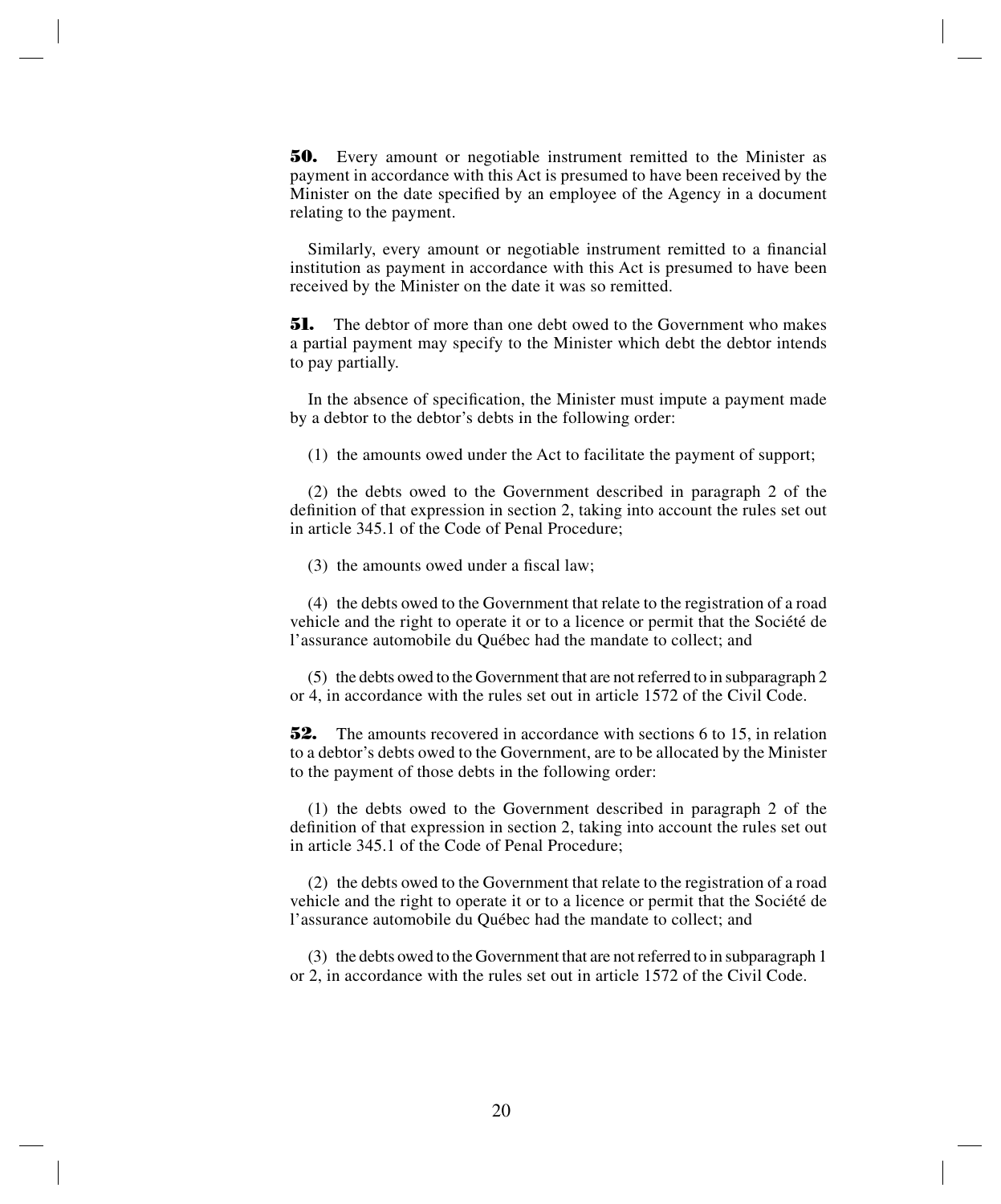# **CHAPTER V**

#### RELEASE

**53.** In exceptional circumstances, the Minister may, on the conditions determined by the Minister, grant a full or partial release to the debtor of an amount owed under this Act.

The Minister must table in the National Assembly a detailed statement of the releases that were granted during a fiscal year of the Agency within the same time limit as that provided for in section 76 of the Act respecting the Agence du revenu du Québec for the tabling of documents referred to in that section and relating to that fiscal year.

# **CHAPTER VI**

## REFUND BY THE MINISTER

**54.** Where an amount has been paid to the Minister by a debtor and that amount exceeds the amount the debtor was required to pay or the debtor is entitled to a refund of all or part of that amount, the Minister must refund the amount to which the debtor is entitled.

**55.** An amount that the Minister must refund under this Act is inalienable and unseizable.

#### **CHAPTER VII**

# PROCEDURE AND EVIDENCE

**56.** Despite any inconsistent provision, proceedings or actions in relation to the application of this Act are instituted by the Agency, under the designation "Agence du revenu du Québec".

Despite any inconsistent provision, any person having a remedy against the Minister, the Agency or the State in relation to the application of this Act must direct it against the Agency, under the designation "Agence du revenu du Québec".

Any proceeding to which the Agency is a party must be notified in accordance with the applicable rules of procedure to the Agency at the Montréal or Québec office of its legal department, by leaving a copy of the proceeding with a person in charge of that office.

**57.** The Agency is to be represented, for all purposes, by the advocate filing a representation statement in its name and the latter need not prove his or her quality.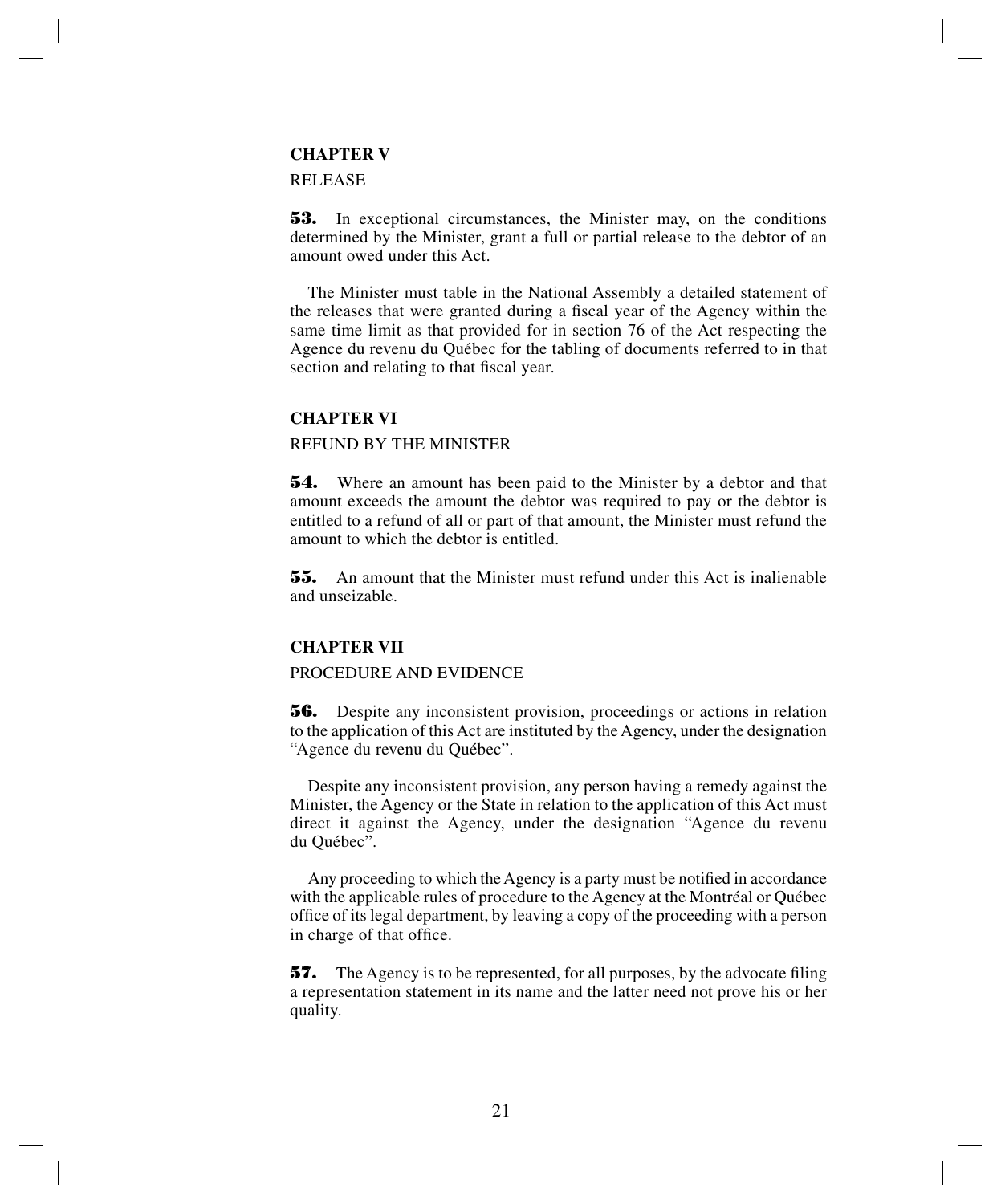**58.** Sections 79, 80, 82 and 84 of the Tax Administration Act apply to this Act, with the necessary modifications.

**59.** A sworn statement by a public servant or an employee of a department or entity, certifying that the public servant or employee is entrusted with the appropriate registers and is familiar with the operation of the department or entity concerned and with the facts relating to a notice of transfer or a notice sent under section 99.1 of the Individual and Family Assistance Act or section 30.1 of the Act respecting parental insurance, that an examination of the registers shows that a notice of transfer or a notice referred to in that section 99.1 or 30.1 has been sent on a particular date and, if applicable, that after making a careful examination of the registers and having made a search therein, the public servant or employee was unable to ascertain that an application for review, a contestation or an appeal in relation to the amount specified in the notice of transfer has been received within the time limit prescribed by law, is proof of the statements contained therein.

**60.** A sworn statement by an employee of the Agency, certifying that the employee is entrusted with the appropriate registers and is familiar with the operation of the Agency, that an examination of the registers shows that a demand for payment provided for in section 15 has been sent to a person on a particular date and that after making a careful examination of the registers and having made a search therein, the employee was unable to ascertain that a notice of objection, a contestation or an appeal concerning the demand for payment has been received within the time limit prescribed by law, is proof of the statements contained therein.

**61.** A sworn statement by an employee of the Agency, certifying that an amount owed under this Act is exigible and liquid, that the time limits for objecting to the demand for payment, for contesting the decision on an objection or for appealing a judgment of the Court of Québec in relation to the contestation have expired and that the remedies are exhausted, is proof of the statements contained therein.

# **CHAPTER VIII**

#### FINANCIAL PROVISIONS

**62.** A debt owed to the Government that, on the date specified in the notice of transfer, is not an amount to be collected by a minister or a budget-funded body listed in Schedule 1 to the Financial Administration Act (chapter A-6.001) is transferred to the Minister on the date specified in the notice in accordance with the conditions and the procedure agreed on by the Minister and the entity transferring the debt.

The same applies, despite the exclusion provided for in the first paragraph, to the debt owed to the Government that is an amount to be collected under the Act respecting parental insurance.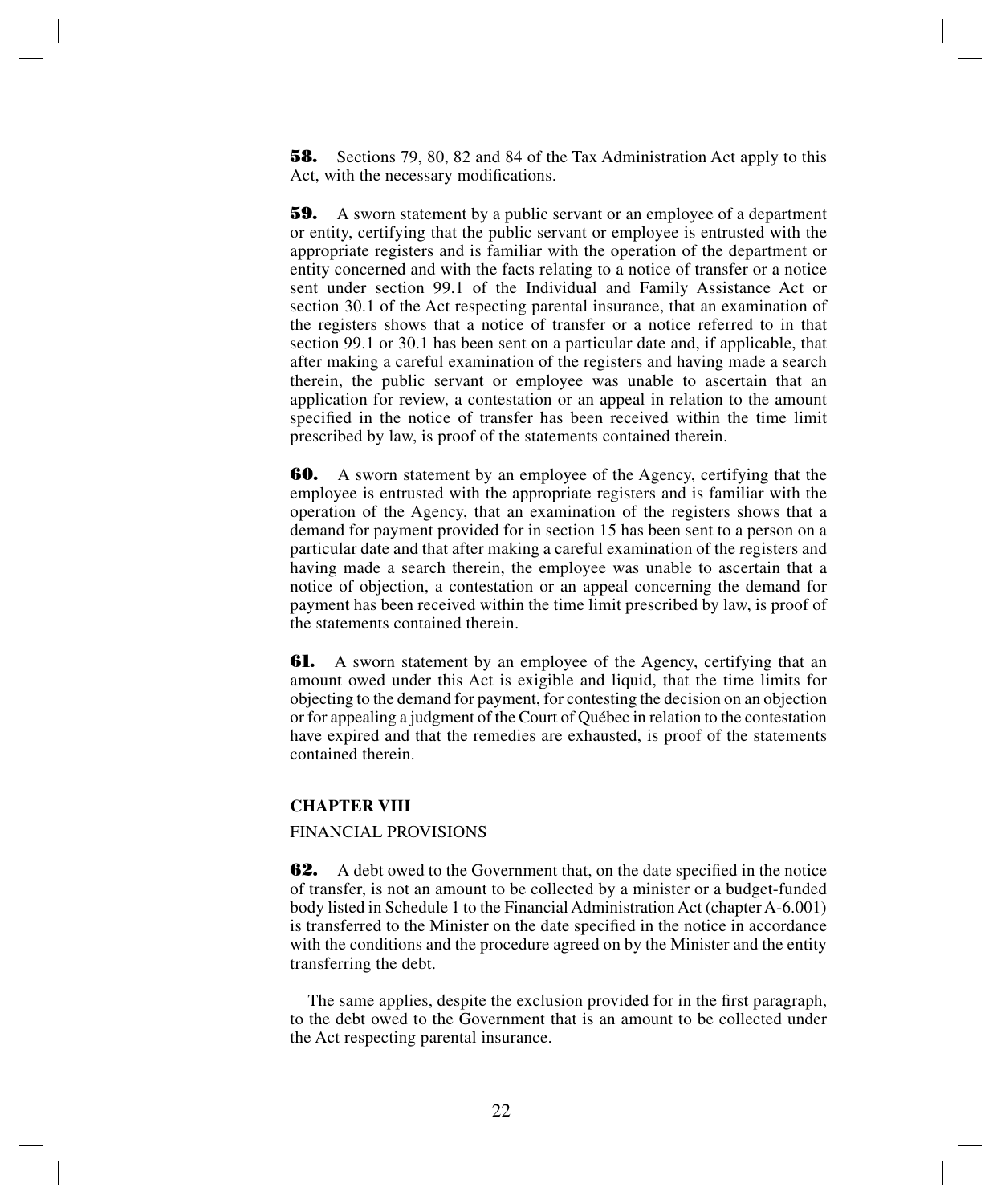**63.** The amounts that may be recovered under this Act are amounts owed to the State.

Despite any inconsistent provision, the amounts recovered are credited to the general fund.

**64.** Each year, the Agency transfers to a special fund referred to in the second paragraph, out of the sums credited to the general fund, an amount approved by the Minister of Finance determined according to the estimated value of the sums recovered during the preceding year that should have been credited to that fund, had it not been for the application of section 63.

The first paragraph applies in respect of any special fund for which an Act determines which sums, among the sums to be credited to the fund, became debts owed to the Government, other than those transferred under section 62.

Each transfer provided for in the first paragraph is made in accordance with the conditions and procedure agreed on by the Agency and the Minister or the body responsible for the special fund concerned.

**65.** Despite section 64, not later than 30 April each year, the Agency transfers to the labour market development fund established under the Act respecting the Ministère de l'Emploi et de la Solidarité sociale and the Commission des partenaires du marché du travail (chapter M-15.001), out of the sums credited to the general fund, an amount corresponding to the sums to be credited to the fund and that were recovered under this Act during the preceding fiscal year, minus the recovery charges incurred by the Agency in respect of the debts relating to those sums.

#### **CHAPTER IX**

#### MISCELLANEOUS PROVISIONS

**66.** Despite any inconsistent provision, the Minister may decide not to require the payment of an amount of less than \$2 and is not bound to refund such an amount.

**67.** The Minister of Revenue is responsible for the administration of this Act.

# **CHAPTER X**

# AMENDING PROVISIONS

# ACT RESPECTING INDUSTRIAL ACCIDENTS AND OCCUPATIONAL DISEASES

**68.** Section 144 of the Act respecting industrial accidents and occupational diseases (chapter A-3.001) is amended, in the second paragraph,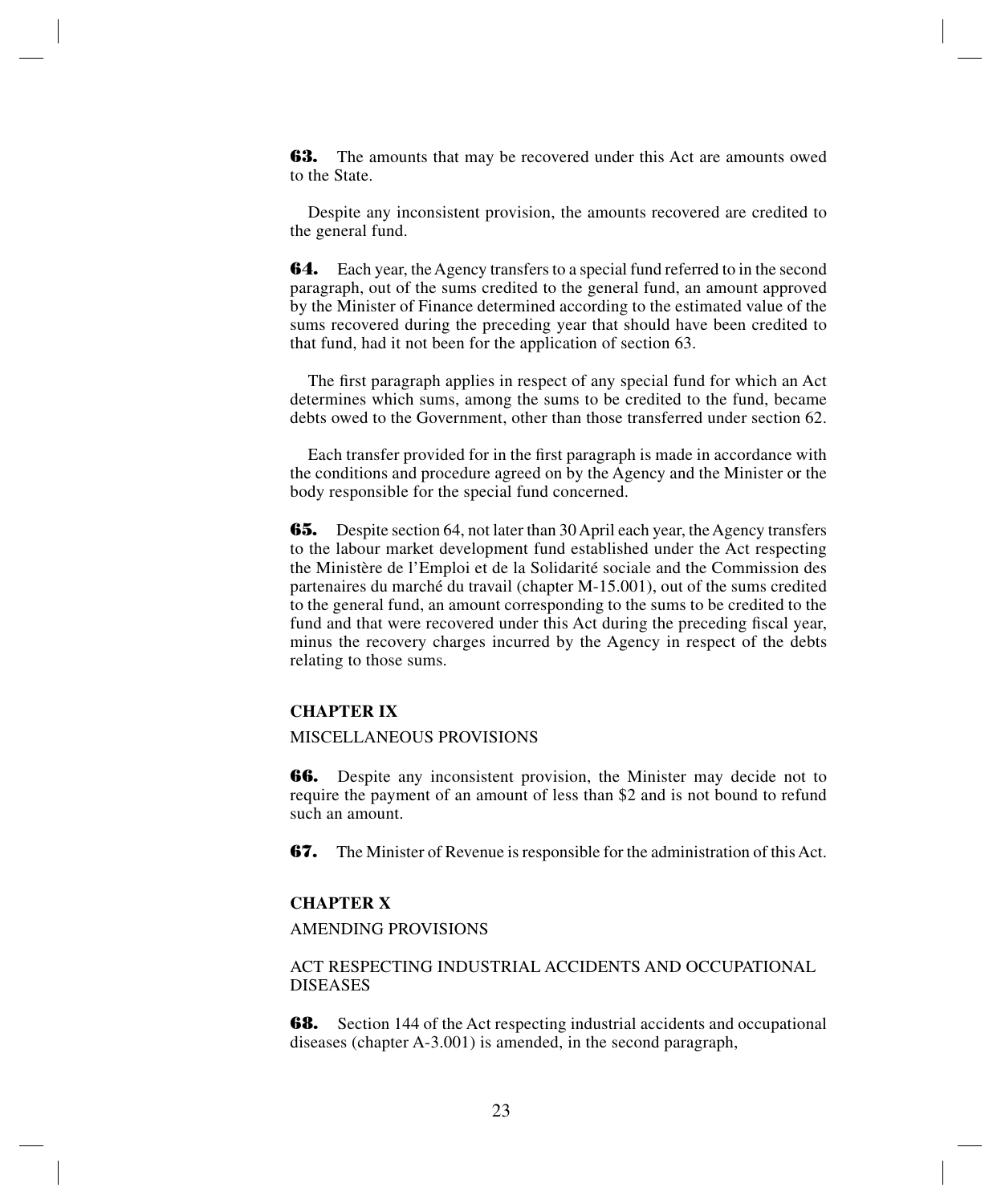(1) by replacing "amount repayable" by "amount owed";

(2) by replacing the last sentence by the following sentence: "The Commission shall remit the amount thus deducted to the Minister of Revenue to ensure that the amount is allocated, in accordance with section 22 of the Act to recover amounts owed to the State (*insert the year and chapter number of that Act*), to the repayment of the amount owed and, for that purpose, the amount deducted is deemed to be a particular amount referred to in that section."

# TAX ADMINISTRATION ACT

**69.** Section 11 of the Tax Administration Act (chapter A-6.002) is repealed.

**70.** Section 12 of the Act is amended by adding the following paragraph at the end:

"The Minister may also impute or allocate, as the case may be, a payment made by a debtor with no specification or an amount the Minister could allocate under the first paragraph of section 31 or 31.1.1 to an amount owed by the debtor under the Act to facilitate the payment of support."

**71.** Section 13.1 of the Act is amended by inserting "and the Act to recover amounts owed to the State (*insert the year and chapter number of that Act*)" after "this Act" in subparagraph *b* of the first paragraph.

**72.** Section 30.3 of the Act is amended by replacing "under an Act covered by a regulation made under the second paragraph" in the third paragraph by "in accordance with the second or third paragraph".

**73.** Section 31 of the Act is amended

(1) by inserting the following paragraph after the first paragraph:

"Where a person entitled to a refund referred to in the first paragraph is also the debtor of a debt owed to the Government, within the meaning assigned by section 2 of the Act to recover amounts owed to the State (*insert the year and chapter number of that Act*), or of an amount owed under that Act, the Minister may, after having made the allocation provided for in the first paragraph, if applicable, apply the refund to the payment of the person's debt, up to the amount of such debt, and give the person notice of it. If there is more than one debt, the refund is allocated to the payment of the debts in the following order:

(1) the debts owed to the Government described in paragraph 2 of the definition of that expression in section 2 of the Act to recover amounts owed to the State, taking into account the rules set out in article 345.1 of the Code of Penal Procedure (chapter C-25.1);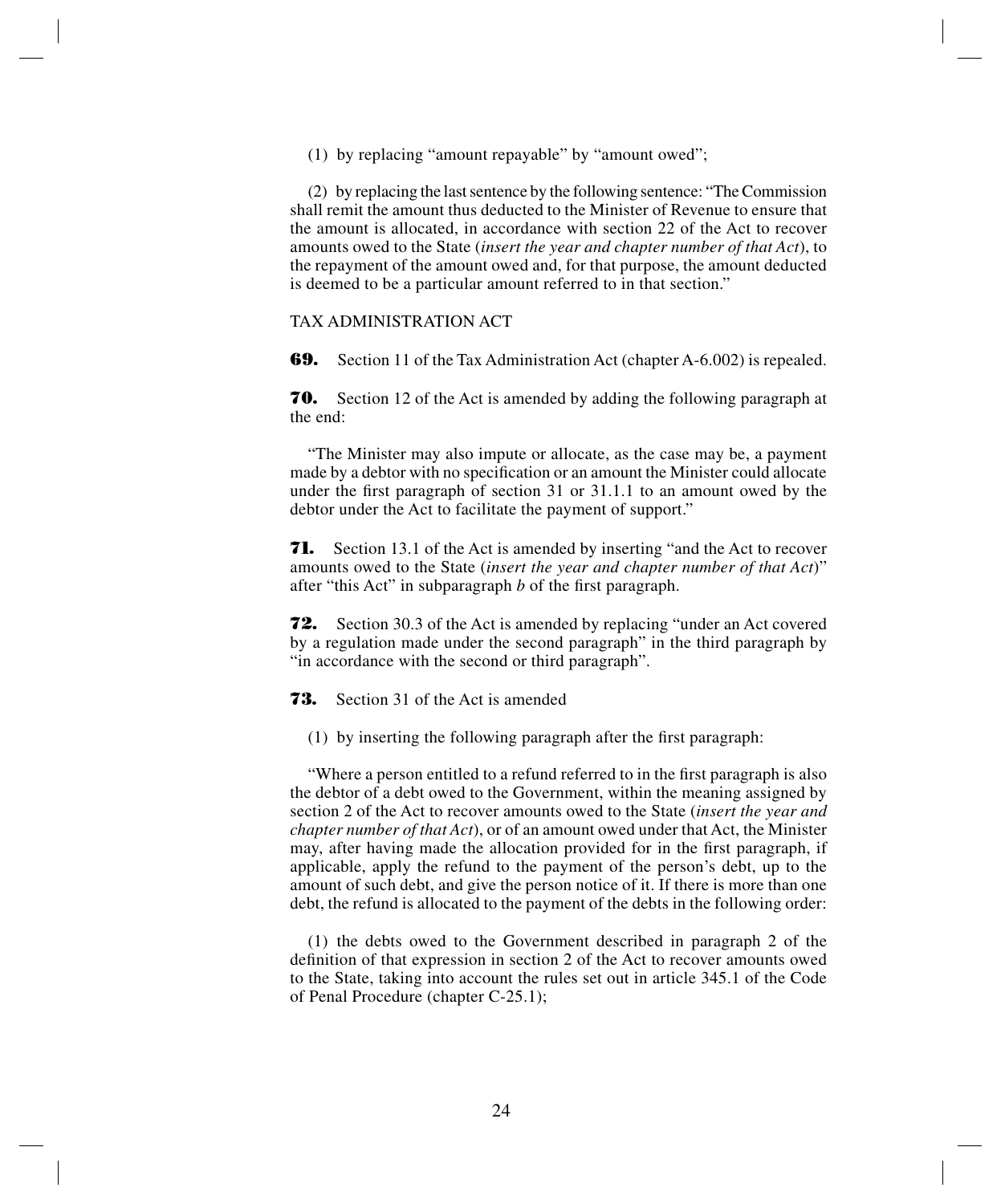(2) the debts owed to the Government that relate to the registration of a road vehicle and the right to operate it or to a licence or permit that the Société de l'assurance automobile du Québec had the mandate to collect;

(3) the debts owed to the Government that are not referred to in subparagraph 1 or 2, in accordance with the rules set out in article 1572 of the Civil Code; and

(4) the amounts owed under the Act to recover amounts owed to the State in the order of allocation applicable to the debts owed to the Government to which they relate.";

(2) by inserting ", after the allocation provided for in the first or second paragraph, if applicable," after "a fiscal law may also" in the second paragraph;

(3) in the third paragraph,

(*a*) by striking out subparagraph *a*;

(*b*) by striking out "then," in subparagraph *b*;

(4) by replacing "second" and "third" in the fourth paragraph by "third" and "fourth", respectively;

(5) in the sixth paragraph,

(*a*) by replacing "Subject to the third paragraph, where" by "Where";

(*b*) by inserting ", after having made the allocation provided for in any of the first, second and third paragraphs, if applicable," after "the Minister may".

**74.** Section 31.1.1 of the Act is amended by inserting ", subject to section 23 of the Act to recover amounts owed to the State (*insert the year and chapter number of that Act*)," after "the Minister may" in the first paragraph.

**75.** Section 69.0.0.7 of the Act is amended by adding the following subparagraph at the end of subparagraph *b* of the first paragraph:

"vii. the Act to recover amounts owed to the State (*insert the year and chapter number of that Act*);".

ACT RESPECTING THE AGENCE DU REVENU DU QUÉBEC

**76.** The Act respecting the Agence du revenu du Québec (chapter A-7.003) is amended by inserting the following section after section 50:

**"50.1.** Every employee of the Agency whom the Minister authorizes for that purpose may, in the exercise of his or her functions, administer the same oath as a commissioner for oaths appointed under the Courts of Justice Act (chapter T-16)."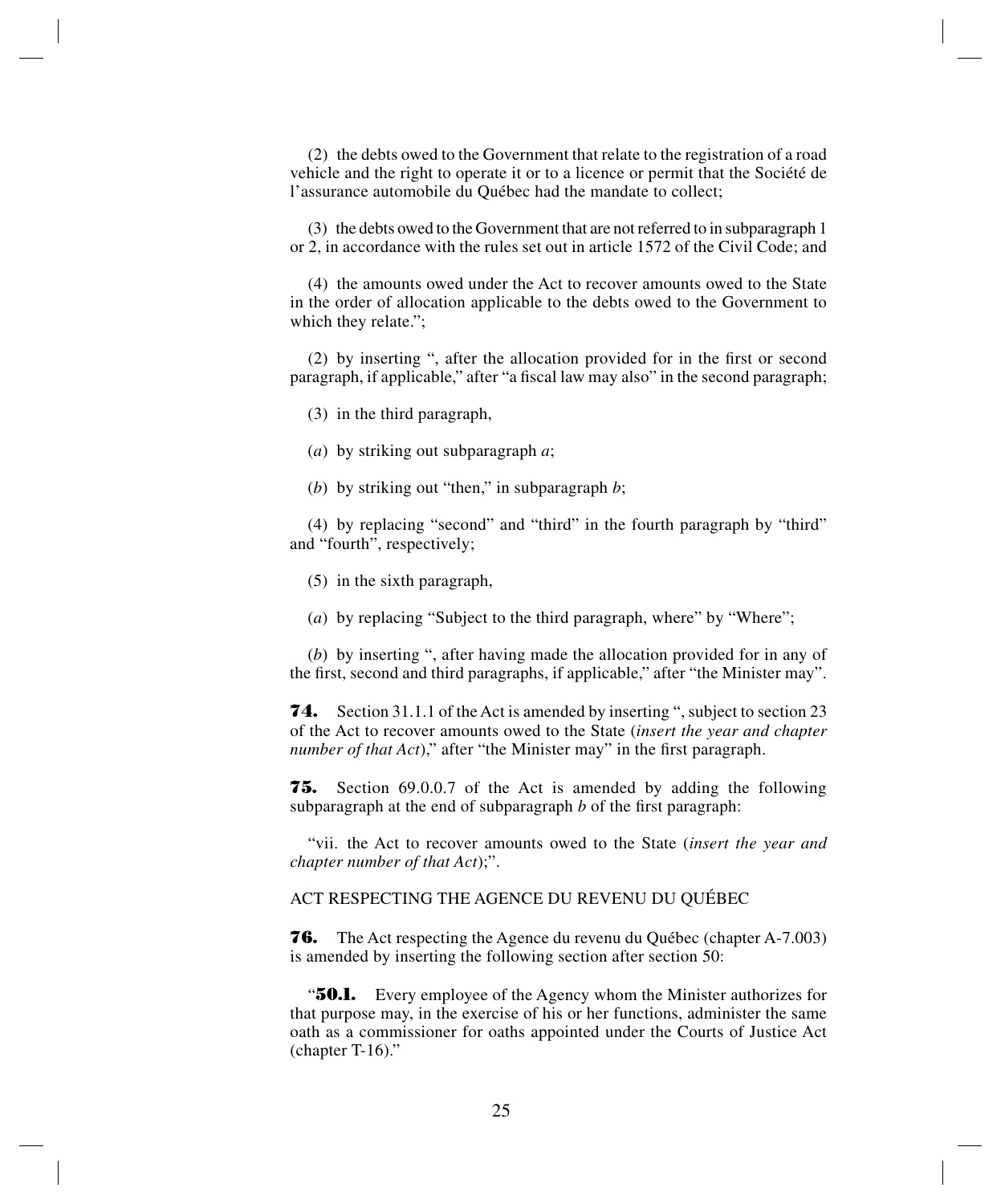**77.** Section 55 of the Act is amended by inserting the following paragraph after paragraph 3.1:

 $(3.2)$  the charges provided for in section 27 of the Act to recover amounts owed to the State (*insert the year and chapter number of that Act*); and".

**78.** Section 56 of the Act is amended by inserting ", and in particular to provide for those resulting from the transfer of debts provided for in section 62 of the Act to recover amounts owed to the State (*insert the year and chapter number of that Act*)" at the end of the second paragraph.

**79.** Section 57 of the Act is amended by inserting "and in the third paragraph of section 28 of the Act to recover amounts owed to the State (*insert the year and chapter number of that Act*), and any sum required to repay the sums transferred by the Minister of Finance under section 53 of the Financial Administration Act (chapter A-6.001)" at the end of the second paragraph.

**80.** The Act is amended by inserting the following section after section 57:

"**57.1.** In addition to the sums referred to in section 57, the sums transferred by the Minister of Finance under section 53 of the Financial Administration Act (chapter A-6.001) are credited to the Fund."

**81.** Section 58 of the Act is amended by inserting "and in the third paragraph of section 28 of the Act to recover amounts owed to the State (*insert the year and chapter number of that Act*), nor to the payment of the sums necessary to provide for the obligations of the Minister referred to in the second paragraph of section 56 and to repay the sums transferred by the Minister of Finance under section 53 of the Financial Administration Act (chapter A-6.001)" at the end of the second paragraph.

**82.** Section 69 of the Act is amended by inserting "or of the Act to recover amounts owed to the State (*insert the year and chapter number of that Act*)" after "(chapter A-6.002)," and by replacing "that fiscal law" by "that law orAct".

INDIVIDUAL AND FAMILY ASSISTANCE ACT

**83.** Section 97 of the Individual and Family Assistance Act (chapter A-13.1.1) is amended

- (1) in the first paragraph,
- (*a*) by replacing "amount recoverable" by "amount owed";

(*b*) by inserting "at the last address declared to the Minister by the debtor" after "this Act";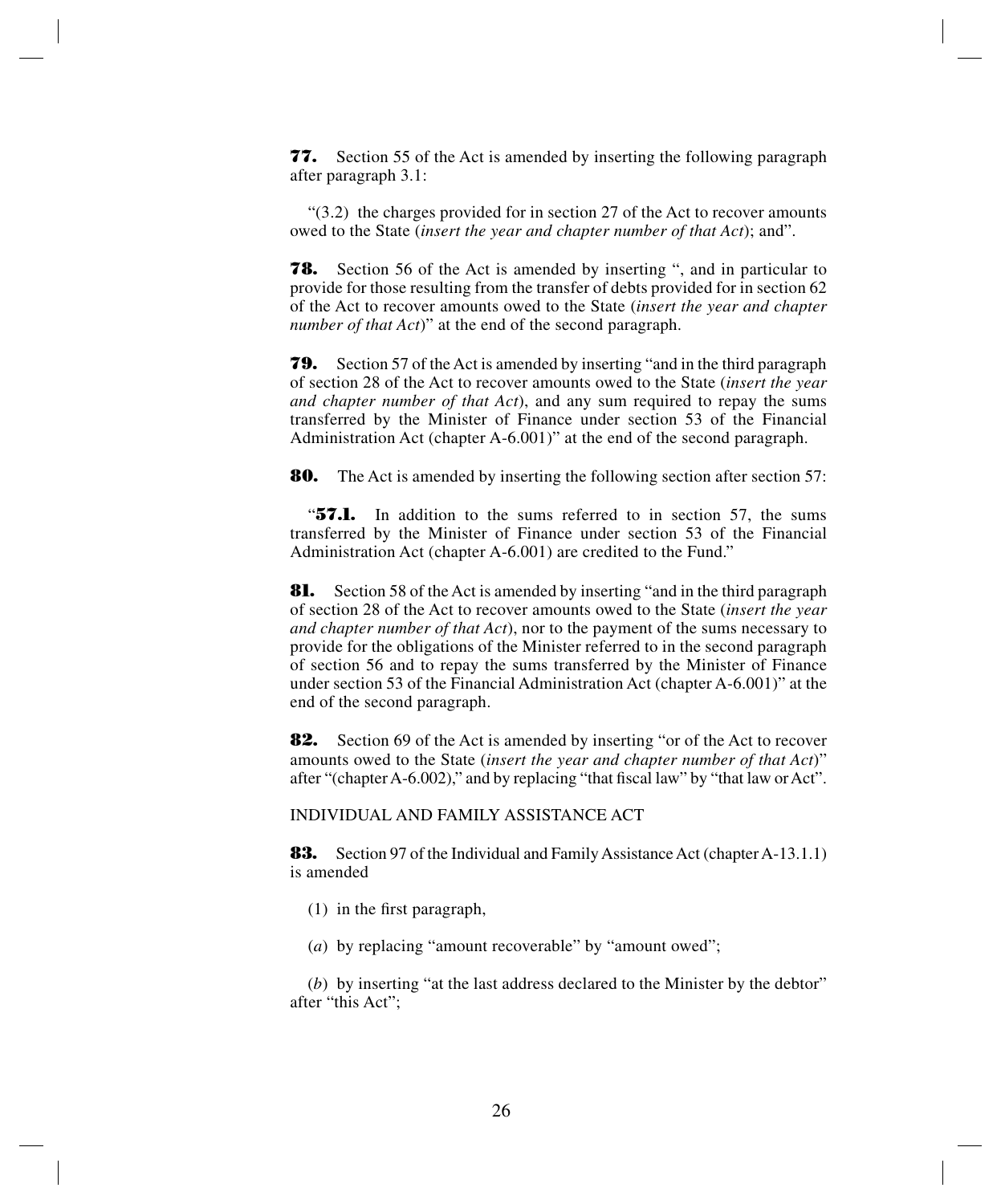(*c*) by replacing "on the recovery procedure, in particular on the issue and effects of the certificate" by "on the procedure for the repayment of the amount and on the application of the Act to recover amounts owed to the State (*insert the year and chapter number of that Act*)";

(2) by adding the following paragraph at the end:

"The recovery of an amount owed is made in accordance with the Act to recover amounts owed to the State and the formal notice referred to in the first paragraph is deemed to be a notice of transfer within the meaning assigned by section 2 of that Act. A copy of the formal notice is sent to the Minister of Revenue."

**84.** Section 98 of the Act is amended

(1) by striking out the first paragraph;

(2) by replacing "However, an" in the second paragraph by "An" and by striking out "to the Minister" in that paragraph.

**85.** The Act is amended by inserting the following section after section 99:

"**99.1.** On the expiry of the time limit for applying for a review of a decision of the Minister requiring payment of an amount owed or for contesting the review decision and, if applicable, on the expiry of a 30-day time limit following a decision of the Administrative Tribunal of Québec confirming all or part of the Minister's decision, the Minister must send to the Minister of Revenue a notice informing the latter of the expiry of those time limits and of the decision. A copy of the notice is sent to the debtor.

Such notice interrupts prescription."

**86.** Section 100 of the Act is repealed.

**87.** Section 101 of the Act is amended by replacing the first paragraph by the following paragraph:

"After the expiry of the time limits referred to in section 99.1, the Minister may withhold part of any amount granted under this Act to a debtor and, if applicable, to the debtor's family, in the manner prescribed by regulation; the amount so withheld is allocated by the Minister of Revenue to the repayment of an amount owed, in accordance with section 22 of the Act to recover amounts owed to the State (*insert the year and chapter number of that Act*)."

**88.** Sections 103 and 103.1 of the Act are repealed.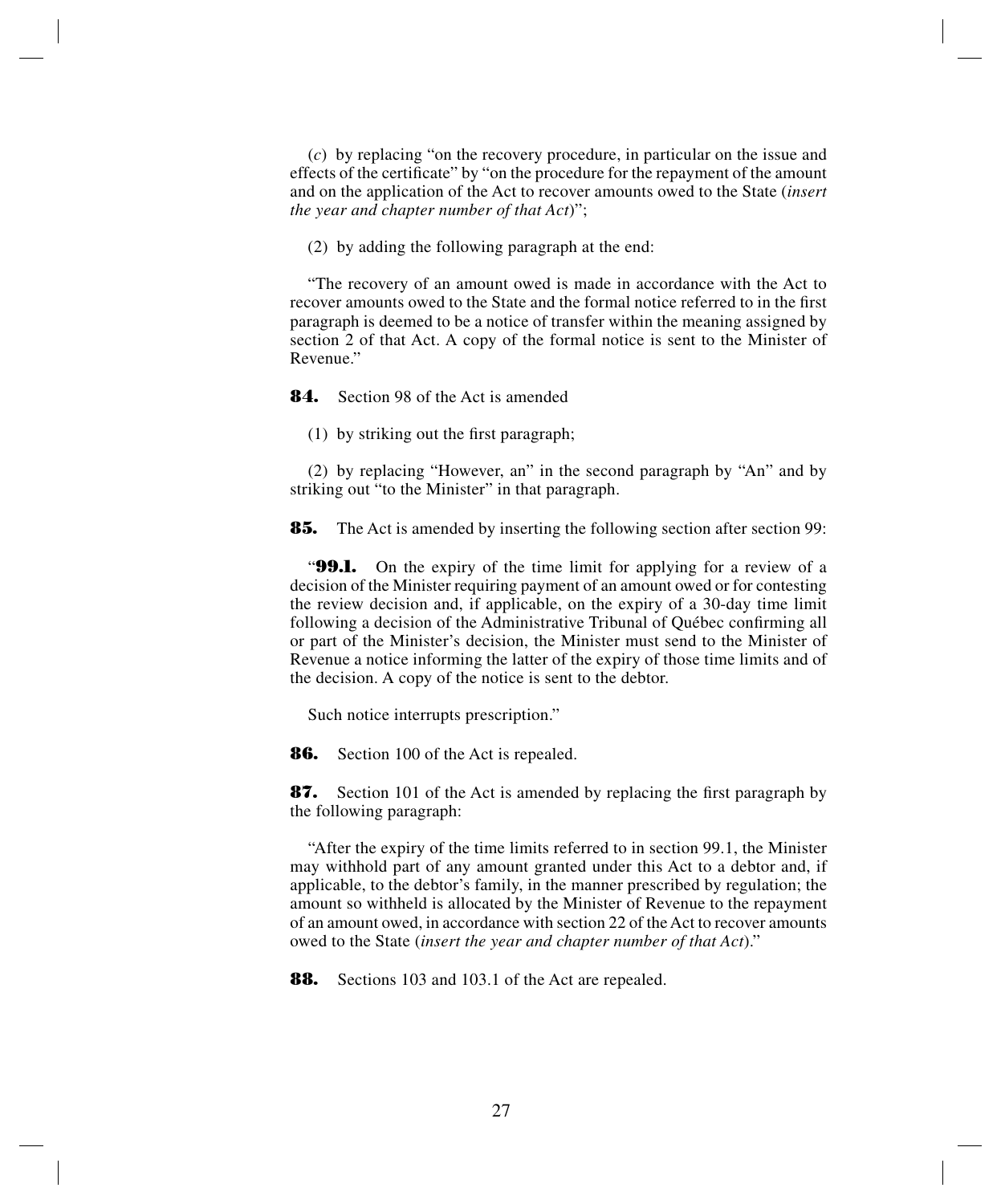#### **89.** Section 104 of the Act is amended

(1) by replacing "suspend in whole or in part the recovery of an amount owed" by "suspend or reduce a withholding made under section 101";

(2) by replacing "discharge to a debtor" by "release to the debtor";

(3) by replacing ", even after the filing of the certificate" by "of an amount owed";

(4) by adding the following sentence at the end: "Where the Act to recover amounts owed to the State (*insert the year and chapter number of that Act*) applies in respect of that amount, the Minister and the Minister of Revenue determine the conditions and the procedure that apply to give effect to the release granted by the Minister."

## ACT RESPECTING FINANCIAL ASSISTANCE FOR EDUCATION EXPENSES

**90.** The Act respecting financial assistance for education expenses (chapter A-13.3) is amended by inserting the following before section 30:

"§5.—*Recovery*".

**91.** Section 30 of the Act is amended, in the first paragraph in the French text,

(1) by replacing "d'une somme due" by "d'un montant dû";

(2) by replacing "elle devient" by "il devient".

**92.** Section 31 of the Act is amended by replacing the first paragraph by the following paragraph:

"The Minister shall send a formal demand to the debtor of an amount owed under this Act by way of a notice stating the amount of and the reasons for the exigibility of the debt. The notice must state that the formal demand is a decision that may be the subject of an application for review in accordance with section 31.0.0.1. The notice must also contain information on the procedure for the repayment of the amount and on the application of the Act to recover amounts owed to the State (*insert the year and chapter number of that Act*), if the debtor fails to repay the amount."

**93.** The Act is amended by inserting the following sections after section 31:

"**31.0.0.1.** A debtor to whom a formal demand has been sent by the Minister under section 31 may, within 90 days after the date of the formal demand, apply for a review of the decision.

The application must be made in writing and state the grounds on which it is based.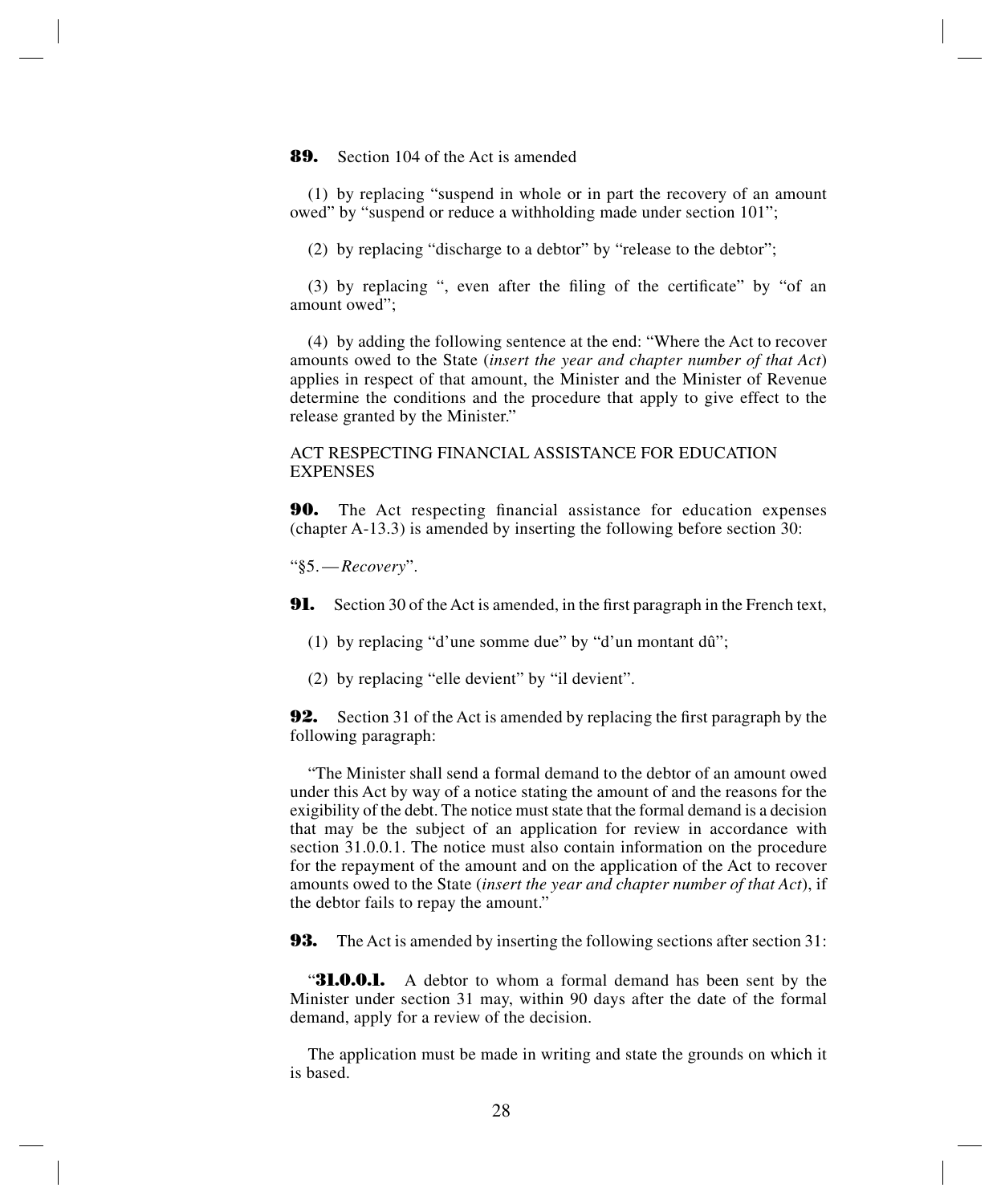The Minister may allow a person to act after the expiry of the 90-day time limit if the person was unable, for serious and valid reasons, to act sooner.

**31.0.0.2.** The review decision must be rendered within 60 days of receipt of the application. The decision must be in writing and drafted in clear and concise terms, contain reasons and be notified to the debtor. It must state that the debtor may contest the decision before the Administrative Tribunal of Québec.

After the expiry of the 60-day time limit, interest on the amount owed by the debtor and that is the subject of the application for review ceases to accrue until the notification of the review decision.

**31.0.0.3.** A debtor who feels wronged by a review decision may contest it before the Administrative Tribunal of Québec within 60 days of notification of the decision.

**31.0.0.4.** At any time before the sending of the notice provided for in the second paragraph of section 31.0.0.5, the Minister may enter into an agreement with a debtor to determine the procedure for the repayment of an amount owed.

**31.0.0.5.** Where a debtor fails to repay an amount owed, the time limit for applying for a review of the decision requiring payment and, if applicable, that for contesting the review decision has expired and, in the latter case, a 30-day time limit following the decision of the Administrative Tribunal of Québec has expired, the recovery of the amount continues in accordance with the Act to recover amounts owed to the State (*insert the year and chapter number of that Act*).

The Minister sends a notice to that effect to the last address declared to the Minister by the debtor or to any address of which the Minister has been informed, stating the amount owed on the date of the notice and containing information on the application of the Act to recover amounts owed to the State. A copy of the notice is sent to the Minister of Revenue.

Such notice interrupts prescription."

- **94.** Section 31.0.1 of the Act is repealed.
- **95.** Section 31.1 of the Act is amended
	- (1) in the first paragraph,
	- (*a*) by replacing "d'une somme due" in the French text by "d'un montant dû";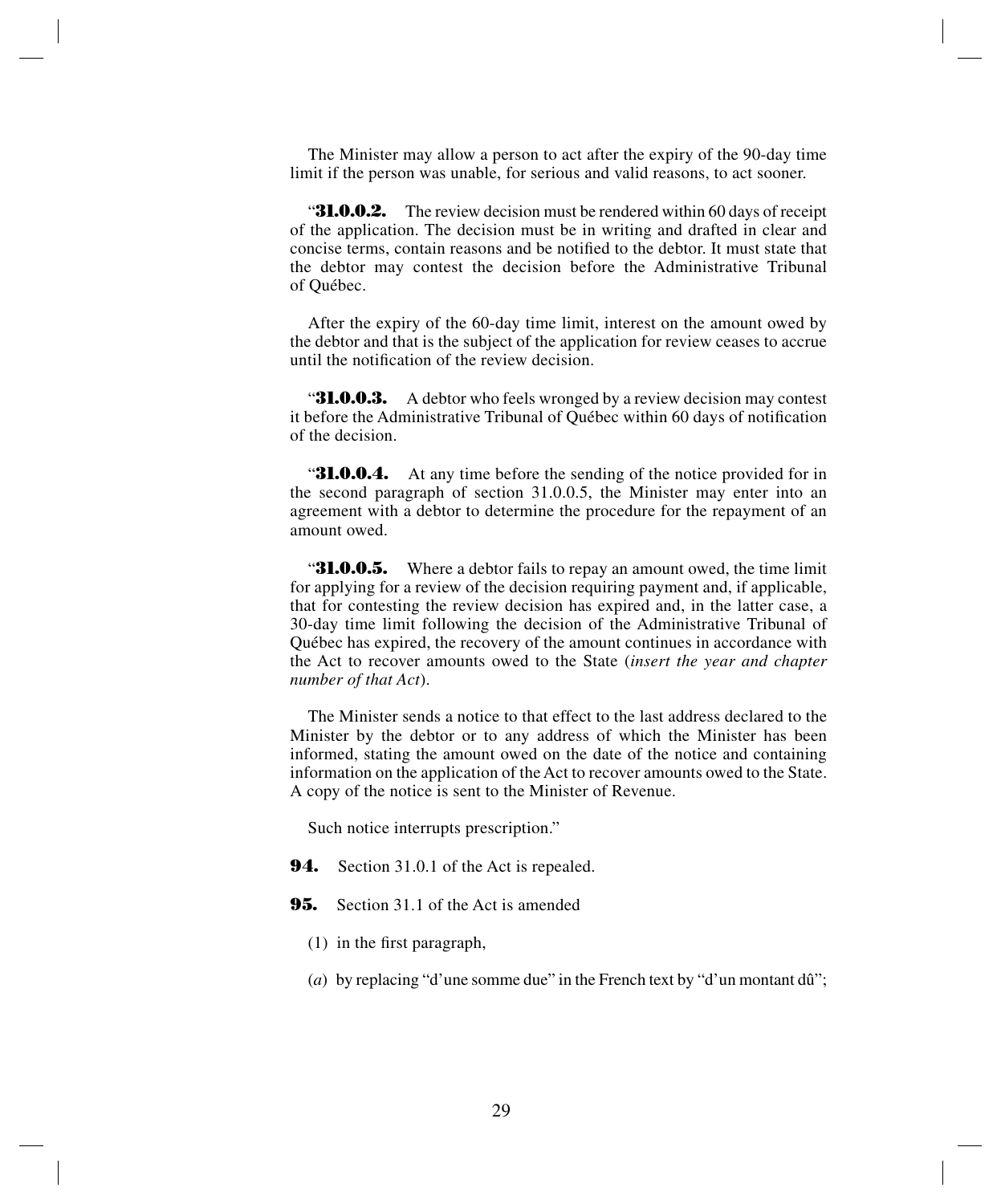(*b*) by adding the following sentence at the end: "Where the recovery of the amount owed is made in accordance with the Act to recover amounts owed to the State (*insert the year and chapter number of that Act*), the Minister and the Minister of Revenue determine the conditions and the procedure that apply to give effect to the release granted by the Minister.";

(2) by replacing "ces sommes sont liées" in the second paragraph in the French text by "ce montant est lié".

**96.** Section 39 of the Act is amended by replacing "with reasonable dispatch" in paragraph 1 by ", within 45 days,".

**97.** Section 42 of the Act is amended by replacing "and 31" in the third paragraph by "and 31 to 31.0.0.5".

**98.** Section 42.1 of the Act is amended by replacing "and 31" in the fourth paragraph by "and 31 to 31.0.0.5".

**99.** The Act is amended by inserting the following section after section 42.1:

"**42.2.** Where a notice has been sent in respect of an amount owed in accordance with the second paragraph of section 31.0.0.5 and the Minister recovers an amount out of any financial assistance granted to a debtor, the amount recovered is allocated by the Minister of Revenue to the repayment of the amount owed, in accordance with section 22 of the Act to recover amounts owed to the State (*insert the year and chapter number of that Act*), and, for that purpose, the amount recovered is deemed to be a particular amount referred to in that section."

**100.** Section 43 of the Act is amended by adding the following paragraph at the end:

"Where the recovery of an amount referred to in subparagraph 1 or 2 of the first paragraph is made under the Act to recover amounts owed to the State (*insert the year and chapter number of that Act*), the Minister informs the Minister of Revenue of the repayment terms and conditions agreed to and any payment, in relation to the repayment of the amount, must be made to the Minister of Revenue."

**101.** Section 43.1 of the Act is amended by inserting ", in writing and within 120 days after the date of the decision," after "assistance may".

#### AUTOMOBILE INSURANCE ACT

**102.** Section 83.28 of the Automobile Insurance Act (chapter A-25) is amended

(1) by replacing "amount repayable" in the third paragraph by "amount owed";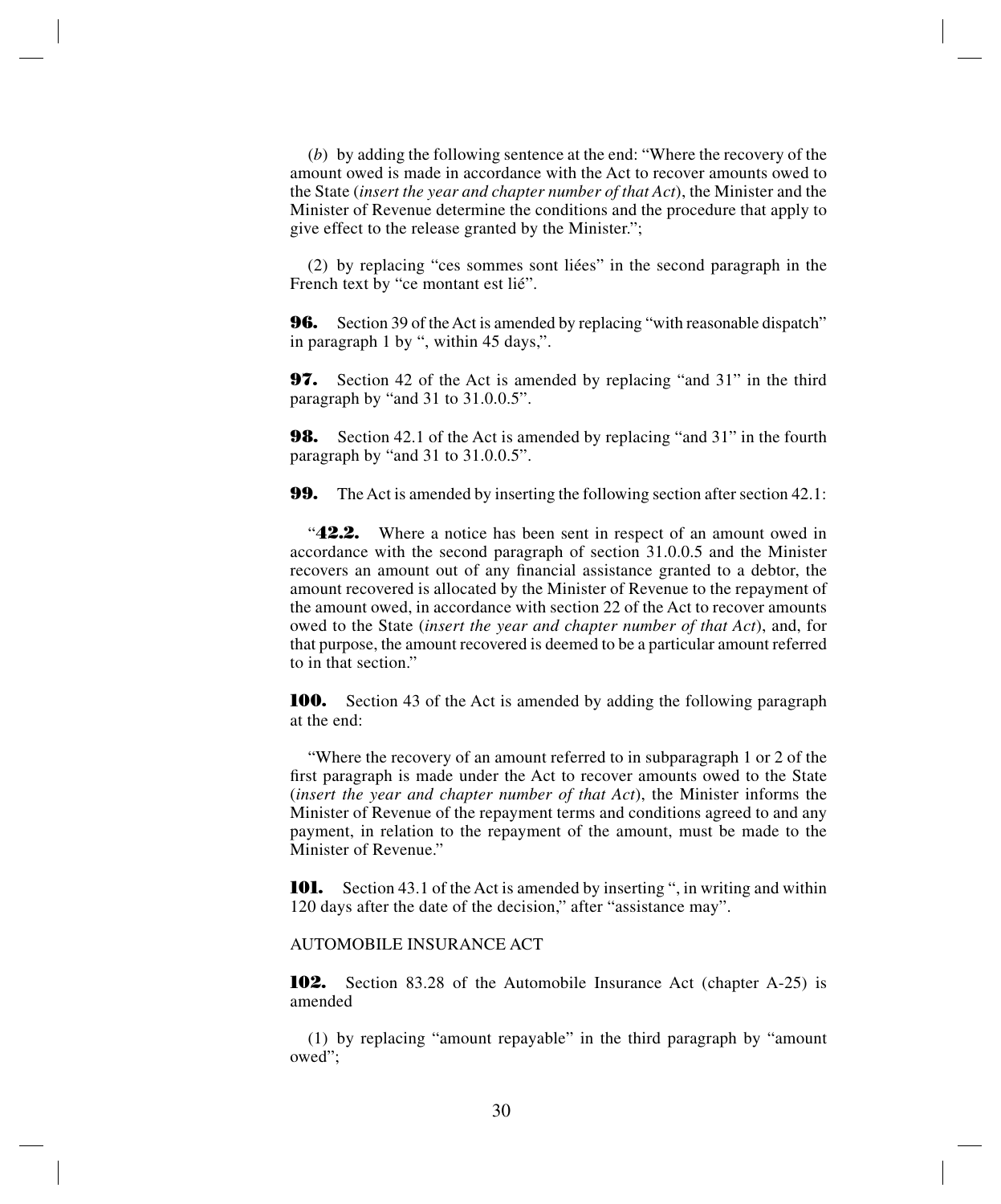(2) by replacing "deducted amount to the Minister of Employment and Social Solidarity" in the fourth paragraph by "amount thus deducted to the Minister of Revenue to ensure that the amount is allocated, in accordance with section 22 of the Act to recover amounts owed to the State (*insert the year and chapter number of that Act*), to the repayment of the amount owed and, for that purpose, the amount deducted is deemed to be a particular amount referred to in that section".

**103.** Section 83.50 of the Act is amended

(1) by replacing "reimburse" in the first paragraph by "repay";

(2) by replacing the second and third paragraphs by the following paragraphs:

"The recovery of the amount is prescribed by five years from the payment of the indemnity.

The Société may grant a release of the amount if it considers that it is unrecoverable under the circumstances. Where the recovery of the amount is made in accordance with the Act to recover amounts owed to the State (*insert the year and chapter number of that Act*), the Société and the Minister of Revenue determine the conditions and the procedure that apply to give effect to the release granted by the Société.";

(3) by inserting the following paragraph after the third paragraph:

"The Société may also deduct the amount, in the manner determined by regulation, from any sum due to the debtor by the Société, even when the recovery is made in accordance with the Act to recover amounts owed to the State.";

(4) by replacing "third" in the fourth paragraph by "fourth".

**104.** Section 83.53 of the Act is amended

(1) by replacing "reimburse" in the first paragraph by "repay";

(2) by replacing the second and third paragraphs by the following paragraphs:

"The recovery of the amount is prescribed by five years from the action preventing the Société from acting as subrogee.

The Société may grant a release of the amount if it considers that it is unrecoverable under the circumstances. Where the recovery of the amount is made in accordance with the Act to recover amounts owed to the State (*insert the year and chapter number of that Act*), the Société and the Minister of Revenue determine the conditions and the procedure that apply to give effect to the release granted by the Société."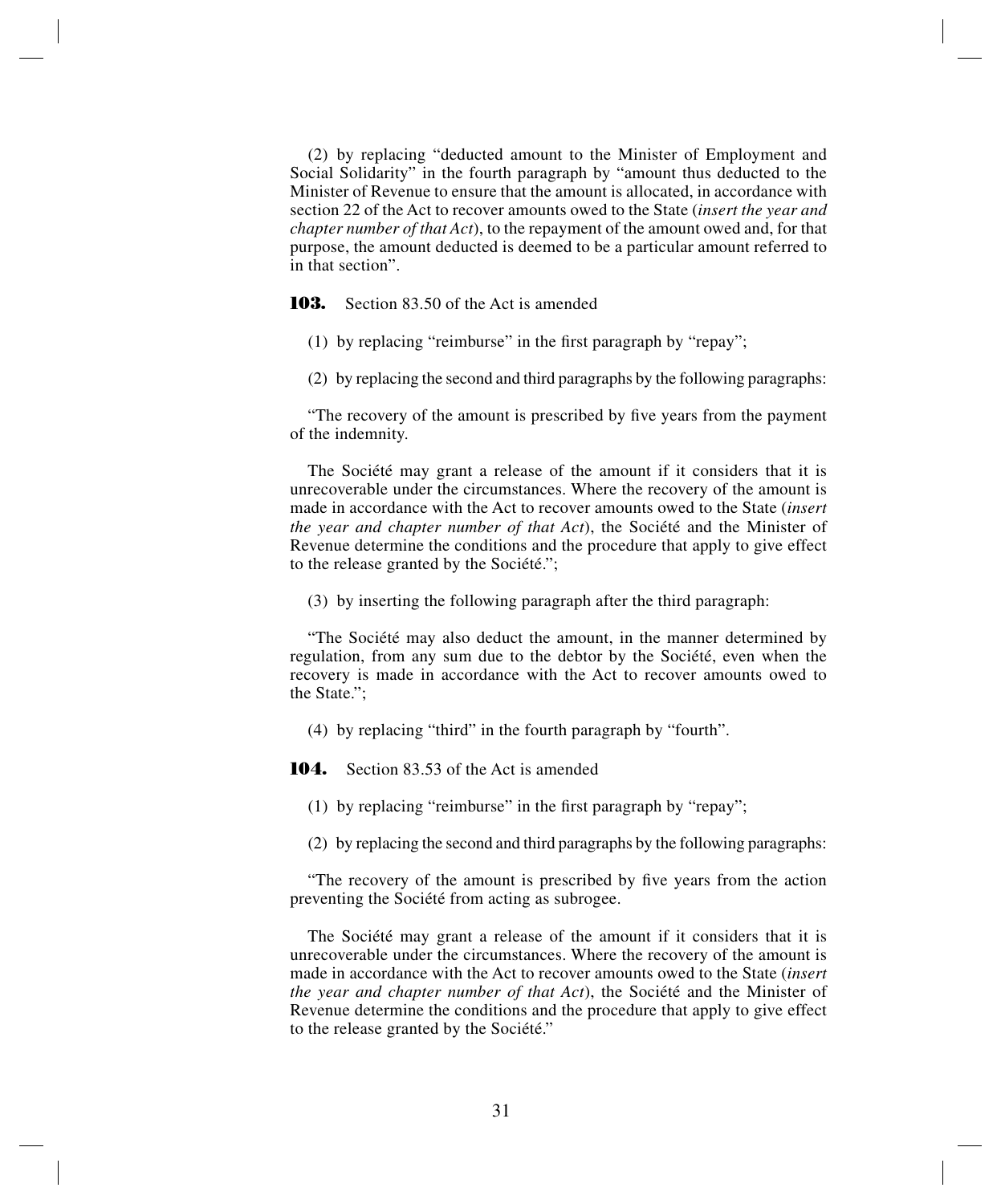**105.** Section 83.54 of the Act is amended, in the first paragraph,

(1) by inserting "of an amount owed" after "debtor";

(2) by adding the following sentence at the end: "The decision must also contain information on the procedure for the repayment of the amount and on the application of the Act to recover amounts owed to the State (*insert the year and chapter number of that Act*), if the debtor fails to repay the amount."

**106.** The Act is amended by inserting the following sections after section 83.54:

**83.54.1.** The Société may enter into an agreement with a debtor to determine the procedure for the repayment of an amount owed.

"**83.54.2.** Where a debtor fails to repay an amount owed under this division, the time limit for applying for a review of the decision requiring payment or for contesting the review decision has expired and, if applicable, a 30-day time limit following a decision of the Administrative Tribunal of Québec that confirms all or part of the Société's decision has expired, the recovery of the amount continues in accordance with the Act to recover amounts owed to the State (*insert the year and chapter number of that Act*).

The Société sends a notice to that effect to the last address declared to it by the debtor, stating the amount owed on the date of the notice and containing information on the application of the Act to recover amounts owed to the State. A copy of the notice is sent to the Minister of Revenue.

Such notice interrupts prescription.

"**83.54.3.** Where a notice has been sent in respect of an amount owed in accordance with the second paragraph of section 83.54.2, the Société must, at the request of the Minister of Revenue, remit to that Minister the amount that it can deduct to ensure that the amount is allocated, in accordance with section 22 of the Act to recover amounts owed to the State (*insert the year and chapter number of that Act*), to the repayment of the amount owed."

**107.** Sections 83.55 and 83.56 of the Act are repealed.

ACT RESPECTING PARENTAL INSURANCE

**108.** Section 27 of the Act respecting parental insurance (chapter A-29.011) is amended by adding the following paragraphs at the end:

"The debtor of an amount owed is required to pay interest in the cases, under the conditions and at the rate determined by regulation of the Conseil de gestion.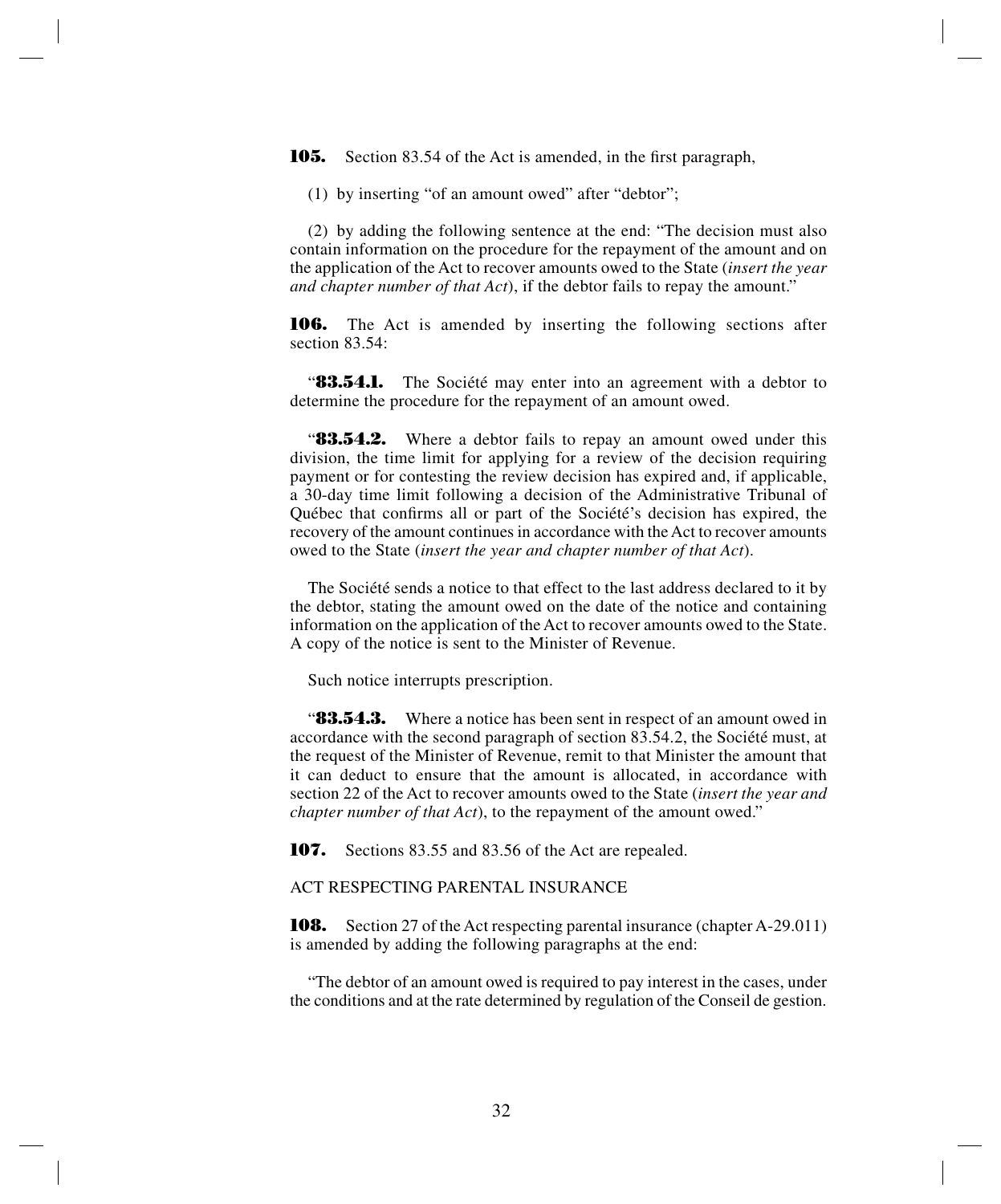The debtor is also required to pay a recovery charge in the cases, under the conditions and in the amount determined by regulation of the Conseil de gestion."

**109.** Section 29 of the Act is amended

(1) in the first paragraph,

(*a*) by replacing "amount recoverable" by "amount owed";

(*b*) by inserting "at the last address declared to the Minister by the debtor" after "this Act";

(*c*) by replacing "on the recovery procedure, in particular with regard to the issue of a certificate and its effects" by "on the procedure for the repayment of the amount and on the application of the Act to recover amounts owed to the State (*insert the year and chapter number of that Act*)";

(2) by adding the following paragraph at the end:

"The recovery of an amount owed is made in accordance with the Act to recover amounts owed to the State and the formal notice referred to in the first paragraph is deemed to be a notice of transfer within the meaning assigned by section 2 of that Act. A copy of the formal notice is sent to the Minister of Revenue."

**110.** Section 30 of the Act is amended

(1) by striking out the first paragraph;

(2) by inserting the following at the end of the second paragraph: ", in the manner determined by regulation of the Conseil de gestion; the amount so deducted is allocated by the Minister of Revenue to the repayment of the amount owed, in accordance with section 22 of the Act to recover amounts owed to the State (*insert the year and chapter number of that Act*)";

(3) in the third paragraph,

(*a*) by replacing "A deduction under the second paragraph" by "A deduction under the first paragraph";

(*b*) by striking out the last sentence.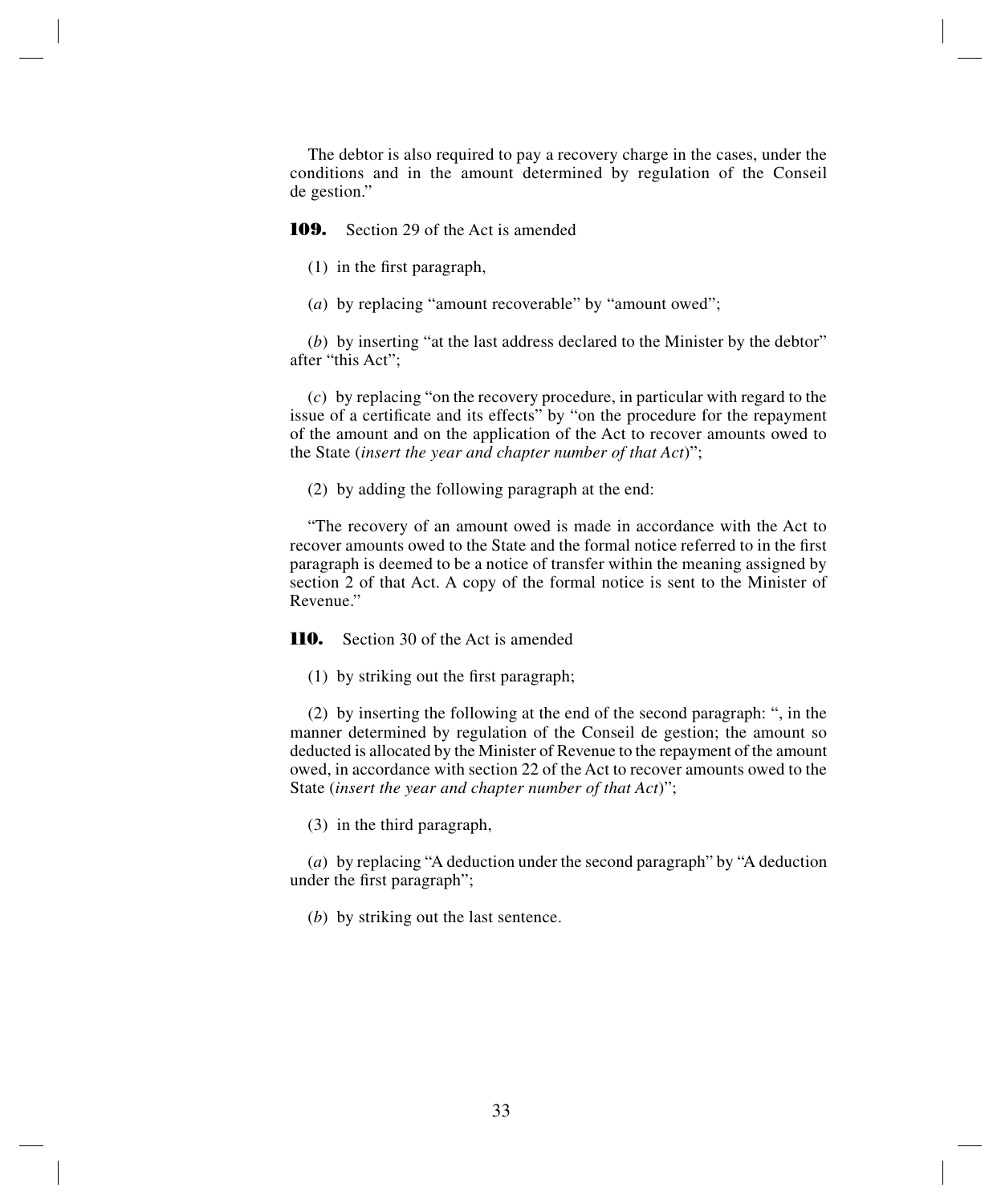**111.** The Act is amended by inserting the following section after section 30:

**30.1.** On the expiry of the time limit for applying for a review of a decision of the Minister requiring payment of an amount owed or for contesting the review decision and, if applicable, on the expiry of a 30-day time limit following a decision of the Administrative Tribunal of Québec confirming all or part of the Minister's decision, the Minister must send to the Minister of Revenue a notice informing the latter of the expiry of those time limits and of the decision. A copy of the notice is sent to the debtor.

Such notice interrupts prescription."

**112.** Sections 31 and 31.1 of the Act are repealed.

**113.** Section 32 of the Act is amended

(1) by replacing "suspend all or part of the recovery of an amount owed" by "suspend or reduce a deduction made under section 30";

(2) by replacing "or cancel all or part of the debt" by "or grant the debtor of an amount owed a complete or partial release";

(3) by striking out ", even after the certificate referred to in section 31 has been filed";

(4) by adding the following sentence at the end: "Where the Act to recover amounts owed to the State (*insert the year and chapter number of that Act*) applies, the Minister and the Minister of Revenue determine the conditions and the procedure that apply to give effect to the release granted by the Minister."

**114.** Section 33 of the Act is amended, in the second paragraph,

(1) by replacing "amount repayable to the Minister" by "amount owed";

(2) by adding the following sentence at the end: "The amount thus deducted is allocated by the Minister of Revenue, in accordance with section 22 of the Act to recover amounts owed to the State (*insert the year and chapter number of that Act*), to the repayment of the amount owed and, for that purpose, the amount deducted is deemed to be a particular amount referred to in that section."

**115.** The Act is amended by inserting the following section after section 40:

"**40.1.** If a review decision or a decision of the Administrative Tribunal of Québec recognizes the recipient's entitlement to an amount that was first refused to the recipient or increases the amount that was initially granted, the Minister is required to pay interest in the cases, under the conditions and at the rate determined by regulation of the Conseil de gestion."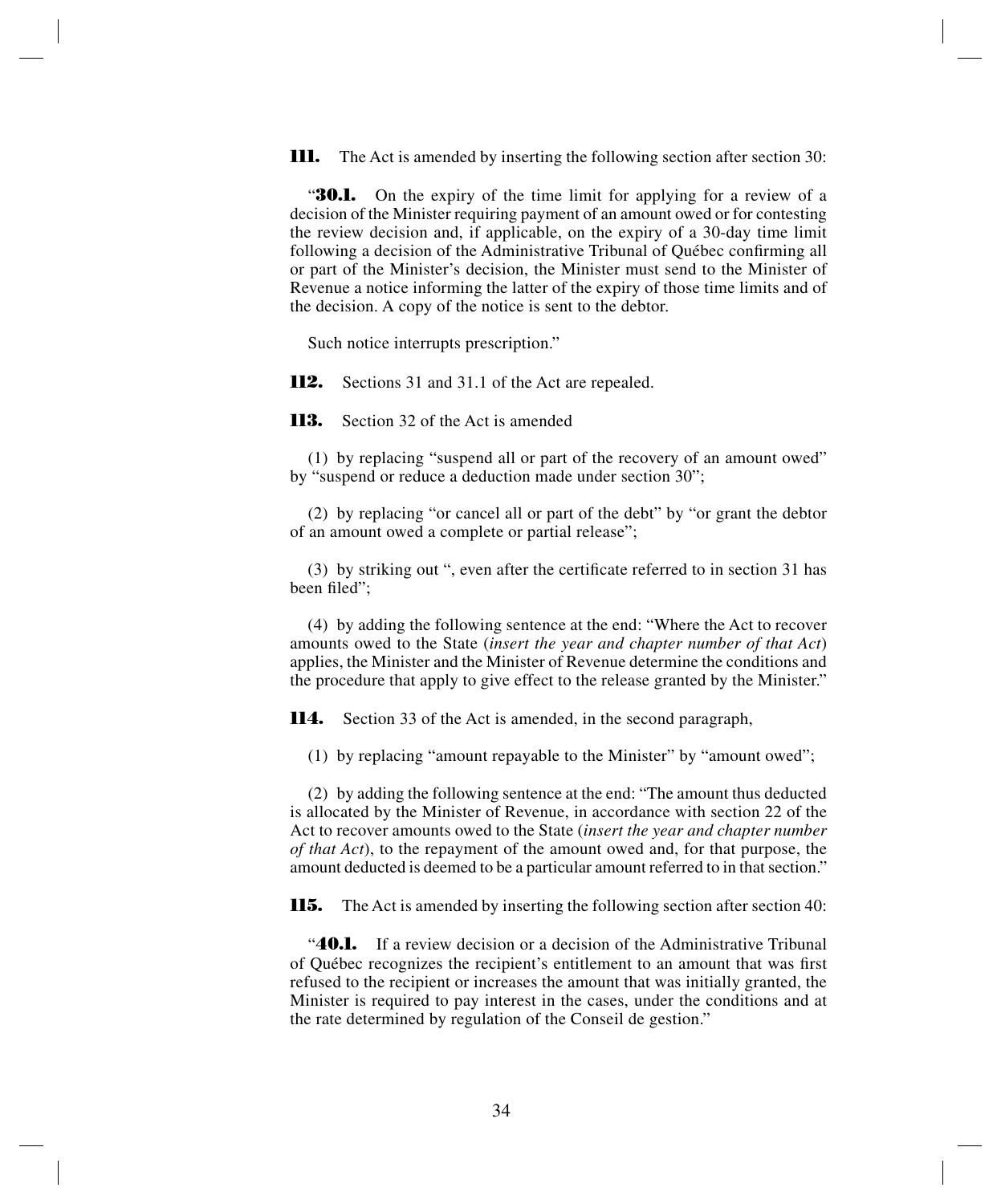# HIGHWAY SAFETY CODE

**116.** Section 21 of the Highway Safety Code (chapter C-24.2), amended by section 4 of chapter 18 of the statutes of 2018, is again amended

(1) in the second paragraph,

(*a*) by replacing "payment to the Société of sums due" in subparagraph *b* of subparagraph 2 by "payment of an amount owed in respect of the sums that the Société is responsible for collecting";

(*b*) by inserting the following subparagraph after subparagraph *b* of subparagraph 2:

 $\mathcal{L}(b.1)$  is the debtor of an amount in respect of which a notice has been sent in accordance with the second paragraph of section 573.1,";

(2) by replacing "payment to the Société" in the fourth paragraph by "payment of an amount owed in respect of the sums that the Société is responsible for collecting under this Code or another Act".

**117.** Section 22 of the Code is repealed.

**118.** Section 69 of the Code, amended by section 15 of chapter 18 of the statutes of 2018, is again amended

(1) in the third paragraph,

(*a*) by replacing "payment to the Société of sums due" in subparagraph *b* of subparagraph 2 by "payment of an amount owed in respect of the sums that the Société is responsible for collecting";

(*b*) by inserting the following subparagraph after subparagraph *b* of subparagraph 2:

 $\mathcal{L}(b.1)$  is the debtor of an amount in respect of which a notice has been sent in accordance with the second paragraph of section 573.1, or";

(2) by replacing "the person who held the licence" in the fourth paragraph by "the licence holder".

**119.** Section 194.3 of the Code is amended by adding the following sentence at the end: "Where the recovery of the fines and costs is made under the Act to recover amounts owed to the State (*insert the year and chapter number of that Act*), the Société shall remit to the Minister of Revenue the amount applied to the payment of those debts."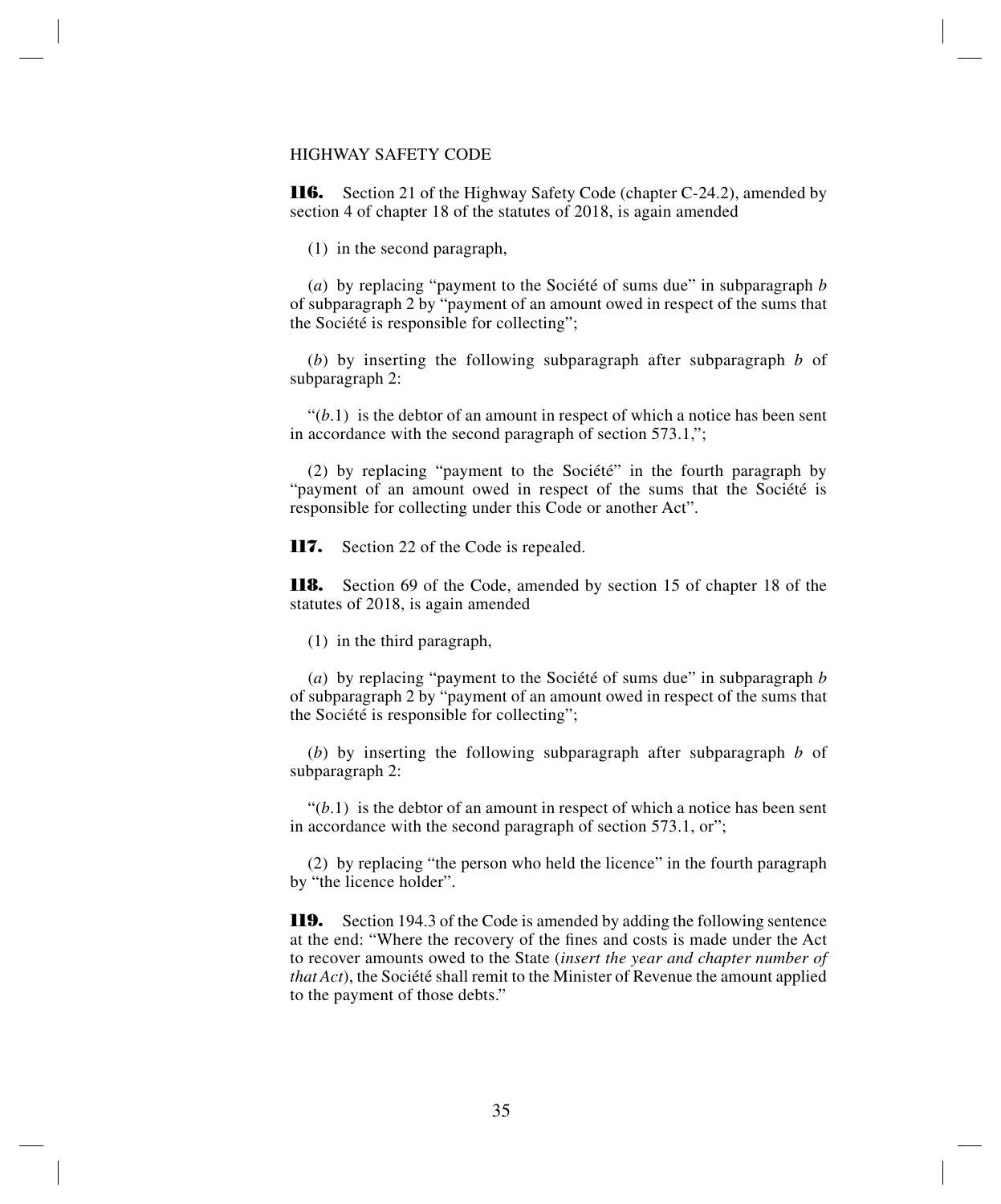**120.** Section 209.1 of the Code, amended by section 23 of chapter 18 of the statutes of 2018 and section 53 of chapter 19 of the statutes of 2018, is again amended by replacing "failure to pay the Société" in the fourth paragraph by "a failure to pay an amount owed in respect of the sums that the Société is responsible for collecting under this Code or another Act".

**121.** Section 209.22 of the Code is amended

(1) by adding the following subparagraph at the end of the first paragraph:

"(5) the debts owed to the Government, within the meaning assigned by section 2 of the Act to recover amounts owed to the State (*insert the year and chapter number of that Act*), by the person who was the owner of the vehicle at the time of the seizure, in respect of which a notice was sent by the Société under the second paragraph of section 573.1.";

(2) by adding the following paragraph at the end:

"Where the recovery of the fines and costs referred to in subparagraph 4 of the first paragraph is made under the Act to recover amounts owed to the State (*insert the year and chapter number of that Act*), the Société shall remit to the Minister of Revenue the amount allocated to the payment of those debts."

**122.** Section 573.0.1 of the Code, enacted by section 27 of chapter 18 of the statutes of 2018, is amended

(1) by replacing "Failure to pay sums" and "as the person concerned is in default of payment" in the first paragraph by "An amount owed in respect of the sums" and "as an amount is owed by the person concerned", respectively;

(2) by replacing "If a person has failed to pay a sum to the Société" and "as the default of payment continues" in the second paragraph by "If an amount is owed by a person" and "as an amount is owed", respectively.

**123.** Section 573.1 of the Code is replaced by the following section:

"**573.1.** Where a person fails to pay an amount owed in respect of the sums that the Société is responsible for collecting under this Code or another Act, the recovery of the amount continues in accordance with the Act to recover amounts owed to the State (*insert the year and chapter number of that Act*).

The Société sends a notice to that effect to the last address declared to it by the person, stating the amount owed on the date of the notice and containing information on the application of the Act to recover amounts owed to the State. A copy of the notice is sent to the Minister of Revenue.

The recovery of an amount owed is prescribed by five years.

The notice provided for in the second paragraph interrupts prescription."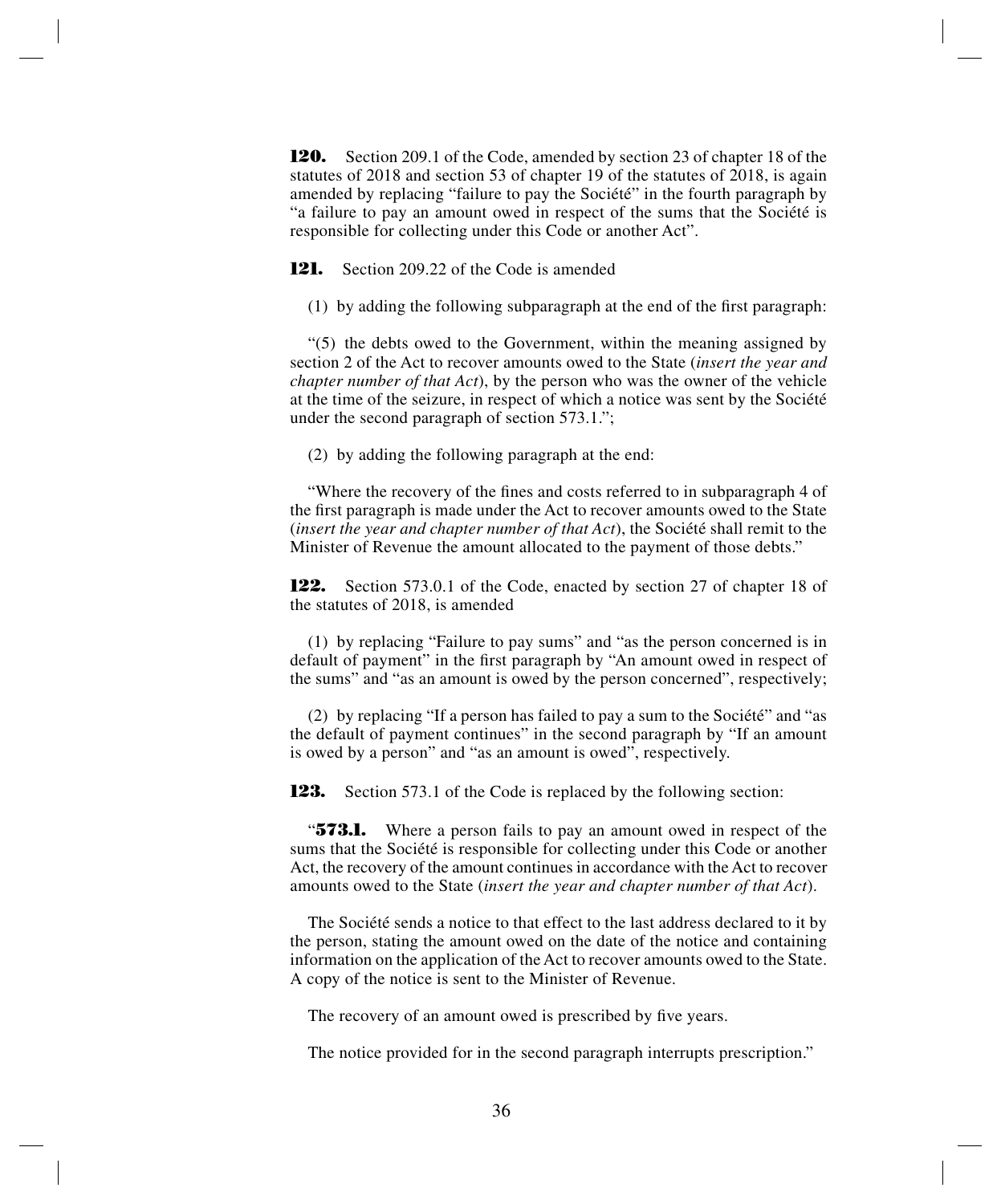**124.** The Code is amended by inserting the following section after section 573.1<sup>-1</sup>

"**573.2.** Where a notice has been sent to a person in respect of an amount owed, in accordance with the second paragraph of section 573.1, and the person requests and is entitled to the reimbursement of the duties, the additional duties, the insurance contribution, the contribution of motorists to public transit or the contribution of off-highway vehicle owners, as the case may be, that were paid by the person, the amount of reimbursement is, subject to the application of section 194.3, if applicable, remitted to the Minister of Revenue to ensure that it is allocated, in accordance with section 22 of the Act to recover amounts owed to the State (*insert the year and chapter number of that Act*), to the payment of the debt owed to the Government, within the meaning assigned by section 2 of that Act, in respect of which that notice has been sent, and, for that purpose, the amount remitted is deemed to be a particular amount referred to in that section 22."

#### CODE OF PENAL PROCEDURE

**125.** The Code of Penal Procedure (chapter C-25.1) is amended by inserting the following division after article 366.2:

#### "**DIVISION IV**

# "DEBT OWED TO THE GOVERNMENT

**366.3.** In the case of a judgment ordering the payment of a fine, costs or a contribution in respect of an offence under an Act of Québec, where a defendant fails to pay sums due and those sums belong to the State, the collector may, despite article 333, decide that the recovery of the sums due is to continue in accordance with the Act to recover amounts owed to the State (*insert the year and chapter number of that Act*).

The collector sends a notice to that effect to the last address declared to the collector by the debtor, stating the sums due on the date of the notice, specifying, if applicable, that the sums have been the subject of a notice under article 364 and containing information on the application of the Act to recover amounts owed to the State. A copy of the notice is sent to the Minister of Revenue and, where the sums have been the subject of a notice under article 364, to the Société de l'assurance automobile du Québec.

Such notice interrupts prescription.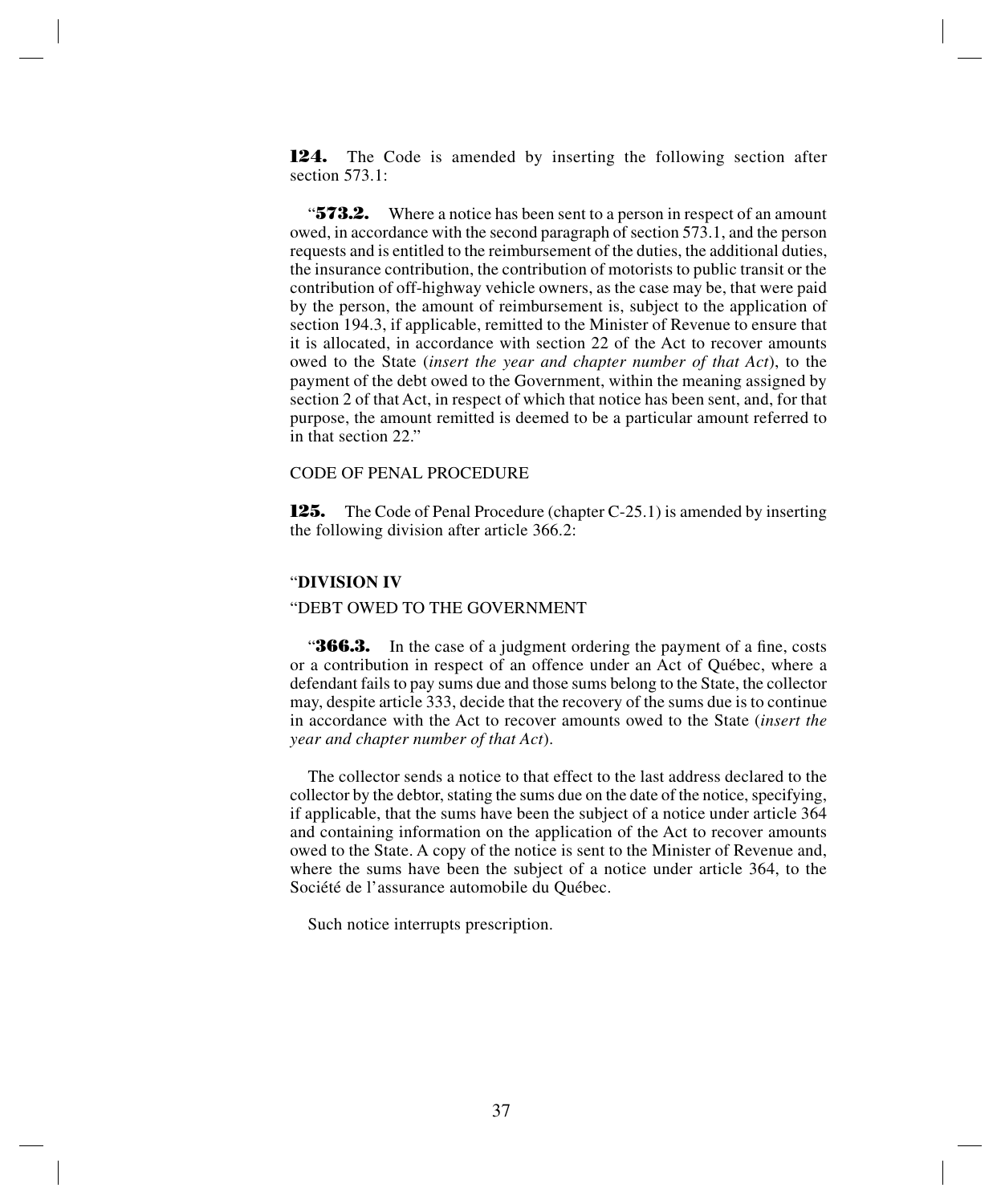**366.4.** The collector may decide that the execution of a judgment in respect of which a notice has been sent under the second paragraph of article 366.3 is to proceed in accordance with the rules set out in this chapter, except for article 366.3, where sums are due by the defendant under another judgment in respect of an offence under an Act of Québec, if those sums do not belong to the State, or a federal Act. The collector sends a notice to that effect to the Minister of Revenue and a copy of the notice is sent to the defendant.

The execution of a judgment referred to in the first paragraph also proceeds in accordance with the rules set out in this chapter, except for article 366.3, where the Minister of Revenue informs the collector that the sums due by the defendant under that judgement are not recoverable, in whole or in part, in accordance with the Act to recover amounts owed to the State (*insert the year and chapter number of that Act*).

Where a payment is made by a defendant in respect of a judgment in respect of which a notice has been sent under the second paragraph of article 366.3 and the execution of which proceeds in accordance with this chapter, the sums received are remitted to the Minister of Revenue.

**366.5.** A sworn statement of an employee of the Agence du revenu du Québec provided for in section 44 of the Act to recover amounts owed to the State (*insert the year and chapter number of that Act*) is proof of the recovery measures that were undertaken in respect of the sums due and of the results obtained."

# ACT RESPECTING COLLECTIVE AGREEMENT DECREES

**126.** Section 46 of the Act respecting collective agreement decrees (chapter D-2) is amended, in the second paragraph,

(1) by replacing "amount repayable" by "amount owed";

(2) by replacing "to the Minister of Employment and Social Solidarity" by "to the Minister of Revenue to ensure that the amount is allocated, in accordance with section 22 of the Act to recover amounts owed to the State (*insert the year and chapter number of that Act*), to the repayment of the amount owed and, for that purpose, the amount deducted is deemed to be a particular amount referred to in that section".

# TAXATION ACT

**127.** Section 1029.8.61.29 of the Taxation Act (chapter I-3) is amended

(1) by replacing "amount repayable" by "amount owed";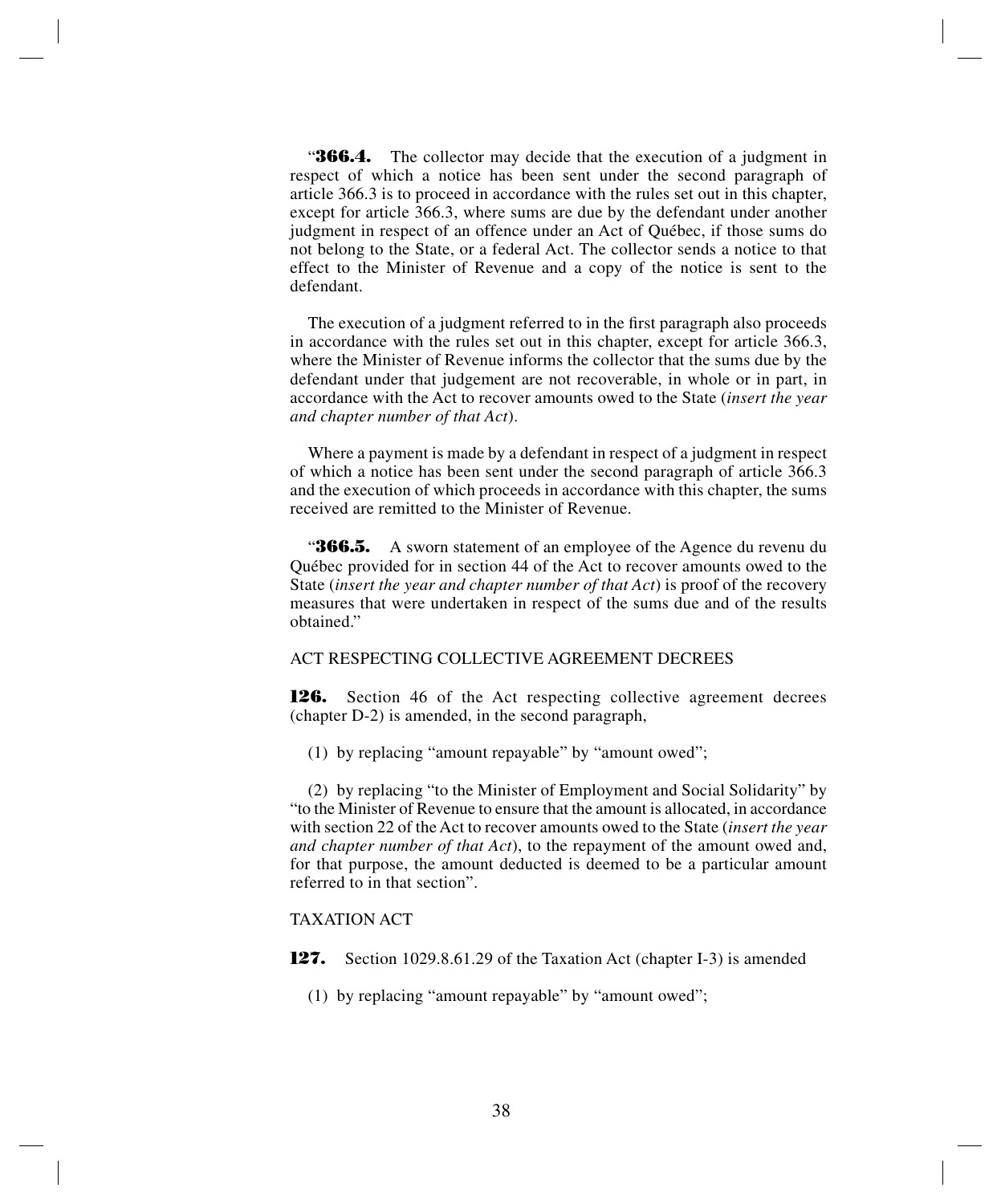(2) by replacing "so deducted to the Minister of Employment and Social Solidarity" by "thus deducted to the Minister of Revenue to ensure that the amount is allocated, in accordance with section 22 of the Act to recover amounts owed to the State (*insert the year and chapter number of that Act*), to the repayment of the amount owed and, for that purpose, the amount deducted is deemed to be a particular amount referred to in that section".

**128.** Section 1029.8.61.30 of the Act is amended by replacing "or is in debt to the State under an Act other than a fiscal law and referred to in a regulation made under the second paragraph of that section" in the second paragraph by "a debtor under an Act referred to in a regulation made under the third paragraph of that section or a debtor of a debt owed to the Government, within the meaning assigned by section 2 of the Act to recover amounts owed to the State (*insert the year and chapter number of that Act*), or of an amount owed under that Act".

**129.** Section 1029.8.116.34 of the Act is amended by replacing "or is in debt to the State under an Act, other than a fiscal law, referred to in a regulation made under the second paragraph of section 31 of the Tax Administration Act (chapter A-6.002)" in the first paragraph by "a debtor under an Act referred to in a regulation made under the third paragraph of section 31 of the Tax Administration Act (chapter A-6.002) or a debtor of a debt owed to the Government, within the meaning assigned by section 2 of the Act to recover amounts owed to the State (*insert the year and chapter number of that Act*), or of an amount owed under that Act".

# ACT RESPECTING ADMINISTRATIVE JUSTICE

**130.** Section 1 of Schedule I to the Act respecting administrative justice (chapter J-3) is amended by inserting the following paragraph before paragraph 1:

 $(0.1)$  proceedings under section 31.0.0.3 of the Act respecting financial assistance for education expenses (chapter A-13.3);".

# ACT RESPECTING LABOUR STANDARDS

**131.** Section 121 of the Act respecting labour standards (chapter N-1.1) is amended, in the second paragraph,

(1) by replacing "amount repayable" by "amount owed";

(2) by replacing "to the Minister of Employment and Social Solidarity" by "to the Minister of Revenue to ensure that the amount is allocated, in accordance with section 22 of the Act to recover amounts owed to the State (*insert the year and chapter number of that Act*), to the repayment of the amount owed and, for that purpose, the amount deducted is deemed to be a particular amount referred to in that section".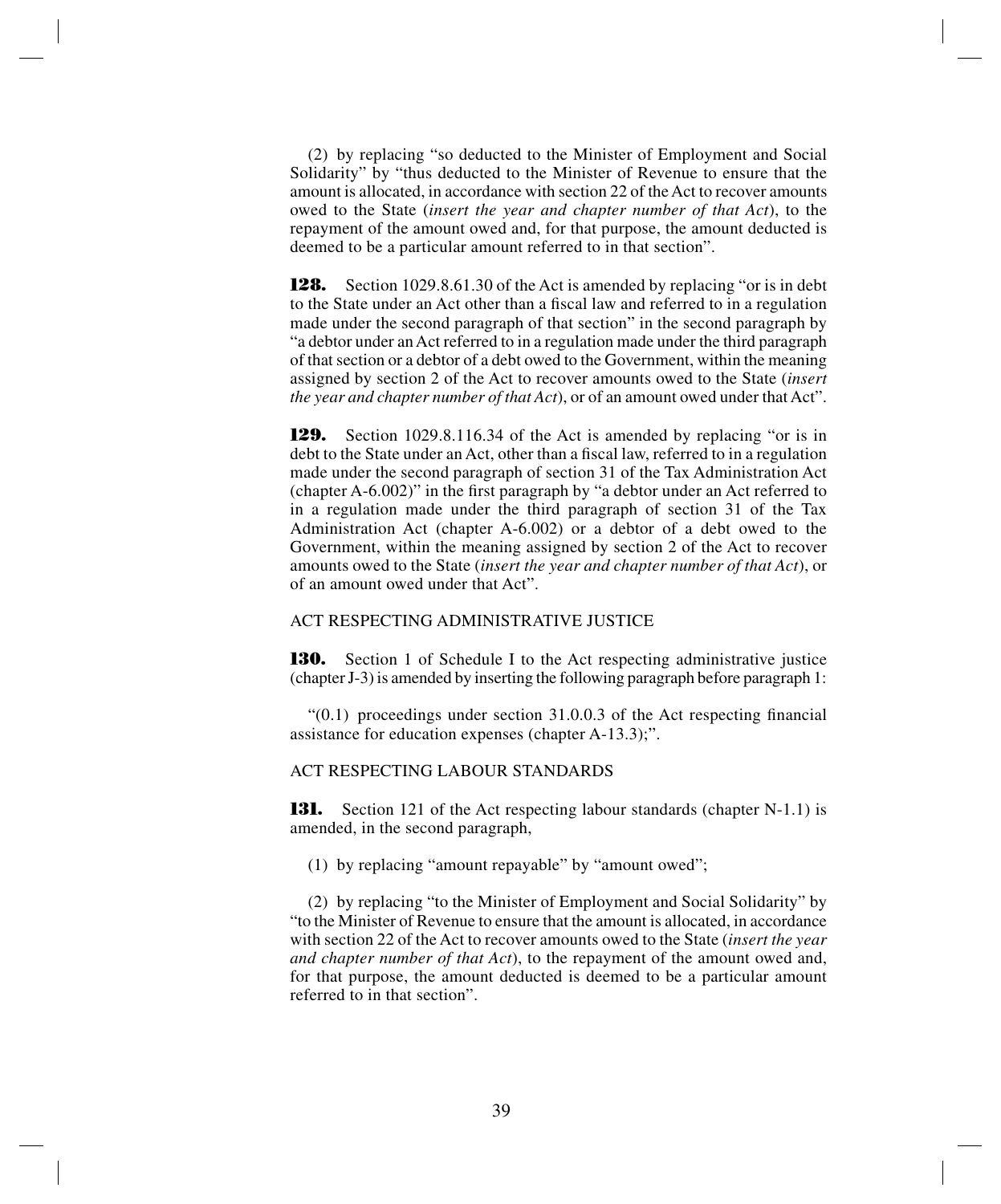# ACT RESPECTING THE QUÉBEC PENSION PLAN

**132.** Section 145 of the Act respecting the Québec Pension Plan (chapter R-9) is amended, in the second paragraph,

(1) by replacing "amount payable" by "amount owed";

(2) by replacing "to the Minister of Employment and Social Solidarity" by "to the Minister of Revenue to ensure that the amount is allocated, in accordance with section 22 of the Act to recover amounts owed to the State (*insert the year and chapter number of that Act*), to the repayment of the amount owed and, for that purpose, the amount deducted is deemed to be a particular amount referred to in that section".

# ACT RESPECTING LABOUR RELATIONS, VOCATIONAL TRAINING AND WORKFORCE MANAGEMENT IN THE CONSTRUCTION INDUSTRY

**133.** Section 122 of the Act respecting labour relations, vocational training and workforce management in the construction industry (chapter R-20) is amended, in the second paragraph of subsection 8,

(1) by replacing "amount payable" by "amount owed";

(2) by replacing "to the Minister of Employment and Social Solidarity" by "to the Minister of Revenue to ensure that the amount is allocated, in accordance with section 22 of the Act to recover amounts owed to the State (*insert the year and chapter number of that Act*), to the repayment of the amount owed and, for that purpose, the amount deducted is deemed to be a particular amount referred to in that section".

ACT RESPECTING THE SOCIÉTÉ DE L'ASSURANCE AUTOMOBILE DU QUÉBEC

**134.** Section 2 of the Act respecting the Société de l'assurance automobile du Québec (chapter S-11.011) is amended by inserting "subject to section 83.54.2 of the Automobile Insurance Act" before "recover" in paragraph *c* of subsection 2.

ACT TO IMPROVE THE PERFORMANCE OF THE SOCIÉTÉ DE L'ASSURANCE AUTOMOBILE DU QUÉBEC, TO BETTER REGULATE THE DIGITAL ECONOMY AS REGARDS E-COMMERCE, REMUNERATED PASSENGER TRANSPORTATION AND TOURIST ACCOMMODATION AND TO AMEND VARIOUS LEGISLATIVE PROVISIONS

**135.** Section 50 of the Act to improve the performance of the Société de l'assurance automobile du Québec, to better regulate the digital economy as regards e-commerce, remunerated passenger transportation and tourist accommodation and to amend various legislative provisions (2018, chapter 18) is amended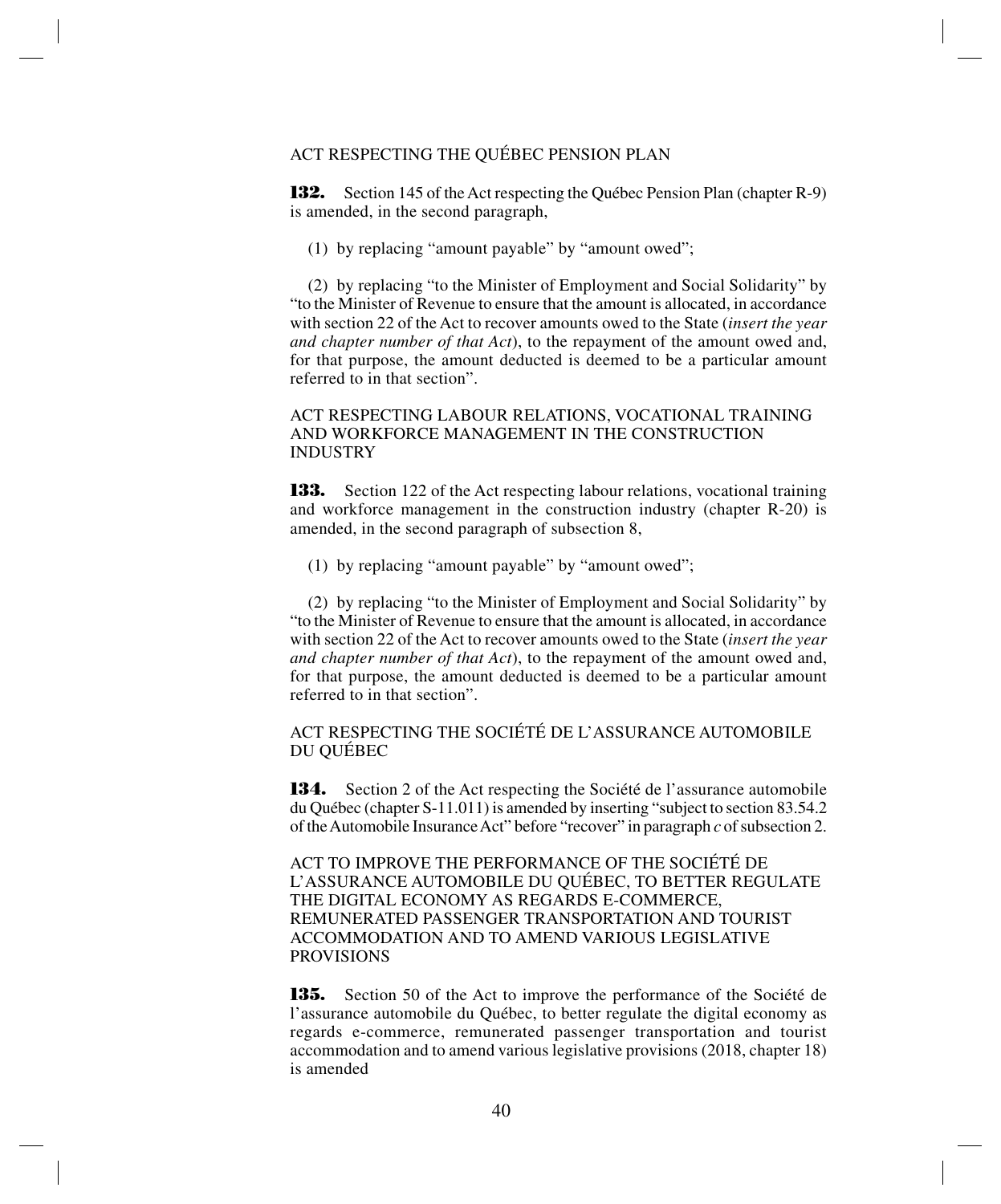- (1) in the first paragraph,
- (*a*) by replacing "to the greater of" in the introductory clause by "to \$11.10.";
- (*b*) by striking out subparagraphs 1 and 2;
- (2) by striking out "daily" in the second paragraph.

# REGULATION RESPECTING FISCAL ADMINISTRATION

**136.** Section 31R1 of the Regulation respecting fiscal administration (chapter A-6.002, r. 1) is amended by striking out subparagraphs *b* and *e* of the first paragraph.

RÈGLES RELATIVES À LA PERCEPTION ET À L'ADMINISTRATION DES REVENUS DE L'ÉTAT

**137.** Section 14 of the Règles relatives à la perception et à l'administration des revenus de l'État (chapter A-6.01, r. 4.1, French only) is amended, in the first paragraph,

(1) by inserting "qui a déterminé la créance" after "entité" in subparagraph 1;

(2) by inserting "qui a déterminé la créance ou, le cas échéant, qui est responsable de son recouvrement" at the end of subparagraph 2;

(3) by replacing subparagraph 4 by the following subparagraph:

"4° un accord intervenu en vertu de la Loi sur le ministère de la Justice (chapitre M-19), de la Loi sur l'administration fiscale (chapitre A-6.002) ou de la Loi visant la récupération de sommes dues à l'État (*indiquer ici l'année et le numéro de chapitre de cette loi*); ".

# INDIVIDUAL AND FAMILY ASSISTANCE REGULATION

**138.** Sections 185 and 186 of the Individual and Family Assistance Regulation (chapter A-13.1.1, r. 1) are repealed.

**139.** Section 193 of the Regulation is amended

(1) by replacing paragraph 1 by the following paragraph:

 $(1)$  the debtor complies with an agreement entered into under section 4 of the Act to recover amounts owed to the State (*insert the year and chapter number of that Act*);";

(2) by striking out paragraph 2.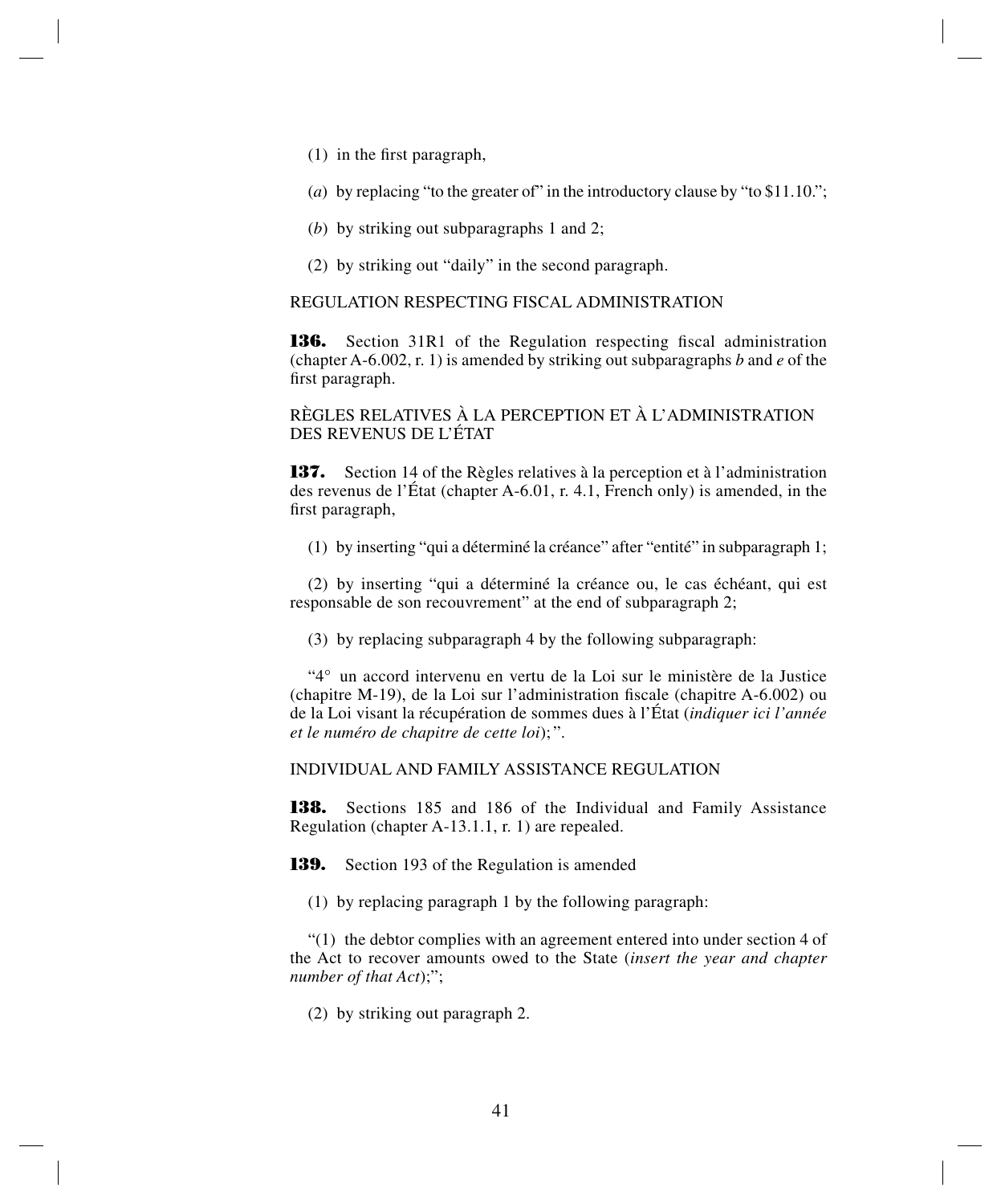**140.** Section 194 of the Regulation is amended by striking out subparagraphs 2 and 3 of the first paragraph.

**141.** Section 194.1 of the Regulation is amended by striking out subparagraph 3 of the first paragraph.

REGULATION UNDER THE ACT RESPECTING PARENTAL INSURANCE

**142.** Sections 51 and 52 of the Regulation under the Act respecting parental insurance (chapter A-29.011, r. 2) are repealed.

REGULATION RESPECTING ROAD VEHICLE REGISTRATION

**143.** Section 3 of the Regulation respecting road vehicle registration (chapter C-24.2, r. 29) is amended by replacing "the name of the partnership and the name of the partner who applies for registration and his signature" in paragraph 6 by "its name and the signature of a partner".

**144.** Section 13 of the Regulation is amended

(1) by striking out "and the name of the partner applying for registration" in subparagraph *c* of paragraph 1;

(2) by striking out subparagraph *c* of paragraph 5.

**145.** Section 144 of the Regulation is amended by striking out "and the name of the partner applying for registration" in subparagraph *c* of paragraph 1.

MODEL PLEADINGS AND OTHER DOCUMENTS ESTABLISHED BY THE MINISTER OF JUSTICE PURSUANT TO ARTICLES 136, 146, 235, 271, 393, 546 AND 681 OF THE CODE OF CIVIL PROCEDURE

**146.** Section 1 of the Model pleadings and other documents established by the Minister of Justice pursuant to articles 136, 146, 235, 271, 393, 546 and 681 of the Code of Civil Procedure (chapter C-25.01, r. 2) is amended by striking out the last dash.

**147.** Schedule 11 to the Model pleadings is struck out.

REGULATION RESPECTING CERTAIN TERMS OF EMPLOYMENT APPLICABLE TO OFFICERS OF AGENCIES AND HEALTH AND SOCIAL SERVICES INSTITUTIONS

**148.** Section 76.14 of the Regulation respecting certain terms of employment applicable to officers of agencies and health and social services institutions (chapter S-4.2, r. 5.1) is amended by replacing "amounts recoverable" in the second paragraph by "amounts owed".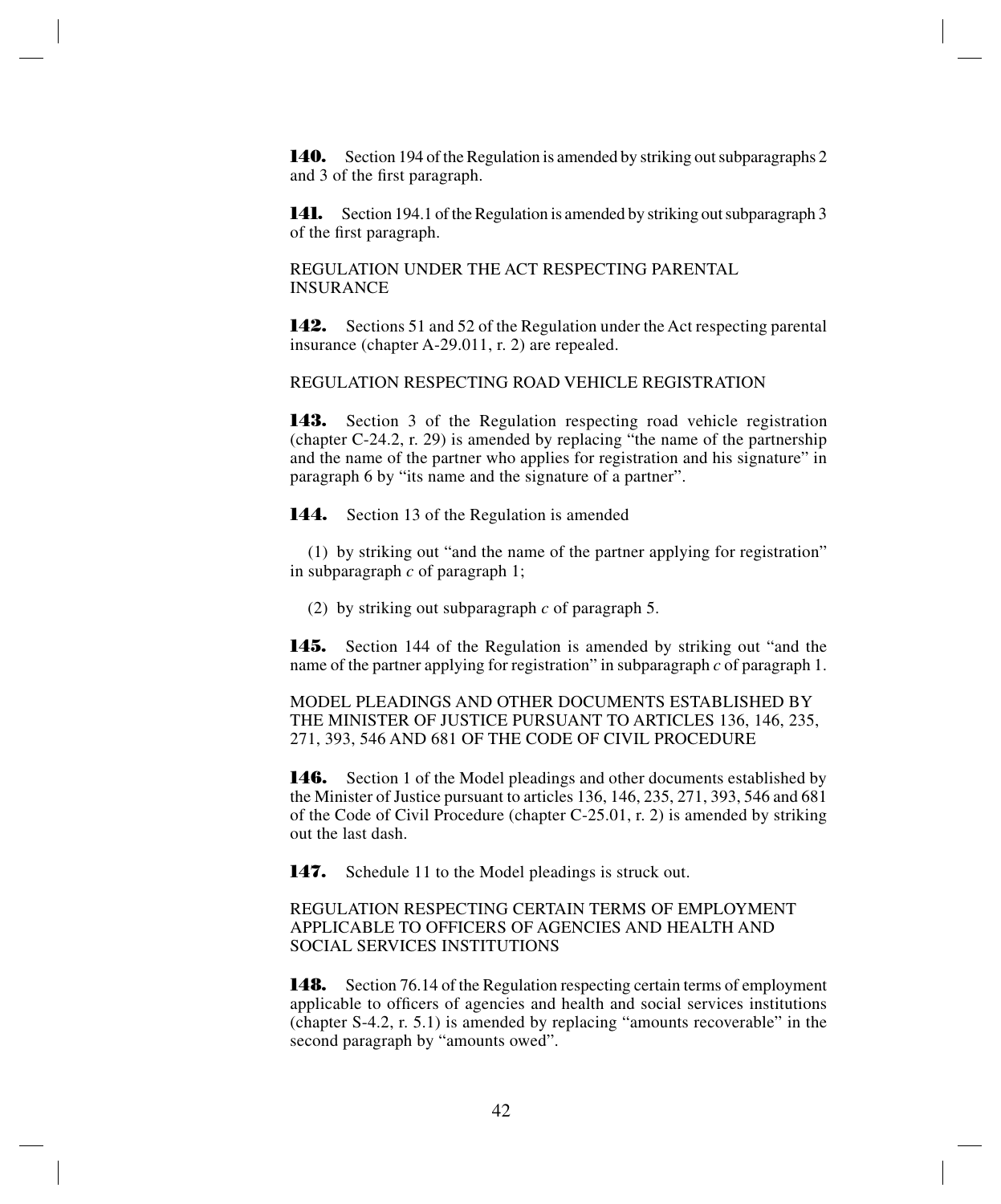# REGULATION RESPECTING CERTAIN TERMS OF EMPLOYMENT APPLICABLE TO SENIOR ADMINISTRATORS OF AGENCIES AND OF PUBLIC HEALTH AND SOCIAL SERVICES INSTITUTIONS

**149.** Section 87.14 of the Regulation respecting certain terms of employment applicable to senior administrators of agencies and of public health and social services institutions (chapter S-4.2, r. 5.2) is amended by replacing "amounts recoverable" in the second paragraph by "amounts owed".

#### **CHAPTER XI**

REGULATION

REGULATION RESPECTING THE APPLICATION OF THE ACT TO RECOVER AMOUNTS OWED TO THE STATE

**150.** The Regulation respecting the application of the Act to recover amounts owed to the State, the text of which appears below, is enacted.

# "REGULATION RESPECTING THE APPLICATION OF THE ACT TO RECOVER AMOUNTS OWED TO THE STATE

"**1.** The charges payable under the first paragraph of section 27 of the Act are as follows:

(1) \$140, for the filing of a notice of execution prepared by the Agency;

(2) \$87, where the Minister applies for the registration of a legal movable hypothec, and \$216 in the case of an application for the registration of a legal immovable hypothec;

(3) \$21, where the Minister applies for the cancellation of the registration of a legal movable hypothec, and \$151 in the case of an application for the cancellation of the registration of a legal immovable hypothec; and

(4) \$35, where a negotiable instrument remitted to the Minister is subsequently refused on account of insufficient funds by the financial institution on which it is drawn.

"**2.** The charges provided for in paragraphs 1 to 3 of section 1 are adjusted on 1 April each year according to the rate of increase in the general Consumer Price Index for Canada established by Statistics Canada under the Statistics Act (Revised Statutes of Canada, 1985, chapter S-19) for the period ending on 31 December of the preceding year.

The charges thus adjusted are rounded down to the nearest dollar if they include a dollar fraction that is less than \$0.50, or up to the nearest dollar if they include a dollar fraction that is equal to or greater than \$0.50.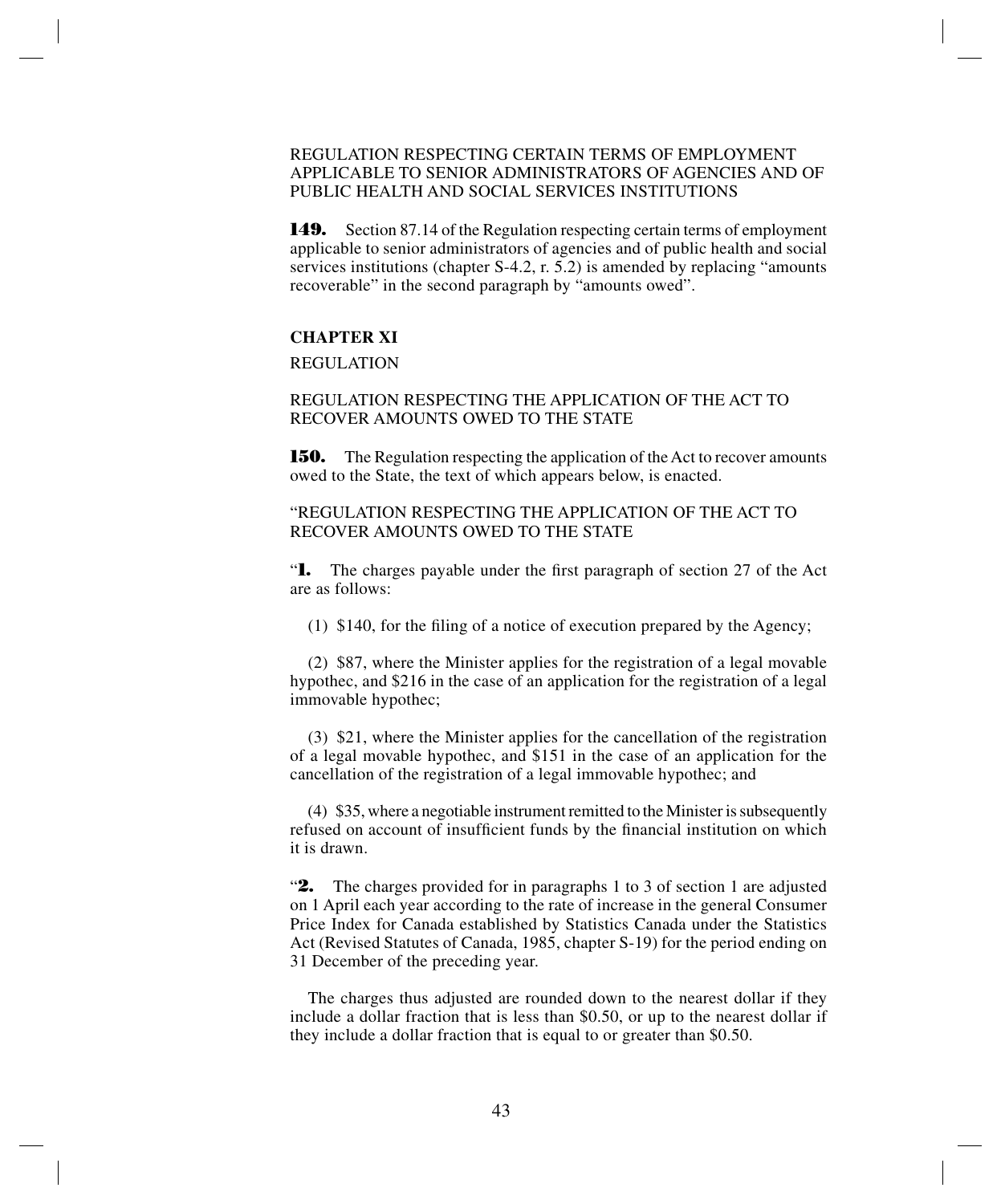The adjustment of the charges is effective from 1 April.

The Minister informs the public of the results of the annual adjustment by way of a notice published in the *Gazette officielle du Québec* or by any other means the Minister considers appropriate."

## **CHAPTER XII**

#### TRANSITIONAL AND FINAL PROVISIONS

#### **DIVISION I**

#### HUMAN RESOURCES

**151.** Subject to the conditions of employment applicable to them, employees of the Ministère du Travail, de l'Emploi et de la Solidarité sociale who are assigned recovery duties relating to the enforcement of the Individual and Family Assistance Act (chapter A-13.1.1) and of the Act respecting parental insurance (chapter A-29.011) and are identified by the Deputy Minister of Labour, Employment and Social Solidarity not later than 60 days before the date of coming into force of section 83 become, as of that date, employees of the Agency.

**152.** Subject to the conditions of employment applicable to them, employees of the Ministère de l'Éducation et de l'Enseignement supérieur who are assigned recovery duties relating to the enforcement of the Act respecting financial assistance for education expenses (chapter A-13.3) and are identified by the Deputy Minister of Education and Higher Education become, as of the date or dates agreed on by the Deputy Minister and the president and chief executive officer of the Agency, employees of the Agency.

**153.** An employee transferred to the Agency under section 151 or 152 may apply for a transfer to a position in the public service or enter a promotion-only qualification process for such a position in accordance with the Public Service Act (chapter F-3.1.1) if, on the date of the employee's transfer to the Agency, the employee was a public servant with permanent tenure.

Section 35 of the Public Service Act applies to an employee who enters a promotion-only qualification process.

**154.** An employee referred to in section 153 who applies for a transfer or enters a promotion-only qualification process may apply to the Chair of the Conseil du trésor for an assessment of the classification that would be assigned to the employee in the public service. The assessment must take into account the classification that the employee had in the public service on the date of transfer, as well as the years of experience and the level of schooling attained while in the employ of the Agency.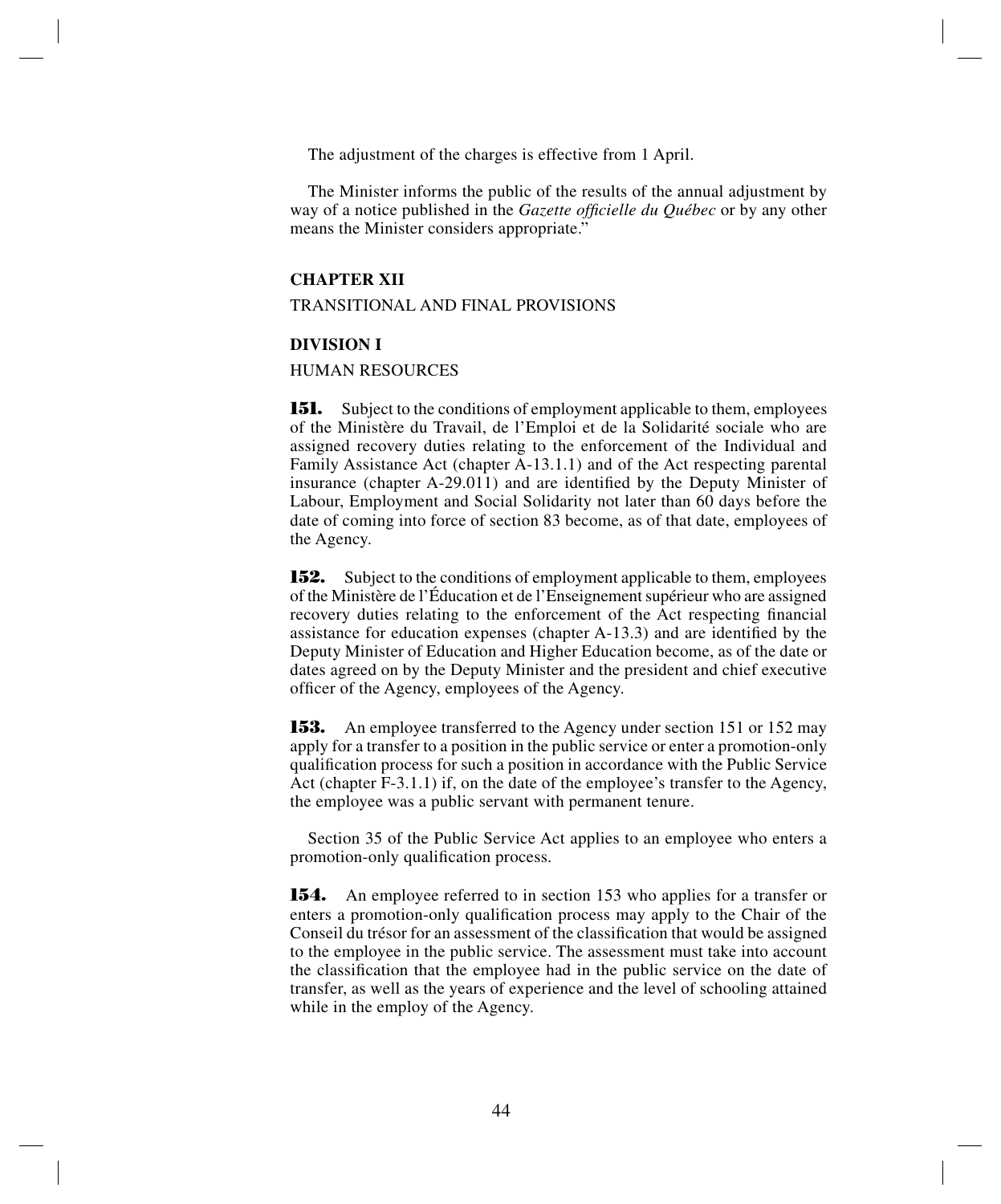If an employee is transferred into the public service under section 153, the deputy minister or the chief executive officer of the body assigns to the employee a classification compatible with the assessment provided for in the first paragraph.

If an employee is promoted under section 153, the employee must be given a classification on the basis of the criteria set out in the first paragraph.

**155.** If some or all of the operations of the Agency are discontinued, an employee referred to in section 151 or 152 who had permanent tenure on the date of his or her transfer to the Agency is entitled to be placed on reserve in the public service with the same classification the employee had on the date of the transfer.

If only some of those operations are discontinued, the employee continues to exercise his or her functions within the Agency until the Chair of the Conseil du trésor is able to place the employee in accordance with section 100 of the Public Service Act.

When placing an employee under this section, the Chair of the Conseil du trésor determines the employee's classification on the basis of the criteria set out in the first paragraph of section 154.

**156.** An employee with permanent tenure referred to in section 151 or 152 who, in accordance with the conditions of employment applicable to him or her, refuses to be transferred to the Agency is assigned to the Agency until the Chair of the Conseil du trésor is able to place the employee in accordance with section 100 of the Public Service Act.

157. Subject to remedies available under a collective agreement, or the provisions in lieu of a collective agreement, an employee referred to in section 151 or 152 who is dismissed may bring an appeal under section 33 of the Public Service Act if, on the date of the employee's transfer to the Agency, the employee was a public servant with permanent tenure.

#### **DIVISION II**

# OTHER TRANSITIONAL PROVISIONS

#### §1.—*Transitional provisions relating to the Individual and Family Assistance Act*

**158.** Provided that the notice provided for in the second paragraph has been sent, the recovery of an amount owed under the Individual and Family Assistance Act continues in accordance with this Act, where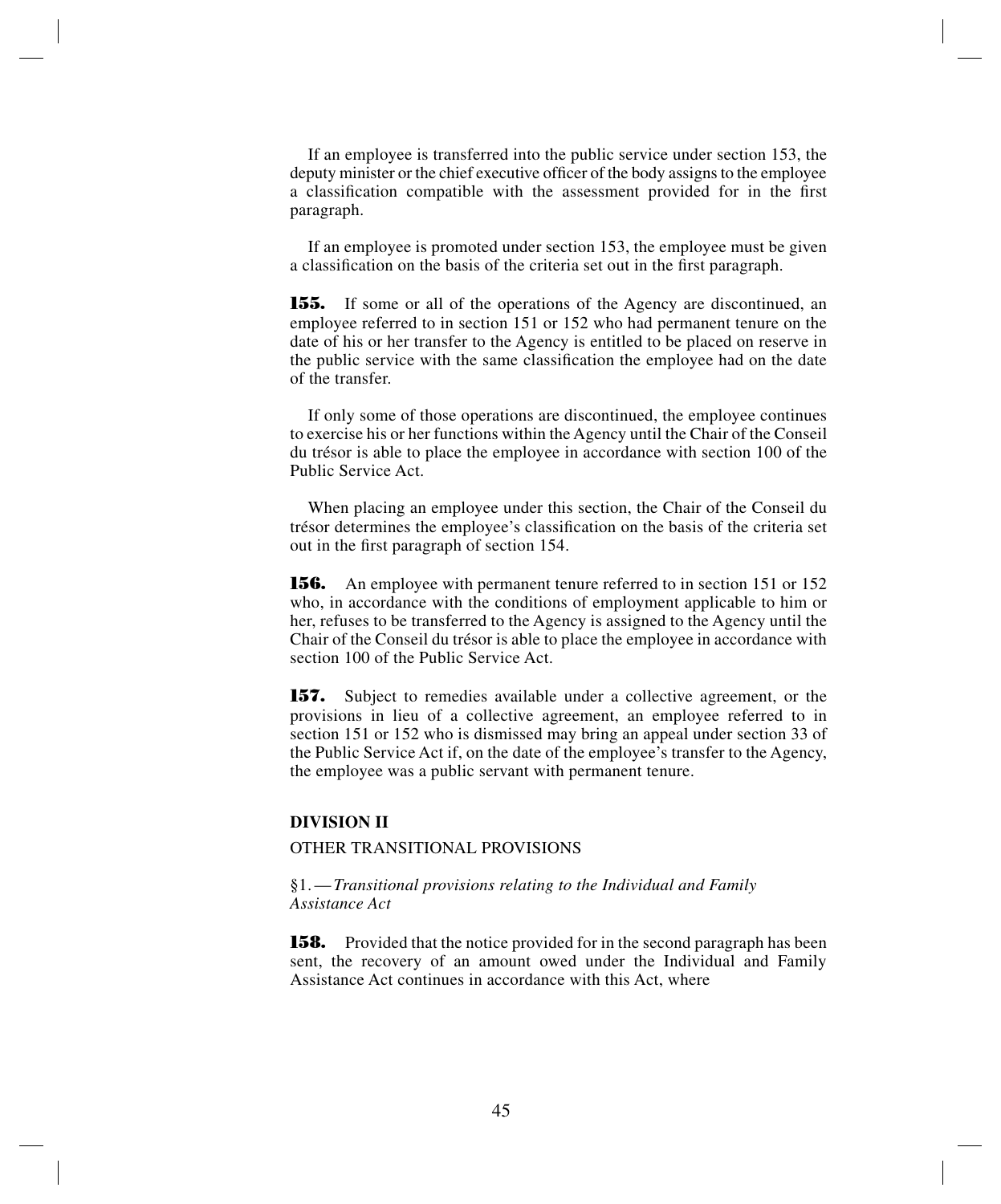(1) the recovery of the amount is in progress on the day preceding the date of coming into force of section 83 and no certificate in respect of the amount has been filed, as of that day, at the office of the competent court under section 103 of the Individual and Family Assistance Act, as it read before being repealed by section 88; or

(2) the decision requiring payment of that amount rendered by the minister who had been responsible for the administration of the Individual and Family Assistance Act or, as the case may be, the decision of the Administrative Tribunal of Québec confirming all or part of that decision became executory because of the filing of a certificate at the office of the competent court under section 103 of that Act, as it read before being repealed by section 88, and

(*a*) on the date of coming into force of section 83, the execution of the decision has not yet begun,

(*b*) before the date referred to in subparagraph *a*, a notice of execution was filed, in relation to the decision, at the court office in accordance with subparagraph 2 of the first paragraph of section 103.1 of the Individual and Family Assistance Act, as it read before being repealed by section 88, and, on that date, the execution of the decision is still under way, or

(*c*) before the date referred to in subparagraph *a*, the minister who had been responsible for the administration of the Individual and Family Assistance Act or the bailiff hired by that minister joined in one or more execution measures already undertaken against the debtor of that amount under a notice of execution of a judgment filed in a case other than that relating to that decision and, on that date, the execution measures are still under way.

The Minister of Labour, Employment and Social Solidarity sends to the debtor of the amount owed, at the last address the debtor declared to the Minister, a notice to that effect stating the amount owed on the date of the notice and, if applicable, that the time limits referred to in section 99.1 of the Individual and Family Assistance Act, enacted by section 85, have expired. The notice also contains information on the application of this Act. A copy of the notice is sent to the Minister.

For the purposes of sections 3 and 24, the notice is deemed to be sent under the Individual and Family Assistance Act. If the notice states that the time limits referred to in the second paragraph have expired, it also serves, for the purposes of those sections and of section 59, as the notice provided for in section 99.1 of the Individual and Family Assistance Act, enacted by section 85. In such a case, the date specified in the notice containing such a statement serves, for the purposes of section 3, as the date of the notice provided for in that section 99.1.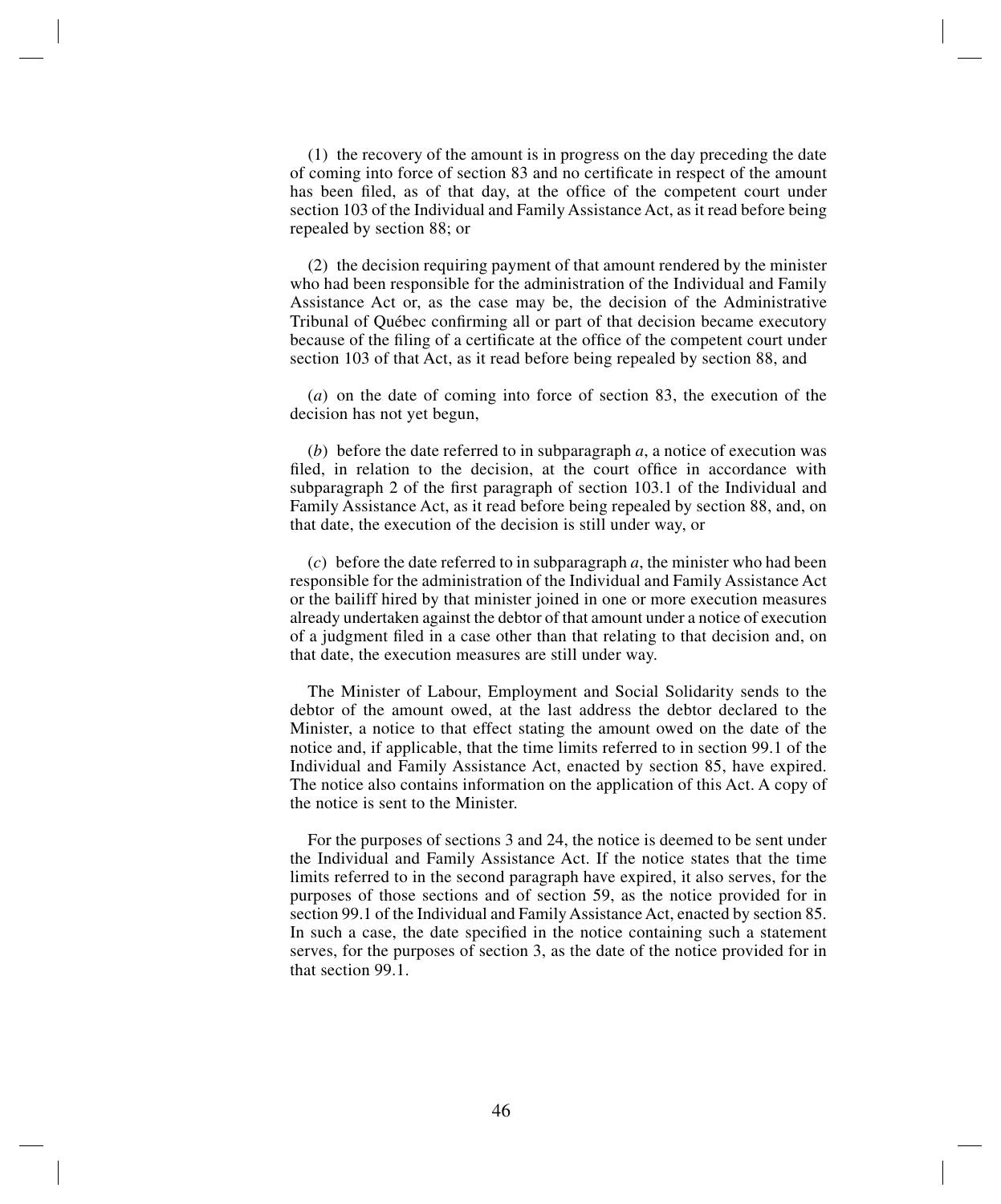**159.** The proceedings relating to the recovery of an amount that is the subject of a notice provided for in the second paragraph of section 158 to which the Attorney General of Québec is a party on the date of coming into force of section 83 are continued, without continuance of suit, by the Agency.

For that purpose, unless the context indicates otherwise, a reference to the Attorney General of Québec in such a proceeding is a reference to the Agency.

**160.** Any amount owed under the Individual and Family Assistance Act that is the subject, on the date of coming into force of section 83, of a decision that became executory because of the filing of a certificate at the office of the competent court under section 103 of that Act, as it read before being repealed by section 88, or of a transaction homologated by the court continues to bear interest at the rate determined, if applicable, in the decision or transaction.

**161.** Any agreement in force on the day preceding the date of coming into force of section 83 and entered into under section 98 of the Individual and Family Assistance Act, as it read before being amended by section 84, continues to apply on the same terms and conditions as those existing, as if it had been entered into with the Minister in accordance with section 4.

**162.** Any transaction in force on the day preceding the date of coming into force of section 83 and taking the form of a payment agreement entered into between the minister who had been responsible for the administration of the Individual and Family Assistance Act and the debtor of an amount owed under that Act continues to apply on the same terms and conditions as those existing, as if it had been entered into with the Minister.

**163.** Where, on the day preceding the date of coming into force of section 83, a debtor was required to repay an amount owed under the Individual and Family Assistance Act as prescribed by section 185 of the Individual and Family Assistance Regulation (chapter A-13.1.1, r. 1), as it read before being repealed by section 138, the debtor is deemed to have entered into an agreement with the Minister in accordance with section 4, on the same terms and conditions as those with which the debtor had to comply as a result of the application of that section 185, in respect of the debtor.

**164.** As soon as a debtor fails to comply with an agreement or a transaction referred to in section 161 or 162, as the case may be, or with an agreement the debtor is deemed to have entered into with the Minister under section 163, the amount owed must be repaid in full, without delay and without further formality or notice, on the expiry of the time limits referred to in section 99.1 of the Individual and Family Assistance Act, enacted by section 85.

**165.** The provisions of the debt recovery service agreement entered into on 7 January 2019 between the Agency and the Minister of Labour, Employment and Social Solidarity cease to apply on the date of coming into force of section 83 in respect of the amounts owed under the Individual and Family Assistance Act.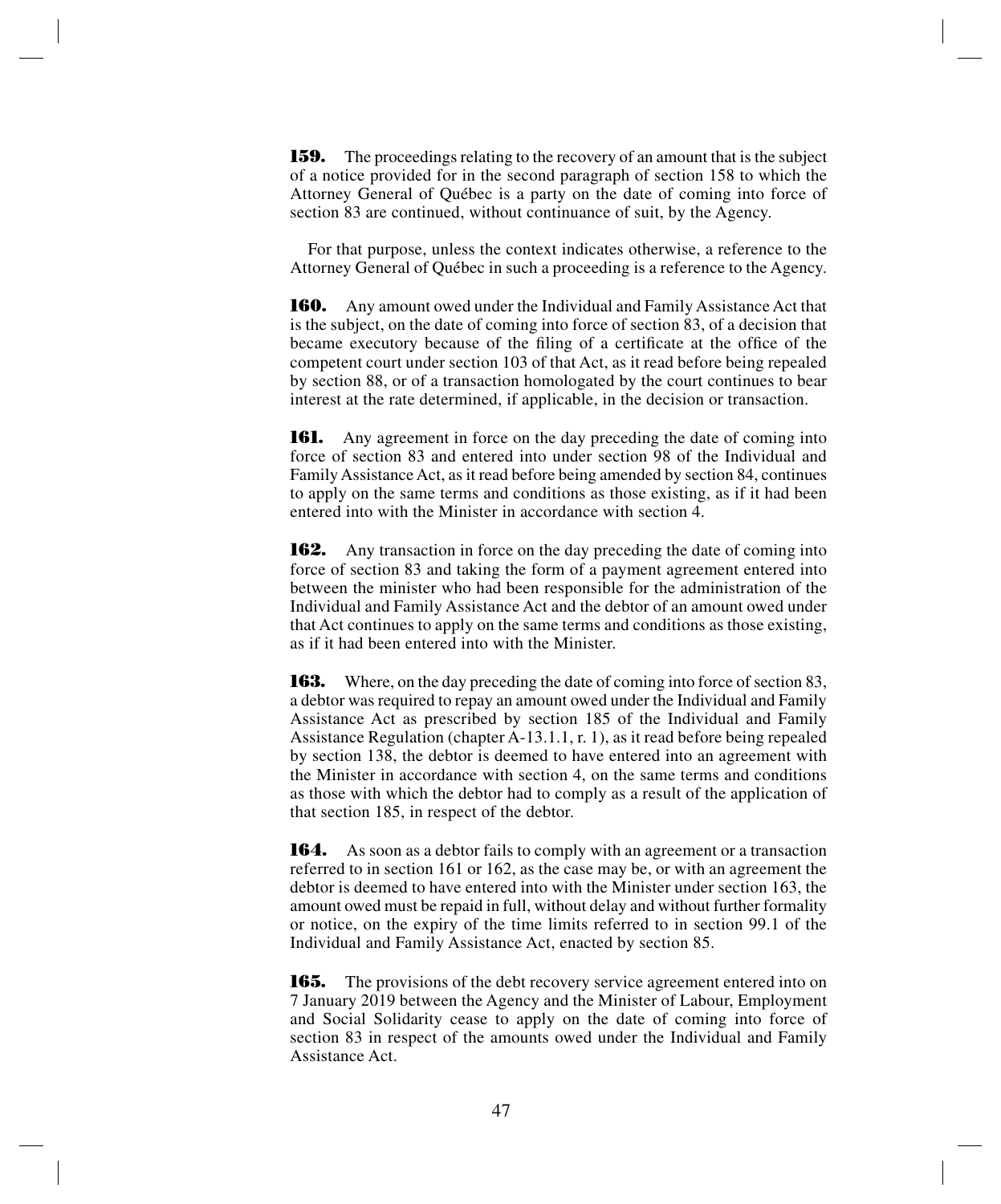However, the provisions of the agreement that generated obligations attributable to activities for the recovery of such amounts that were carried out before that date continue to apply as long as necessary to allow the parties to meet their obligations.

In addition, despite any provision to the contrary contained in that agreement, the Agency must hand over to the Minister of Labour, Employment and Social Solidarity any document containing information communicated to it, that it collected or to which it had access for the purpose of carrying out the agreement in respect of amounts owed under the Individual and Family Assistance Act, the recovery of which is in progress on the day preceding the date of coming into force of section 83.

**166.** Any payment agreement relating to an amount owed under the Individual and Family Assistance Act that was entered into between the Agency and the debtor of that amount under the debt recovery service agreement referred to in section 165 and that is in effect on the date of coming into force of section 83 ceases to have effect as of that date.

**167.** The records and information of the Ministère du Travail, de l'Emploi et de la Solidarité sociale relating to the recovery of amounts that are the subject of a notice provided for in the second paragraph of section 158 and those of the Ministère de la Justice relating to such a recovery, if applicable, are transferred to the Agency, to the extent that they are necessary for the application of this Act.

**168.** The rights of the minister responsible for the administration of the Individual and Family Assistance Act in respect of an amount that is the subject of a notice provided for in the second paragraph of section 158 become, on the date of coming into force of section 83, those of the Minister.

Publication in the land register or the register of personal and movable real rights is not required in relation to the rights registered therein that became those of the Minister under the first paragraph.

**169.** Unless the context indicates otherwise, in any document relating to an amount that is the subject of a notice provided for in the second paragraph of section 158, other than an Act or a regulation, a reference to the Minister or Deputy Minister of Labour, Employment and Social Solidarity, the Ministère du Travail, de l'Emploi et de la Solidarité sociale or a public servant or employee of that department or to the Minister or Deputy Minister of Employment and Social Solidarity, the Ministère de l'Emploi et de la Solidarité sociale or a public servant or employee of that department is a reference to the Minister, the Agency or an employee of the Agency, as the case may be.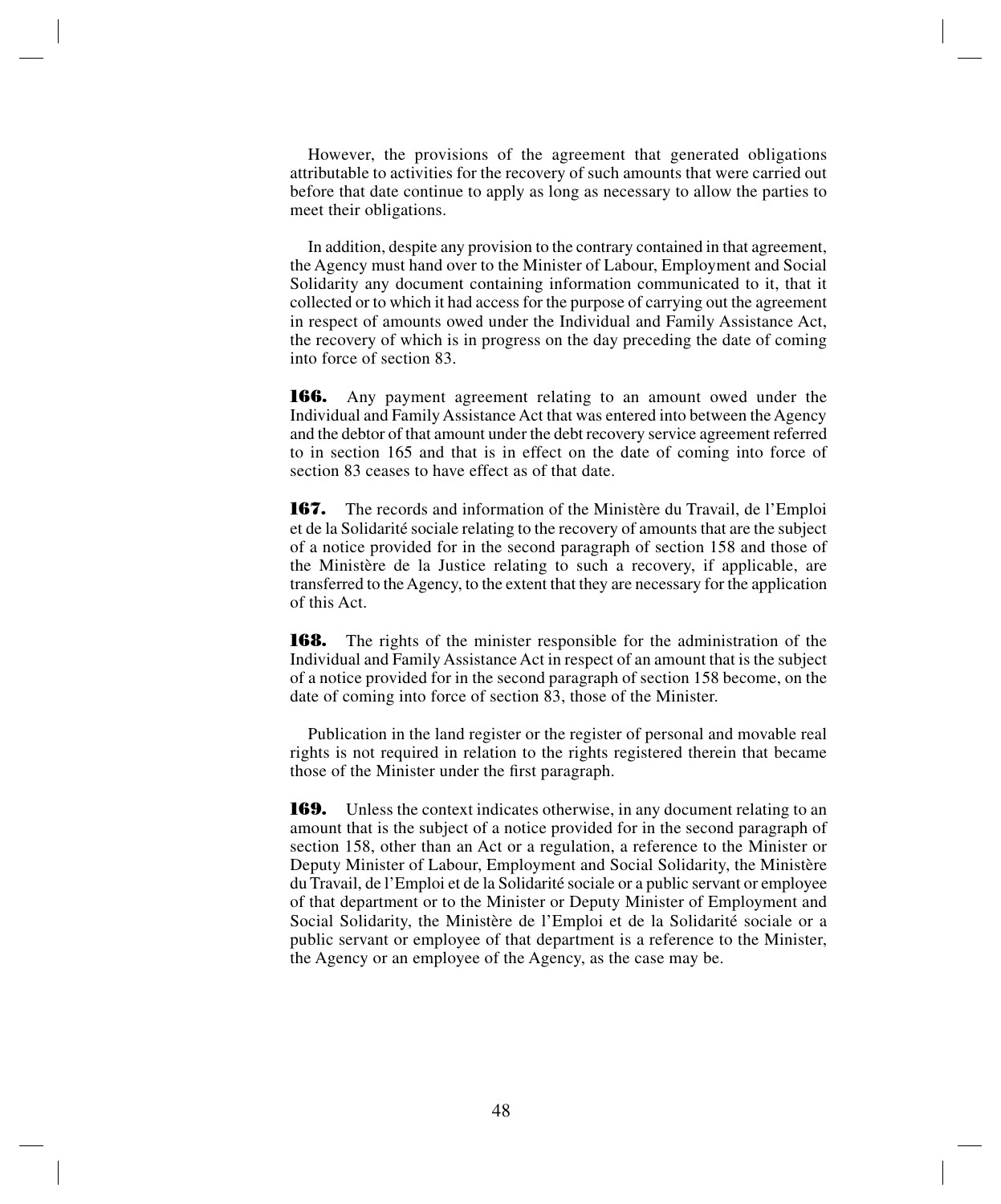§2.—*Transitional provisions relating to the Act respecting financial assistance for education expenses*

**170.** Provided that the notice provided for in the second paragraph has been sent, the recovery of an amount owed under the Act respecting financial assistance for education expenses continues in accordance with this Act, where

(1) a judgment ordering the debtor of the amount to pay it, in whole or in part, was rendered and

(*a*) on the date of coming into force of section 93, where it enacts section 31.0.0.5 of the Act respecting financial assistance for education expenses, the execution of the judgment has not yet begun,

(*b*) before the date referred to in subparagraph *a*, a notice of execution was filed, in relation to the judgment, at the court office in accordance with subparagraph 2 of the first paragraph of section 31.0.1 of the Act respecting financial assistance for education expenses, as it read before being repealed by section 94, and, on that date, the execution of the judgment is still under way, or

(*c*) before the date referred to in subparagraph *a*, the bailiff hired by the minister who had been responsible for the administration of the Act respecting financial assistance for education expenses joined in one or more execution measures already undertaken against the debtor of that amount under a notice of execution filed in a case other than that relating to that judgment and, on that date, the execution measures are still under way; or

(2) a transaction taking the form of a payment agreement was entered into before the date of coming into force of section 93, where it enacts section 31.0.0.5 of the Act respecting financial assistance for education expenses between the minister who had been responsible for the administration of the Act respecting financial assistance for education expenses and the debtor of that amount and, on that date, the transaction has been homologated by the court, but its execution has not yet begun or is still under way.

The Minister of Education and Higher Education sends to the debtor of the amount owed, at the last address the debtor declared to that Minister or at any other address of which that Minister was informed, a notice to that effect stating the amount owed on the date of the notice and containing information on the application of this Act. A copy of the notice is sent to the Minister.

**171.** The proceedings relating to the recovery of an amount that is the subject of a notice provided for in the second paragraph of section 170 to which the Attorney General of Québec is a party on the date of coming into force of section 93, where it enacts section 31.0.0.5 of the Act respecting financial assistance for education expenses, are continued, without continuance of suit, by the Agency.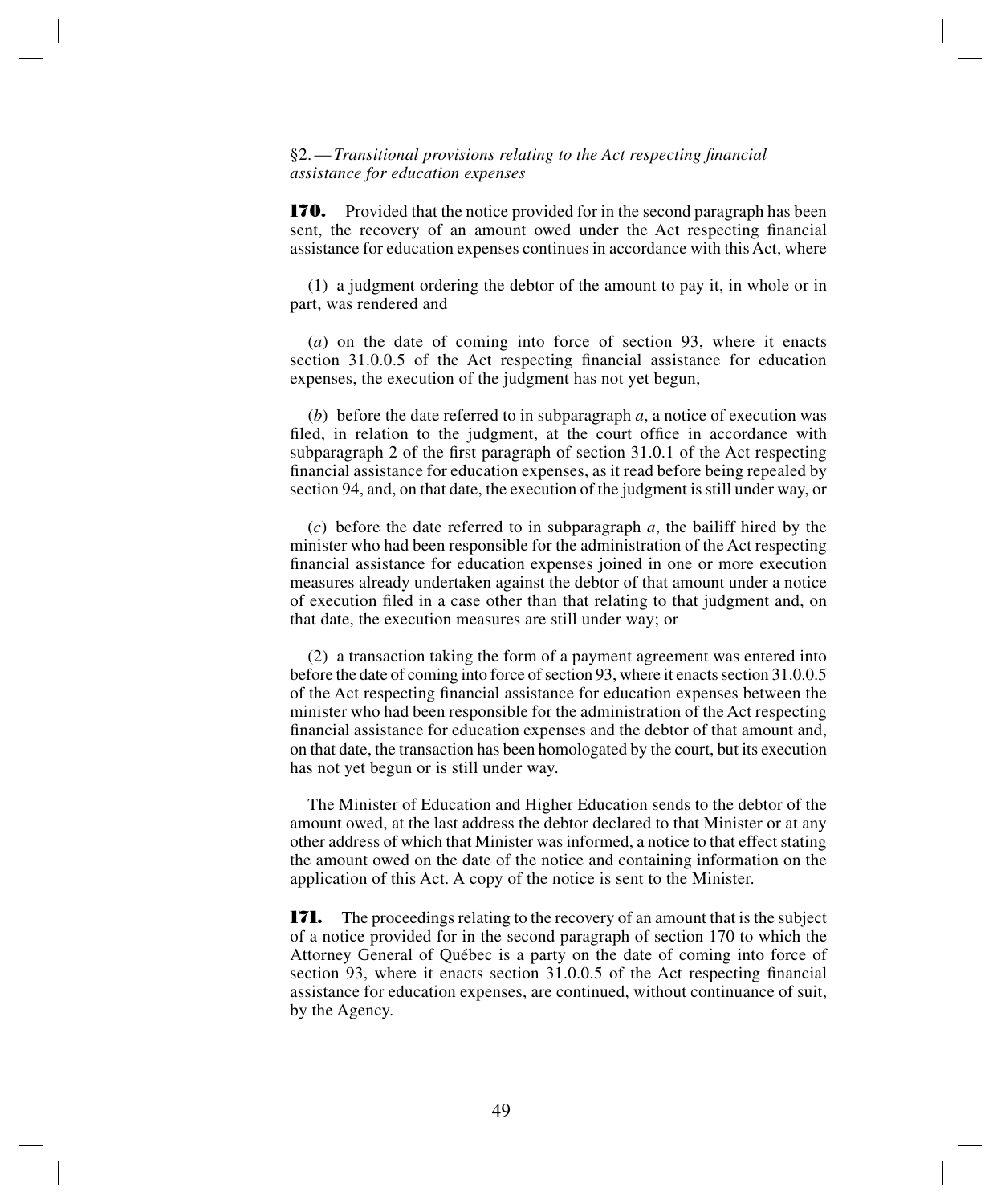For that purpose, unless the context indicates otherwise, a reference to the Attorney General of Québec in such a proceeding is a reference to the Agency.

**172.** Any amount owed under the Act respecting financial assistance for education expenses that is the subject, on the date of coming into force of section 93, where it enacts section 31.0.0.5 of the Act respecting financial assistance for education expenses, of a judgment or a transaction homologated by the court continues to bear interest at the rate determined, if applicable, in the judgment or transaction.

**173.** The records and information of the Ministère de l'Éducation et de l'Enseignement supérieur relating to the recovery of amounts that are the subject of a notice provided for in the second paragraph of section 170 and those of the Ministère de la Justice relating to such a recovery, if applicable, are transferred to the Agency, to the extent that they are necessary for the application of this Act.

**174.** The rights of the minister responsible for the administration of the Act respecting financial assistance for education expenses in respect of an amount that is the subject of a notice provided for in the second paragraph of section 170 become, on the date of coming into force of section 93, where it enacts section 31.0.0.5 of the Act respecting financial assistance for education expenses, those of the Minister.

Publication in the land register or the register of personal and movable real rights is not required in relation to the rights registered therein that became those of the Minister under the first paragraph.

**175.** Unless the context indicates otherwise, in any document relating to an amount that is the subject of a notice provided for in the second paragraph of section 170, other than an Act or a regulation, a reference to the Minister or Deputy Minister of Education and Higher Education, the Ministère de l'Éducation et de l'Enseignement supérieur or a public servant or employee of that department, to the Minister or Deputy Minister of Higher Education, Research, Science and Technology, the Ministère de l'Enseignement supérieur, de la Recherche, de la Science et de la Technologie or a public servant or employee of that department, to the Minister or Deputy Minister of Education, Recreation and Sports, the Ministère de l'Éducation, du Loisir et du Sport or a public servant or employee of that department, to the Minister or Deputy Minister of Education, the Ministère de l'Éducation or a public servant or employee of that department, to the Minister or Deputy Minister of Education and Science, the Ministère de l'Éducation et de la Science or a public servant or employee of that department, to the Minister or Deputy Minister of Higher Education and Science, the Ministère de l'Enseignement supérieur et de la Science or a public servant or employee of that department or to the Attorney General of Québec is a reference to the Minister, the Agency or an employee of the Agency, as the case may be.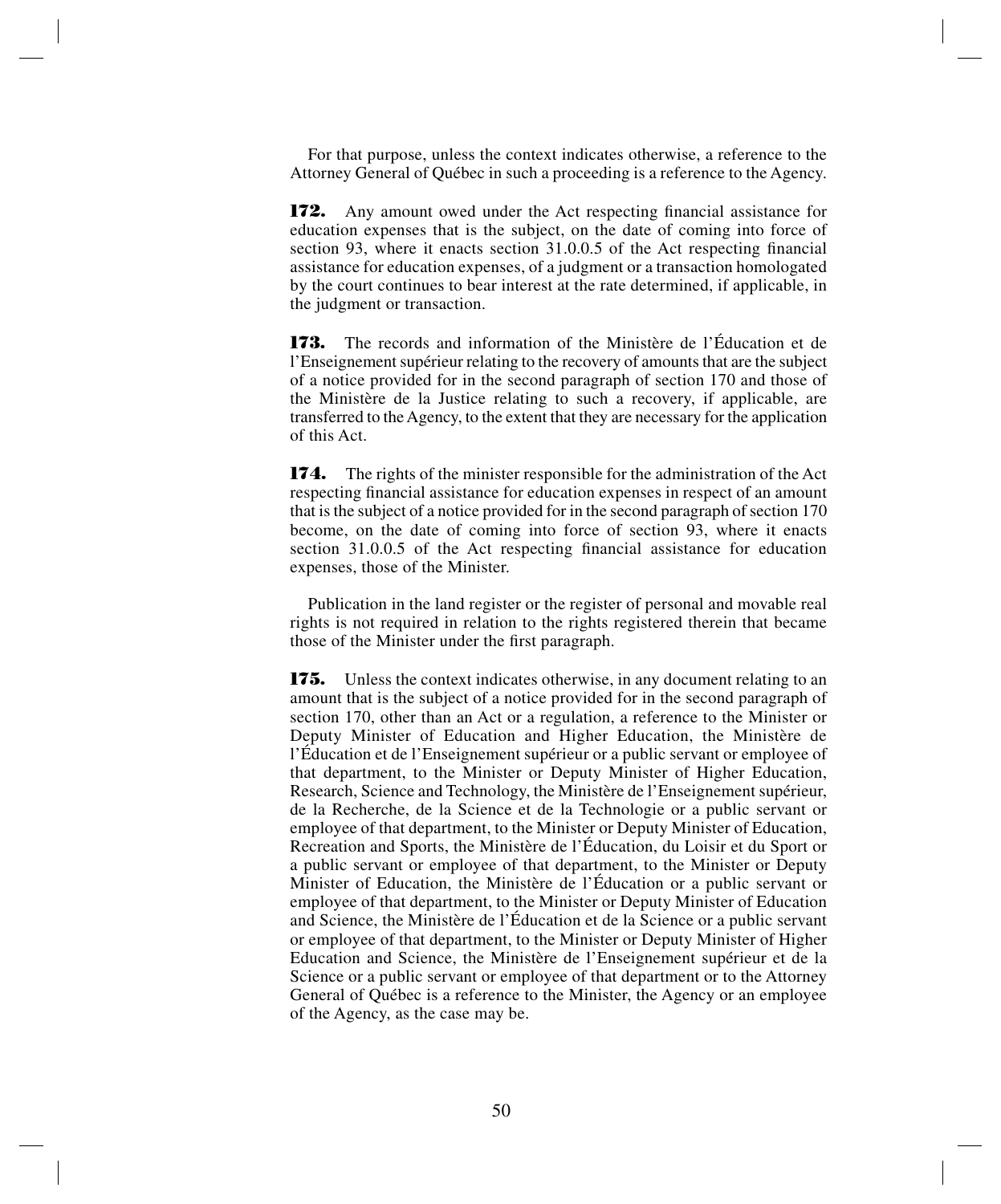**176.** Despite section 31.0.0.2 of the Act respecting financial assistance for education expenses, enacted by section 93, a review decision of the Minister of Education and Higher Education in relation to an application for review filed with that Minister in accordance with section 31.0.0.1 of that Act, enacted by section 93, between the date of coming into force of section 93 and the date that is two years after that date, must be rendered within 180 days of receipt of the application and, on the expiry of the 180-day time limit, interest on the amount owed by the debtor ceases to accrue until the notification of the review decision.

**177.** For the purposes of section 39 of the Act respecting financial assistance for education expenses, as amended by section 96, any change that occurred before the date of coming into force of section 96 and that may affect the amount of financial assistance is deemed to have occurred on that date.

**178.** For the purposes of section 43.1 of the Act respecting financial assistance for education expenses, as amended by section 101, a decision concerning eligibility for financial assistance or concerning the amount of financial assistance rendered between the date that is three years before the date of coming into force of section 101 and the date of coming into force of section 101 is deemed to be rendered on the latter date.

#### §3.—*Transitional provisions relating to the Automobile Insurance Act*

**179.** Provided that the notice provided for in the second paragraph has been sent, the recovery of an amount owed under Division I of Chapter X of Title II of the Automobile Insurance Act (chapter A-25) continues in accordance with this Act, where

(1) the decision of the Société de l'assurance automobile du Québec requiring payment of that amount or, as the case may be, the decision of the Administrative Tribunal of Québec confirming all or part of that decision became executory because of the filing of a certificate in the office of the court of competent jurisdiction under section 83.56 of the Automobile Insurance Act, as it read before being repealed by section 107, and

(*a*) on the date of coming into force of section 106, where it enacts section 83.54.2 of the Automobile Insurance Act, the execution of the decision has not yet begun, or

(*b*) on the date referred to in subparagraph *a*, the Société de l'assurance automobile du Québec is a party to a notice of execution filed in the court office for the execution of the decision and the execution measures in which the Société takes part under the notice were completed after that date without the Société having recovered all of the amount payable under the decision; or

(2) the Société de l'assurance automobile du Québec and the debtor of that amount are parties to a transaction taking the form of a payment agreement that is homologated by the court and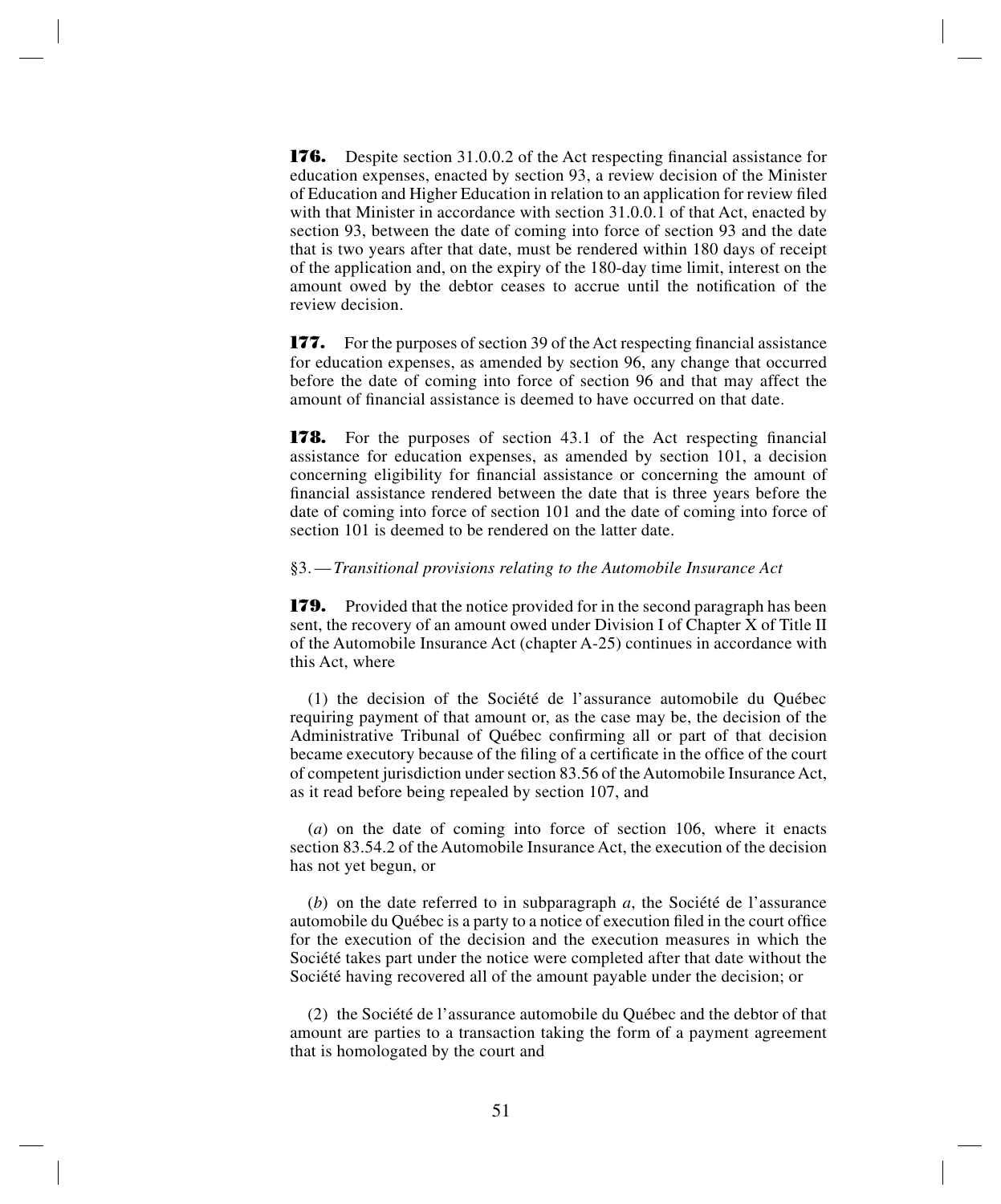(*a*) on the date of coming into force of section 106, where it enacts section 83.54.2 of the Automobile Insurance Act, the execution of the transaction has not yet begun, or

(*b*) on the date referred to in subparagraph *a*, the Société de l'assurance automobile du Québec is a party to a notice of execution filed in the court office for the execution of the transaction and the execution measures in which the Société takes part under the notice were completed after that date without the Société having recovered all of the amount payable under the transaction.

The Société de l'assurance automobile du Québec sends to the debtor of the amount owed, at the last address the debtor declared to the Société, a notice to that effect stating the amount owed on the date of the notice and containing information on the application of this Act. A copy of the notice is sent to the Minister.

**180.** Any amount owed under the Automobile Insurance Act that is the subject, on the date of coming into force of section 106, where it enacts section 83.54.2 of the Automobile Insurance Act, of a decision that became executory because of the filing of a certificate in the office of the court of competent jurisdiction under section 83.56 of that Act, as it read before being repealed by section 107, or of a transaction homologated by the court continues to bear interest at the rate determined, if applicable, in the decision or transaction.

**181.** The provisions of the debt recovery service agreement entered into on 20 December 2017 between the Agency and the Société de l'assurance automobile du Québec cease to apply on the date of coming into force of section 106, where it enacts section 83.54.2 of the Automobile Insurance Act, in respect of the amounts owed under Division I of Chapter X of Title II of that Act.

However, the provisions of the agreement that generated obligations attributable to activities for the recovery of such amounts that were carried out before that date continue to apply as long as necessary to allow the parties to meet their obligations.

In addition, despite any provision to the contrary contained in that agreement, the Agency must hand over to the Société de l'assurance automobile du Québec any document containing information communicated to it, that it collected or to which it had access for the purpose of carrying out the agreement in respect of amounts owed under Division I of Chapter X of Title II of the Automobile Insurance Act, the recovery of which is in progress on the day preceding the date of coming into force of section 106, where it enacts section 83.54.2 of that Act.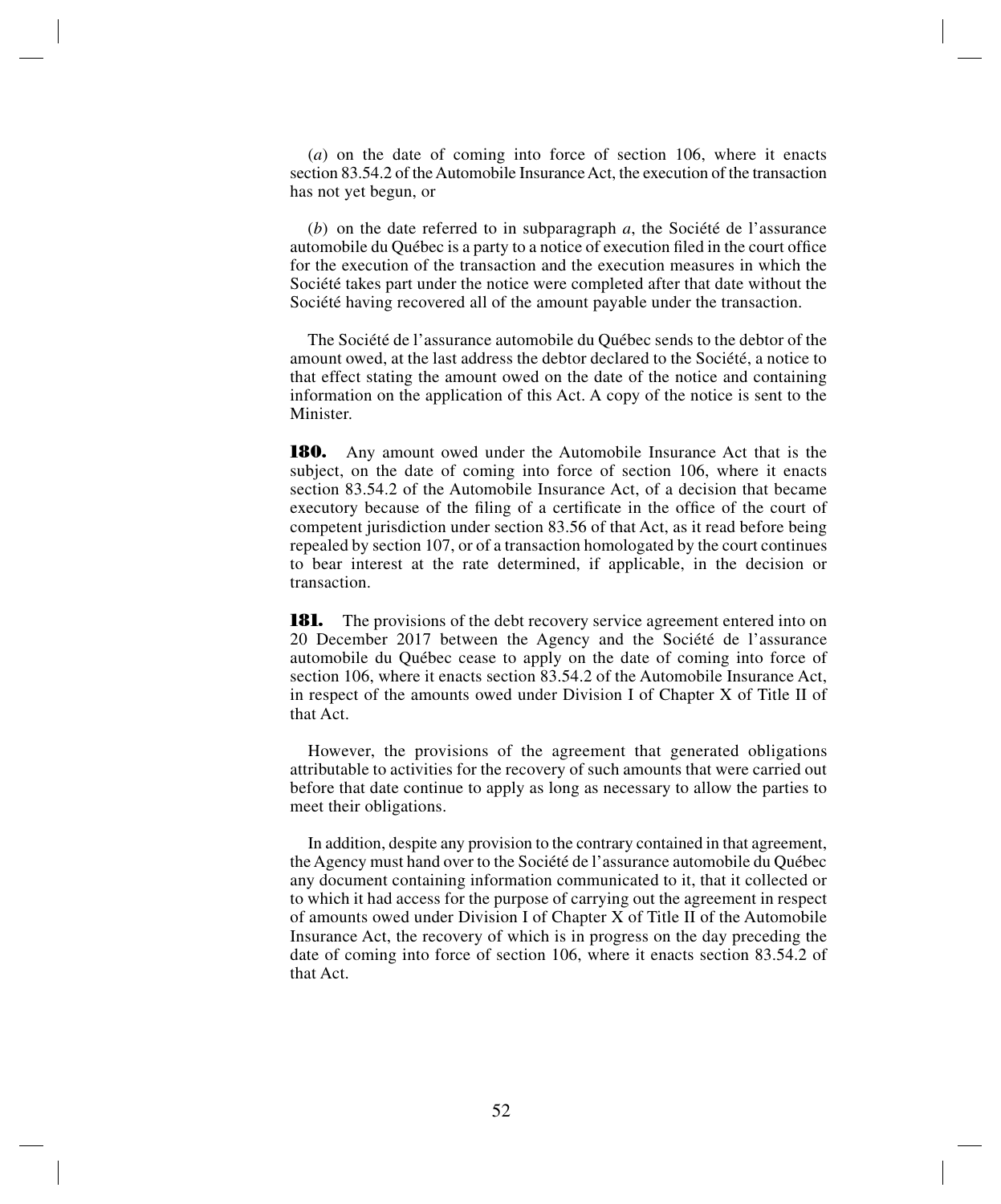**182.** Any payment agreement relating to an amount owed under Division I of Chapter X of Title II of the Automobile Insurance Act that was entered into between the Agency and the debtor of that amount under the debt recovery service agreement referred to in section 181 and that is in effect on the date of coming into force of section 106, where it enacts section 83.54.2 of the Automobile Insurance Act, ceases to have effect as of that date.

**183.** The following records and information of the Société de l'assurance automobile du Québec, to the extent that they are necessary for the application of this Act, are transferred to the Agency:

(1) those relating to the recovery of amounts that are the subject of a notice provided for in the second paragraph of section 179; and

(2) those relating to the recovery of amounts owed under Division I of Chapter X of Title II of the Automobile Insurance Act and in respect of which the debtors are in default of repayment on the date of coming into force of section 106, where it enacts section 83.54.2 of that Act, if those amounts are the subject of a notice provided for in the second paragraph of that section 83.54.2.

**184.** The rights of the Société de l'assurance automobile du Québec in respect of an amount that is the subject of a notice provided for in the second paragraph of section 179 become, on the date of coming into force of section 106, where it enacts section 83.54.2 of the Automobile Insurance Act, those of the Minister.

Publication in the land register or the register of personal and movable real rights is not required in relation to the rights registered therein that became those of the Minister under the first paragraph.

**185.** Unless the context indicates otherwise, in any document relating to an amount that is the subject of a notice provided for in the second paragraph of section 179, other than an Act or a regulation, a reference to the Société de l'assurance automobile du Québec or an employee of the Société is a reference to the Minister, the Agency or an employee of the Agency, as the case may be.

**186.** Where an indemnity referred to in the first paragraph of section 83.50 of the Automobile Insurance Act is paid before the date of coming into force of section 103, the second paragraph of that section 83.50, as amended by section 103, is to be read as if "five" were replaced by "three".

**187.** Where an indemnity is received by a person who wilfully committed, before the date of coming into force of section 104, an act that prevents the Société de l'assurance automobile du Québec from exercising its remedy as subrogee pursuant to section 83.60 of the Automobile Insurance Act, the second paragraph of section 83.53 of that Act, as amended by section 104, is to be read as if "five" were replaced by "three".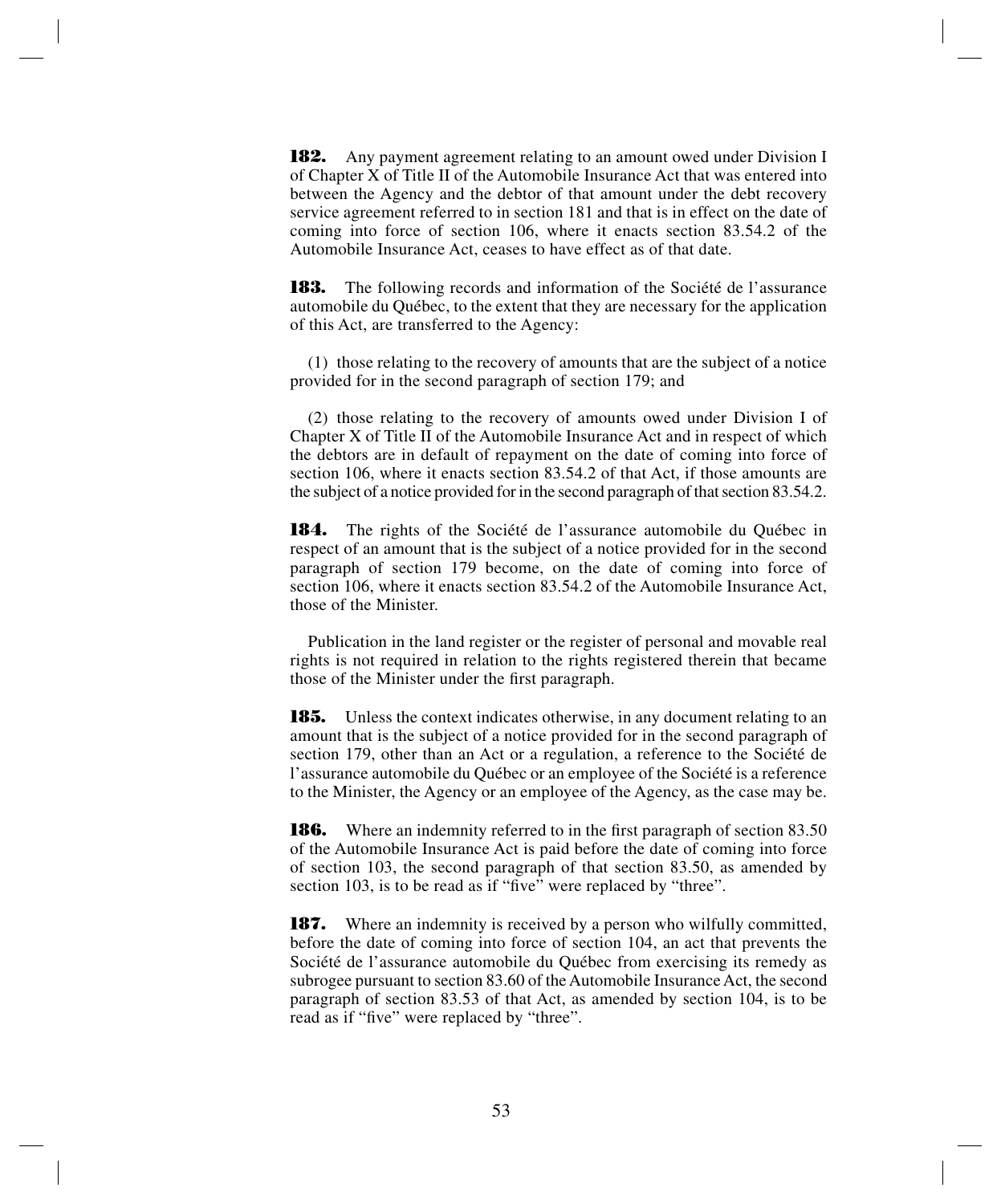#### §4.—*Transitional provisions relating to the Act respecting parental insurance*

**188.** Provided that the notice provided for in the second paragraph has been sent, the recovery of an amount owed under the Act respecting parental insurance continues in accordance with this Act, where

(1) the recovery of the amount is in progress on the day preceding the date of coming into force of section 109 and no certificate in respect of the amount has been filed, as of that day, in the office of the court of competent jurisdiction under section 31 of the Act respecting parental insurance, as it read before being repealed by section 112; or

(2) the decision requiring payment of that amount rendered by the minister who had been responsible for the administration of Chapters I to III and V to X of the Act respecting parental insurance or, as the case may be, the decision of the Administrative Tribunal of Québec confirming all or part of that decision became executory because of the filing of a certificate in the office of the court of competent jurisdiction under section 31 of that Act, as it read before being repealed by section 112, and

(*a*) on the date of coming into force of section 109, the execution of the decision has not yet begun,

(*b*) before the date referred to in subparagraph *a*, a notice of execution was filed, in relation to the decision, with the court office in accordance with subparagraph 2 of the first paragraph of section 31.1 of the Act respecting parental insurance, as it read before being repealed by section 112, and, on that date, the execution of the decision is still under way, or

(*c*) before the date referred to in subparagraph *a*, the minister who had been responsible for the administration of Chapters I to III and V to X of the Act respecting parental insurance or the bailiff hired by that minister joined in one or more execution measures already undertaken against the debtor of that amount under a notice of execution of a judgment filed in a case other than that relating to that decision and, on that date, the execution measures are still under way.

The Minister of Labour, Employment and Social Solidarity sends to the debtor of the amount owed, at the last address the debtor declared to the Minister, a notice to that effect stating the amount owed on the date of the notice and, if applicable, that the time limits referred to in section 30.1 of the Act respecting parental insurance, enacted by section 111, have expired. The notice also contains information on the application of this Act. A copy of the notice is sent to the Minister.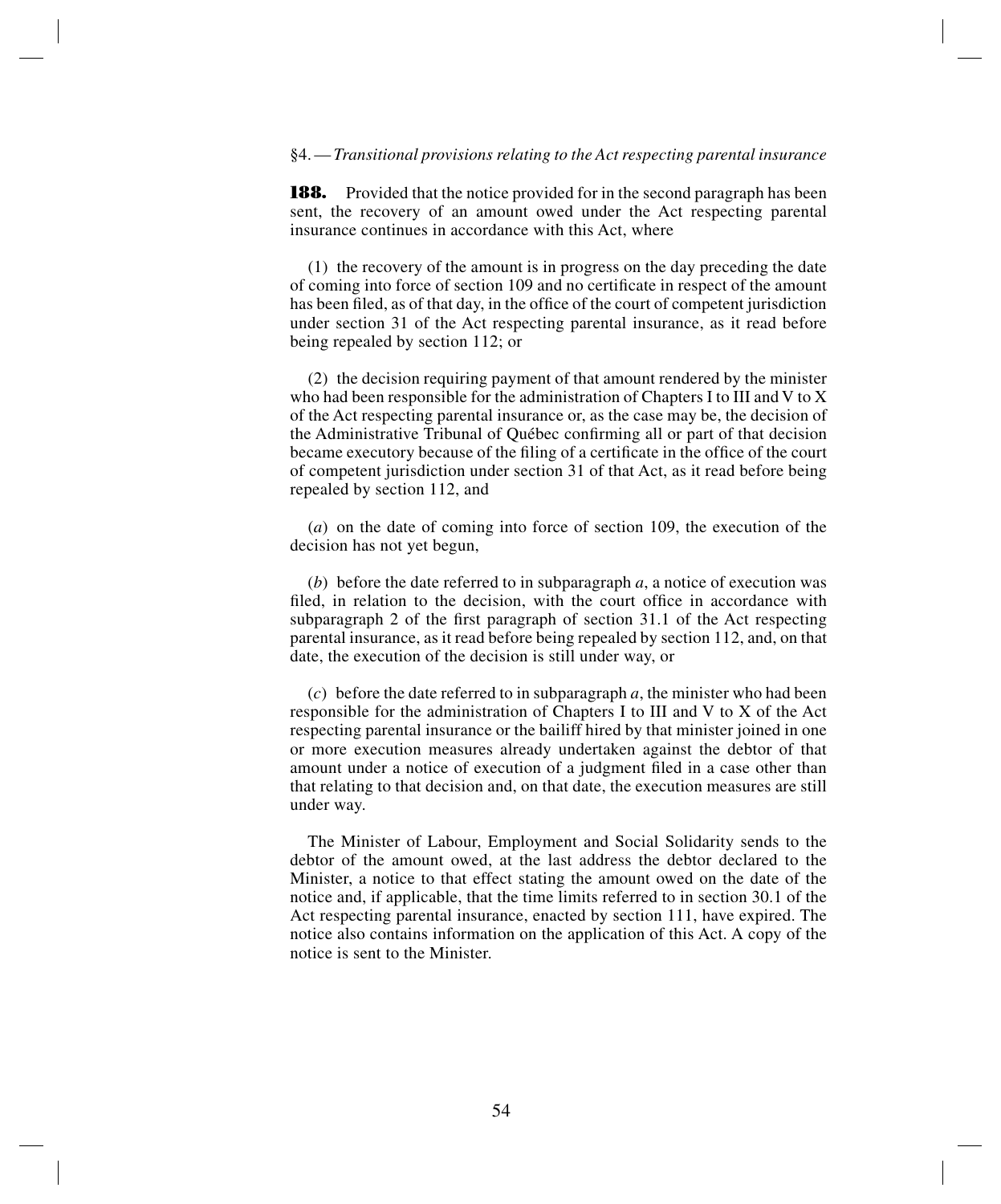For the purposes of sections 3 and 24, the notice is deemed to be sent under the Act respecting parental insurance. If the notice states that the time limits referred to in the second paragraph have expired, it also serves, for the purposes of those sections and of section 59, as the notice provided for in section 30.1 of the Act respecting parental insurance, enacted by section 111. In such a case, the date specified in the notice containing such a statement serves, for the purposes of section 3, as the date of the notice provided for in that section 30.1.

**189.** The proceedings relating to the recovery of an amount that is the subject of a notice provided for in the second paragraph of section 188 to which the Attorney General of Québec is a party on the date of coming into force of section 109 are continued, without continuance of suit, by the Agency.

For that purpose, unless the context indicates otherwise, a reference to the Attorney General of Québec in such a proceeding is a reference to the Agency.

**190.** Any amount owed under the Act respecting parental insurance that is the subject, on the date of coming into force of section 109, of a decision that became executory because of the filing of a certificate in the office of the court of competent jurisdiction under section 31 of that Act, as it read before being repealed by section 112, or of a transaction homologated by the court continues to bear interest at the rate determined, if applicable, in the decision or transaction.

**191.** Any agreement in force on the day preceding the date of coming into force of section 109 and entered into under section 30 of the Act respecting parental insurance, as it read before being amended by section 110, continues to apply on the same terms and conditions as those existing, as if it had been entered into with the Minister in accordance with section 4.

**192.** Any transaction in force on the day preceding the date of coming into force of section 109 and taking the form of a payment agreement entered into between the minister who had been responsible for the administration of Chapters I to III and V to X of the Act respecting parental insurance and the debtor of an amount owed under that Act continues to apply on the same terms and conditions as those existing, as if it had been entered into with the Minister.

**193.** Where, on the day preceding the date of coming into force of section 109, a debtor was required to repay an amount owed under the Act respecting parental insurance within the time limit and as prescribed by section 51 of the Regulation under the Act respecting parental insurance (chapter A-29.011, r. 2), as it read before being repealed by section 142, the debtor is deemed to have entered into an agreement with the Minister in accordance with section 4, on the same terms and conditions as those with which the debtor had to comply as a result of the application of that section 51, in respect of the debtor.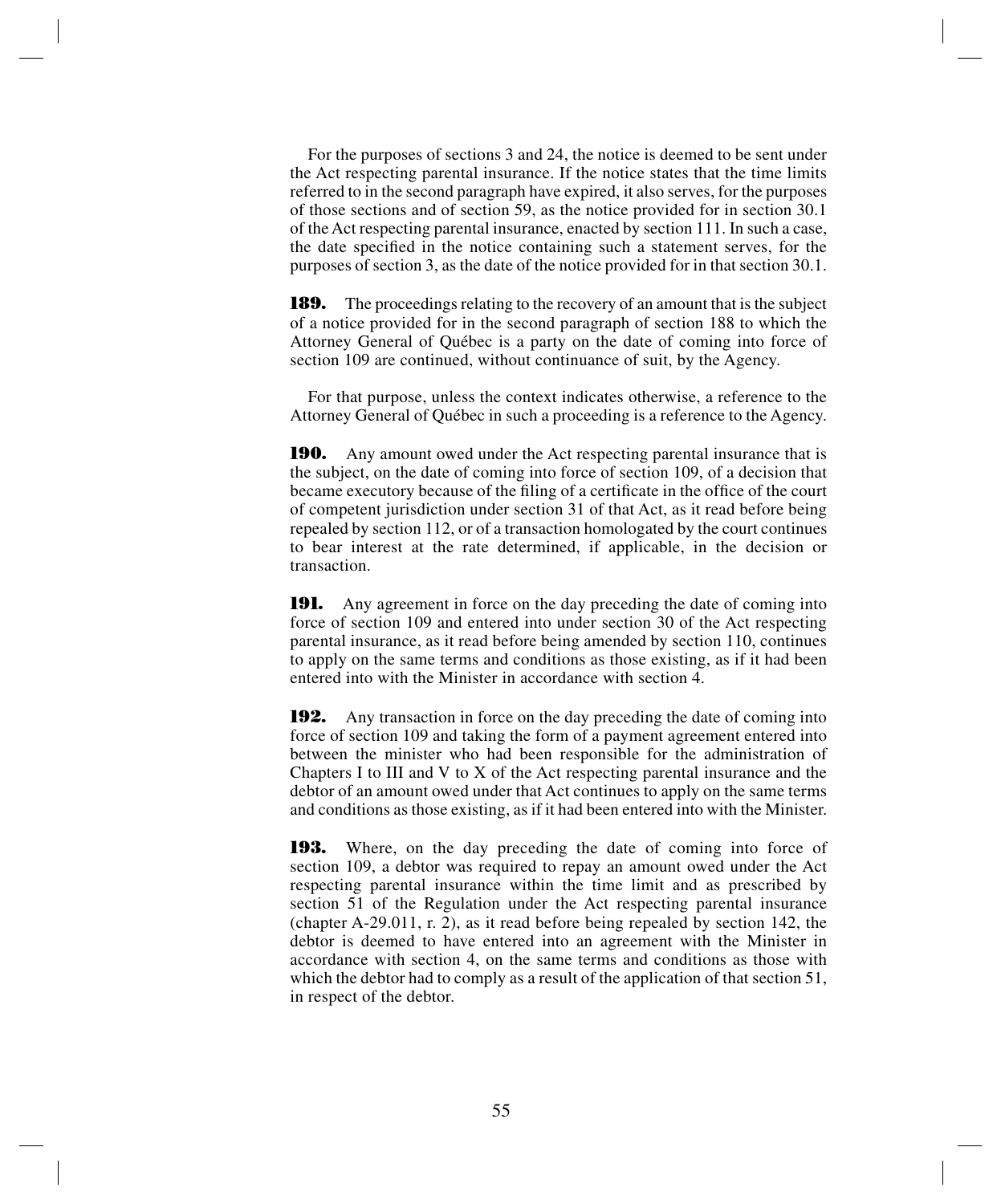**194.** As soon as a debtor fails to comply with an agreement or a transaction referred to in section 191 or 192, as the case may be, or with an agreement the debtor is deemed to have entered into with the Minister under section 193, the amount owed must be repaid in full, without delay and without further formality or notice, on the expiry of the time limits referred to in section 30.1 of the Act respecting parental insurance, enacted by section 111.

**195.** The provisions of the debt recovery service agreement entered into on 7 January 2019 between the Agency and the Minister of Labour, Employment and Social Solidarity cease to apply on the date of coming into force of section 109 in respect of the amounts owed under the Act respecting parental insurance.

However, the provisions of the agreement that generated obligations attributable to activities for the recovery of such amounts that were carried out before that date continue to apply as long as necessary to allow the parties to meet their obligations.

In addition, despite any provision to the contrary contained in that agreement, the Agency must hand over to the Minister of Labour, Employment and Social Solidarity any document containing information communicated to it, that it collected or to which it had access for the purpose of carrying out the agreement in respect of amounts owed under the Act respecting parental insurance, the recovery of which is in progress on the day preceding the date of coming into force of section 109.

**196.** Any payment agreement relating to an amount owed under the Act respecting parental insurance that was entered into between the Agency and the debtor of that amount under the debt recovery service agreement referred to in section 195 and that is in effect on the date of coming into force of section 109 ceases to have effect as of that date.

**197.** The records and information of the Ministère du Travail, de l'Emploi et de la Solidarité sociale relating to the recovery of amounts that are the subject of a notice provided for in the second paragraph of section 188 and those of the Ministère de la Justice relating to such a recovery, if applicable, are transferred to the Agency, to the extent that they are necessary for the application of this Act.

**198.** The rights of the minister responsible for the administration of Chapters I to III and V to X of the Act respecting parental insurance in respect of an amount that is the subject of a notice provided for in the second paragraph of section 188 become, on the date of coming into force of section 109, those of the Minister.

Publication in the land register or the register of personal and movable real rights is not required in relation to the rights registered therein that became those of the Minister under the first paragraph.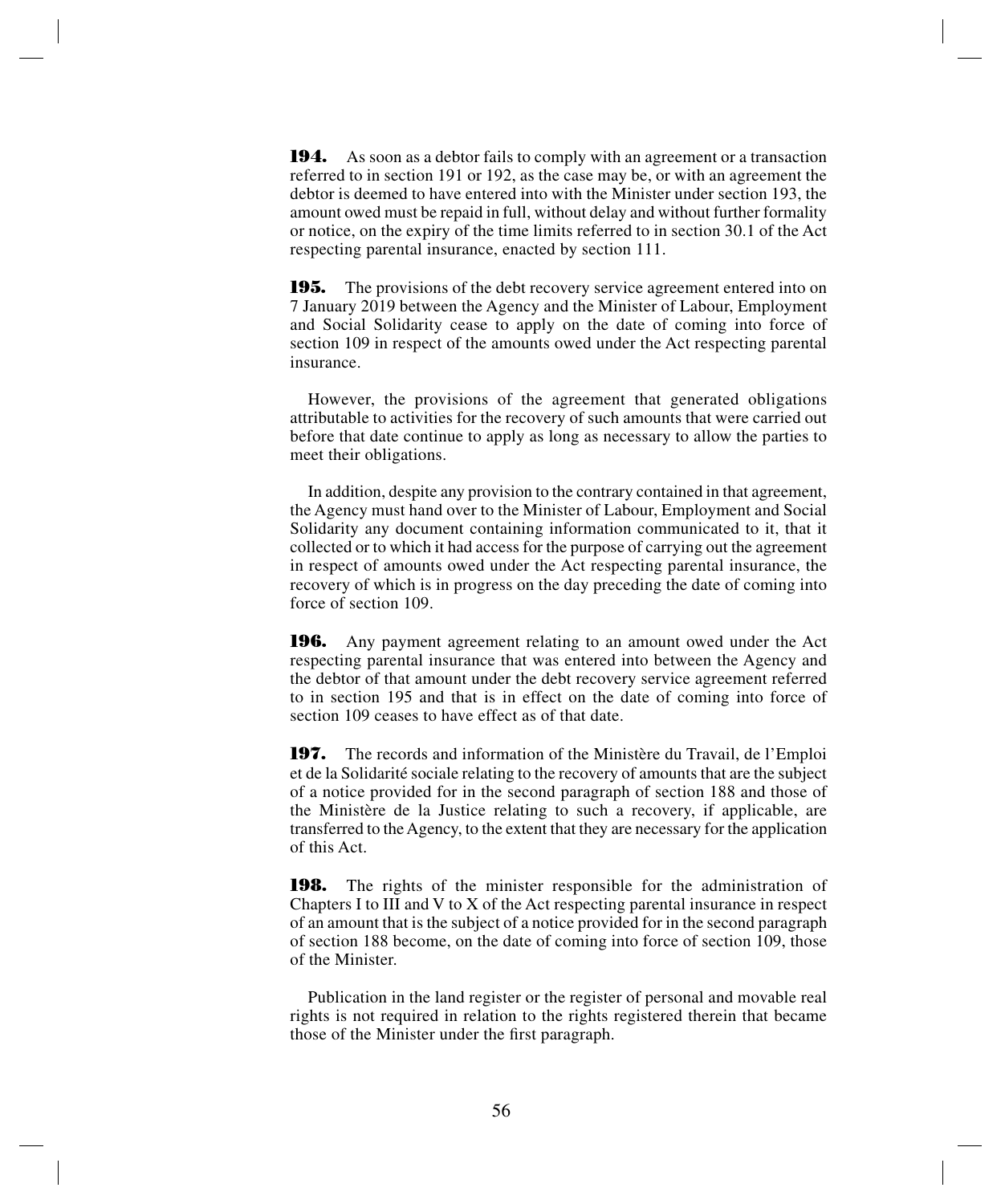**199.** Unless the context indicates otherwise, in any document relating to an amount that is the subject of a notice provided for in the second paragraph of section 188, other than an Act or a regulation, a reference to the Minister or Deputy Minister of Labour, Employment and Social Solidarity, the Ministère du Travail, de l'Emploi et de la Solidarité sociale or a public servant or employee of that department, to the Minister or Deputy Minister of Employment and Social Solidarity, the Ministère de l'Emploi et de la Solidarité sociale or a public servant or employee of that department or to the Minister or Deputy Minister of Child and Family Welfare, the Ministère de la Famille et de l'Enfance or a public servant or employee of that department is a reference to the Minister, the Agency or an employee of the Agency, as the case may be.

§5.—*Transitional provisions relating to the Highway Safety Code or to amounts owed under another Act that the Société de l'assurance automobile du Québec is responsible for collecting*

**200.** The provisions of the debt recovery service agreement entered into on 20 December 2017 between the Agency and the Société de l'assurance automobile du Québec cease to apply, on the date of coming into force of section 123, to the amounts owed in respect of the sums that the Société de l'assurance automobile du Québec is responsible for collecting under the Highway Safety Code (chapter C-24.2) or another Act.

However, the provisions of the agreement that generated obligations attributable to activities for the recovery of such amounts that were carried out before that date continue to apply as long as necessary to allow the parties to meet their obligations.

In addition, despite any provision to the contrary contained in that agreement, the Agency must hand over to the Société de l'assurance automobile du Québec any document containing information communicated to it, that it collected or to which it had access for the purpose of carrying out the agreement in relation to amounts owed in respect of sums that the Société de l'assurance automobile du Québec is responsible for collecting under the Highway Safety Code or another Act, the recovery of which is in progress on the day preceding the date of coming into force of section 123.

**201.** The records and information of the Société de l'assurance automobile du Québec relating to the recovery of amounts owed in respect of sums that it is responsible for collecting under the Highway Safety Code or another Act and regarding which the debtors are in default of payment on the date of coming into force of section 123 are, where those amounts are the subject of the notice provided for in the second paragraph of section 573.1 of the Highway Safety Code, as replaced by section 123, transferred to the Agency, to the extent that they are necessary for the application of this Act.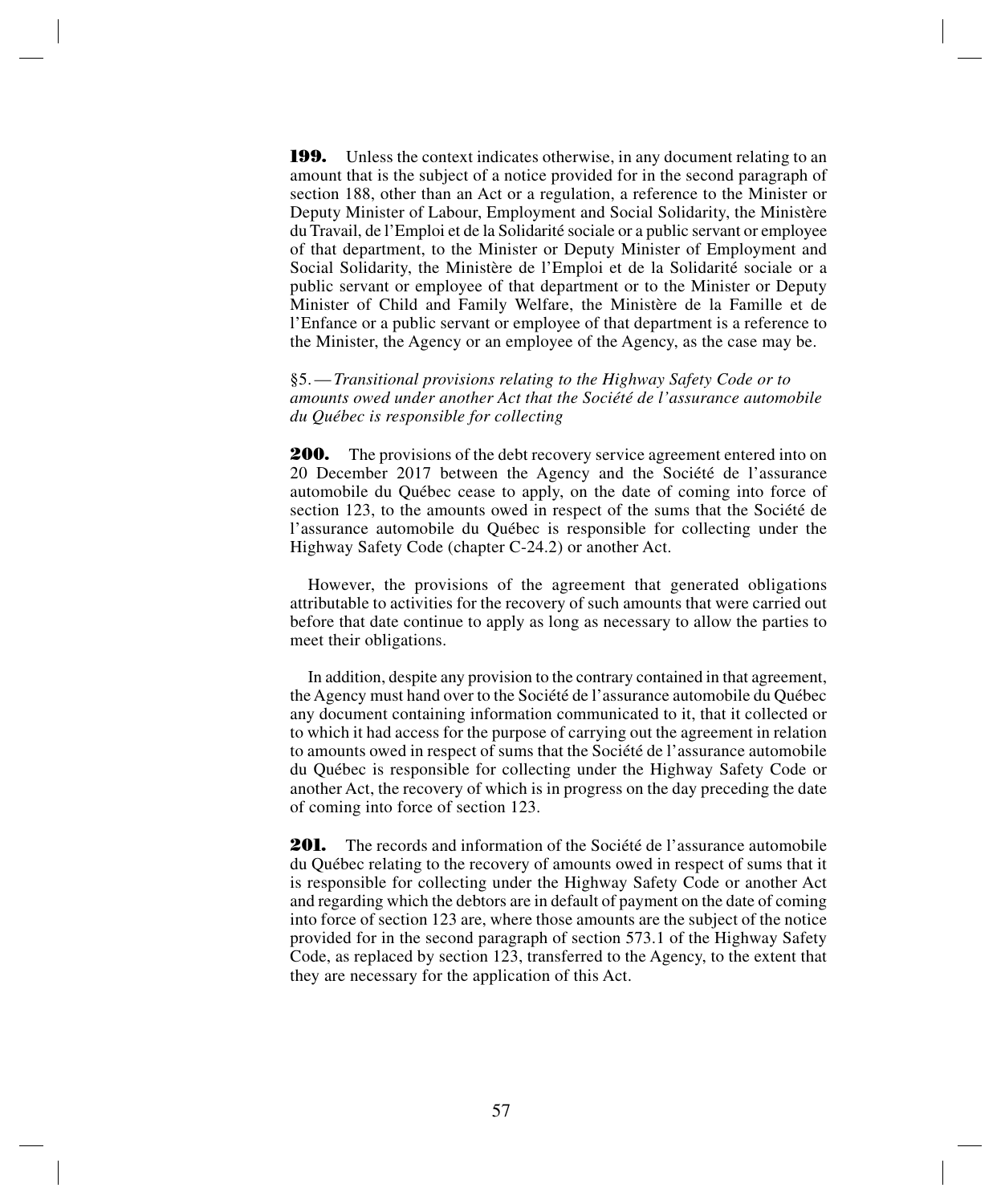**202.** Despite the third paragraph of section 573.1 of the Highway Safety Code, as replaced by section 123, the recovery of an amount that has become owing, before the date of coming into force of section 123, in respect of the sums that the Société de l'assurance automobile du Québec is responsible for collecting under the Highway Safety Code or another Act is prescribed by three years.

**203.** Until the coming into force of section 4 of chapter 18 of the statutes of 2018, section 21 of the Highway Safety Code is to be read as if "indebted to the Société" and all occurrences of "sums referred to" in the second paragraph were replaced by "the debtor of an amount" and "sums provided for", respectively.

**204.** Until the coming into force of section 17 of chapter 18 of the statutes of 2018, section 81 of the Highway Safety Code is to be read as if "indebted to the Société" in paragraph 5 were replaced by "the debtor of an amount".

**205.** Until the coming into force of section 21 of chapter 18 of the statutes of 2018, section 188 of the Highway Safety Code is to be read as if "indebted to the Société", "sums referred to" and "209.20" in paragraph 4 were replaced by "the debtor of an amount", "sums provided for" and "209.22", respectively.

**206.** Until the coming into force of section 22 of chapter 18 of the statutes of 2018, section 190 of the Highway Safety Code is to be read as if "indebted to the Société", "sums referred to" and "209.20" in paragraph 7 were replaced by "the debtor of an amount", "sums provided for" and "209.22", respectively.

§6.—*Resiliation of debt recovery service agreements entered into with the Agency*

**207.** The debt recovery service agreement entered into on 20 December 2017 between the Agency and the Société de l'assurance automobile du Québec is resiliated by operation of law on the day on which all the obligations provided for in the second paragraph of sections 181 and 200 are met.

**208.** The debt recovery service agreement entered into on 26 March 2018 between the Agency and the Minister of Justice of Québec is resiliated by operation of law on the date of coming into force of section 125.

However, the provisions of the agreement that are necessary to ensure observance of the formalities required to terminate it continue to apply as long as necessary to allow the parties to meet their obligations.

**209.** The debt recovery service agreement entered into on 7 January 2019 between the Agency and the Minister of Labour, Employment and Social Solidarity is resiliated by operation of law on the day on which all the obligations provided for in the second paragraph of sections 165 and 195 are met.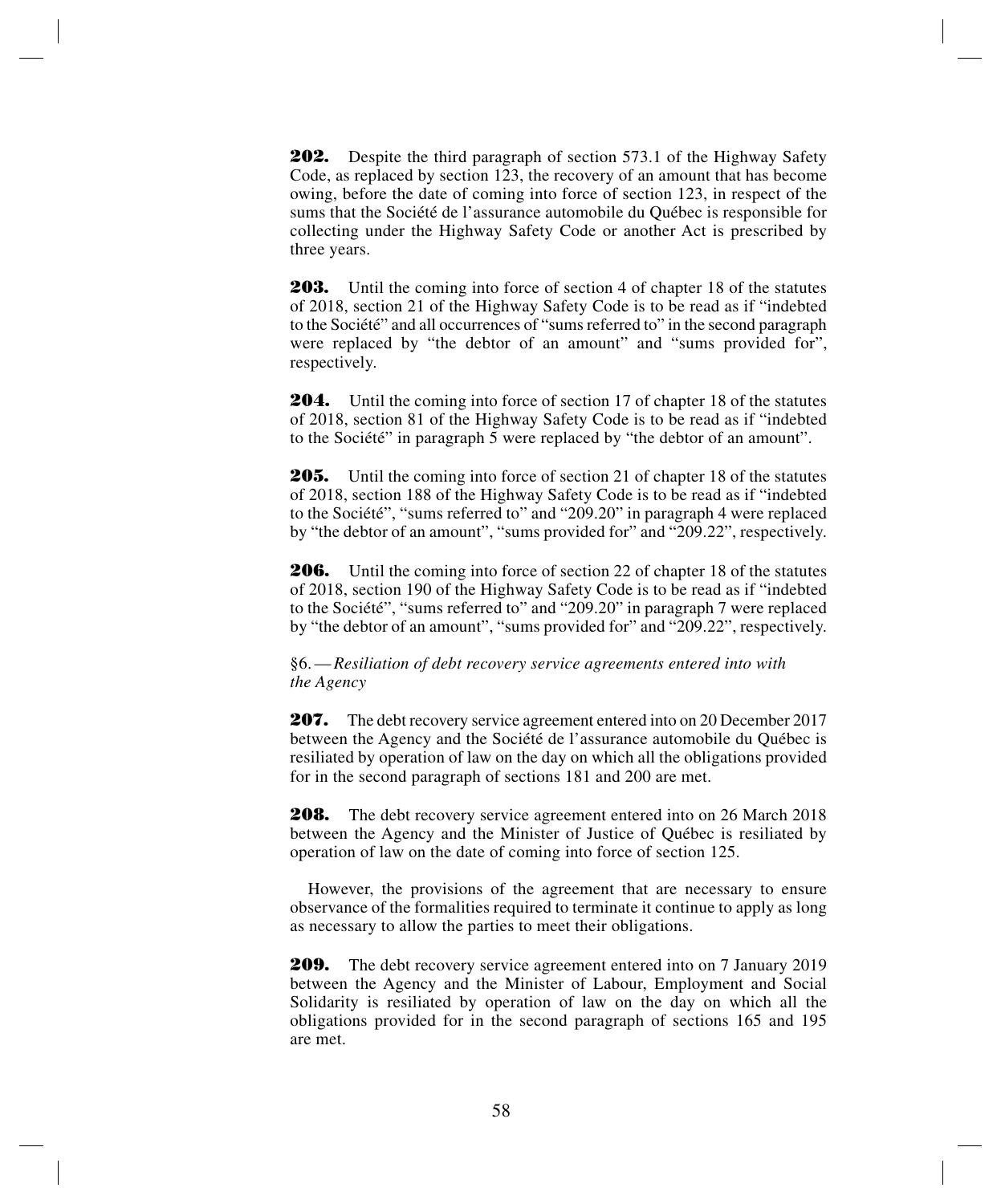#### §7.—*Authorization to sign*

**210.** Despite section 40 of the Act respecting the Agence du revenu du Québec (chapter A-7.003) and until the Regulation respecting the signing of certain deeds, documents and writings of the Agence du revenu du Québec (chapter A-7.003, r. 1) is amended, an employee of the Agency referred to in any of sections 3.1 to 11 and 43 to 51.0.1 of the Regulation is authorized to sign, in place of the Minister but within the limits of the employee's duties within the administrative unit under the employee's responsibility or to which the employee is attached, the documents required for the purposes of this Act, in accordance with the same conditions as those provided for in the Regulation.

For the purposes of the first paragraph, an employee of the Agency is authorized to sign only documents that produce legal effects corresponding to those produced by the documents the employee is authorized to sign under the Regulation respecting the signing of certain deeds, documents and writings of the Agence du revenu du Québec.

# **DIVISION III**

# COMING INTO FORCE

**211.** The provisions of this Act come into force on the date or dates to be set by the Government.